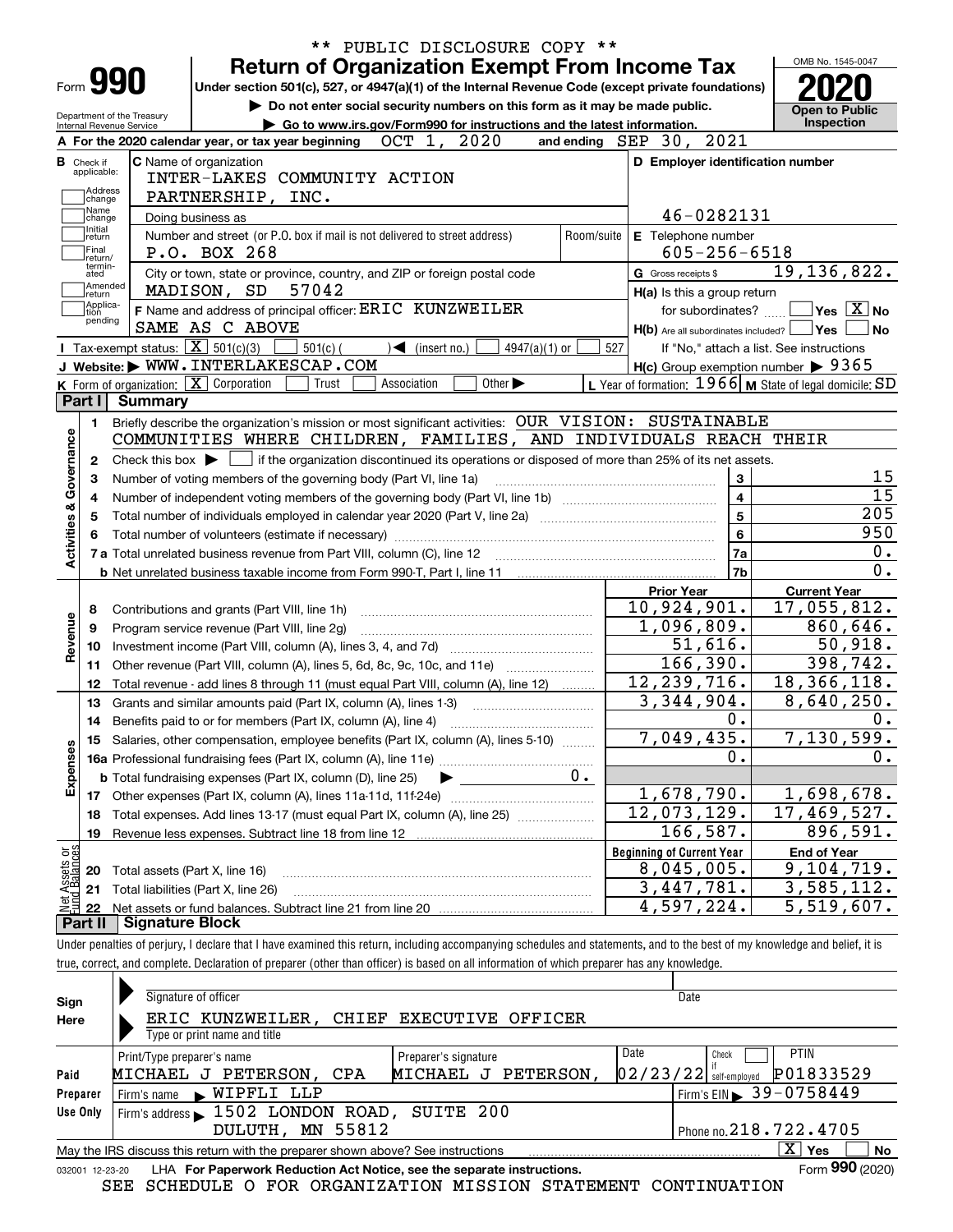|              | INTER-LAKES COMMUNITY ACTION                                                                                                                                    |
|--------------|-----------------------------------------------------------------------------------------------------------------------------------------------------------------|
|              | 46-0282131<br>PARTNERSHIP, INC.<br>Page 2<br>Form 990 (2020)                                                                                                    |
|              | <b>Part III   Statement of Program Service Accomplishments</b>                                                                                                  |
|              | $\overline{\mathbf{x}}$                                                                                                                                         |
| 1            | Briefly describe the organization's mission:                                                                                                                    |
|              | EMPOWERING PEOPLE TO EMBRACE THEIR STRENGTHS AND OPPORTUNITIES.                                                                                                 |
|              |                                                                                                                                                                 |
|              |                                                                                                                                                                 |
| $\mathbf{2}$ | Did the organization undertake any significant program services during the year which were not listed on the                                                    |
|              | $\Box$ Yes $[\overline{\mathrm{X}}]$ No<br>prior Form 990 or 990-EZ?                                                                                            |
|              | If "Yes," describe these new services on Schedule O.                                                                                                            |
| 3            | $\boxed{\phantom{1}}$ Yes $\boxed{\text{X}}$ No<br>Did the organization cease conducting, or make significant changes in how it conducts, any program services? |
|              | If "Yes," describe these changes on Schedule O.                                                                                                                 |
| 4            | Describe the organization's program service accomplishments for each of its three largest program services, as measured by expenses.                            |
|              | Section 501(c)(3) and 501(c)(4) organizations are required to report the amount of grants and allocations to others, the total expenses, and                    |
|              | revenue, if any, for each program service reported.                                                                                                             |
| 4a           | $5,861,187$ . including grants of \$ $5,396,884$ . (Revenue \$<br>9,342.<br>(Expenses \$<br>(Code:                                                              |
|              | EMERGENCY RENTAL ASSISTANCE :                                                                                                                                   |
|              | THIS PROGRAM ASSISTS INDIVIDUALS WITH PAYMENT OF RENT,<br>OVERDUE RENT,                                                                                         |
|              | UTILITY PAYMENTS AND OTHER PAYMENTS RELATED TO HOUSING IN ORDER TO                                                                                              |
|              | AVOID EVICTION OR INTERRRUPTION OF UTILITY SERVICES DUE TO THE COVID-19                                                                                         |
|              | PANDEMIC.                                                                                                                                                       |
|              |                                                                                                                                                                 |
|              |                                                                                                                                                                 |
|              |                                                                                                                                                                 |
|              |                                                                                                                                                                 |
|              |                                                                                                                                                                 |
|              |                                                                                                                                                                 |
|              |                                                                                                                                                                 |
| 4b           | 3,614.<br>4,472,429. including grants of \$19,226. The revenue \$19,226. The revenue \$19,226. The revenue \$1,472,429.<br>(Expenses \$<br>(Code:               |
|              | EARLY CHILDHOOD EDUCATION:                                                                                                                                      |
|              | CHILDHOOD EDUCATION INCLUDES PROVIDING SERVICES TO PREGNANT MOTHERS,                                                                                            |
|              | LOW-INCOME CHILDREN AND CHILDREN WITH DISABILITIES AGES 0-5. EMPHASIS                                                                                           |
|              | PLACED ON PHYSICAL AND INTELLECTUAL DEVELOPMENT,<br>NUTRITION,<br>HEALTH<br>IS.                                                                                 |
|              | AND SOCIAL RELATIONSHIPS. THE PROGRAM OFFERS CENTER-BASED AND                                                                                                   |
|              | HOME-BASED OPTIONS. THERE ARE CURRENTLY 180 & 210 FUNDED CHILDREN FOR                                                                                           |
|              | EARLY HEAD START AND HEAD START RESPECTIVELY.                                                                                                                   |
|              |                                                                                                                                                                 |
|              |                                                                                                                                                                 |
|              |                                                                                                                                                                 |
|              |                                                                                                                                                                 |
|              |                                                                                                                                                                 |
| 4с           | 793,536.<br>$(1, 857, 802 - 10)$ including grants of $$1, 169, 618.$ (Revenue \$<br>$\left(\text{Code:}\ \_\_\_\_\_\$                                           |
|              | FOOD PROGRAM:                                                                                                                                                   |
|              | THE FOOD PROGRAM FOR 60'S PLUS DINING, OFFERS PERSONS AGE 60 AND ABOVE,                                                                                         |
|              | A BALANCED MEAL TO HELP SENIOR ADULTS REMAIN HEALTHY AND INDEPENDENT                                                                                            |
|              | THROUGH GOOD NUTRITION. THE PROGRAM PROVIDES FREE AND REDUCED MEALS TO                                                                                          |
|              | ELDERLY INDIVIDUALS IN BOTH A CONGREGATE AND HOME DELIVERED SETTING.                                                                                            |
|              | DINING SITES ARE LOCATED IN 27 COMMUNITIES, 46 SITES INCLUDING 9                                                                                                |
|              | 60'S PLUS DINING SERVED 218,510 ELIGIBLE<br>CONGREGATE APARTMENT SITES.                                                                                         |
|              | MEALS IN FISCAL YEAR 2021.                                                                                                                                      |
|              |                                                                                                                                                                 |
|              | UNDER THE FOOD PROGRAM FOR EARLY CHILDHOOD, CHILDREN ENROLLED IN THE                                                                                            |
|              | PROGRAM RECEIVE FUNDING FOR A NUTRITIOUS AND BALANCED BREAKFAST,<br>LUNCH,                                                                                      |
|              | AND SNACK.                                                                                                                                                      |
|              | 4d Other program services (Describe on Schedule O.)                                                                                                             |
|              | 209, 136.<br>4, 241, 230. including grants of \$2, 054, 522. ) (Revenue \$<br>(Expenses \$                                                                      |
| 4e           | 16,432,648.<br>Total program service expenses                                                                                                                   |
|              | Form 990 (2020)                                                                                                                                                 |
|              | 032002 12-23-20                                                                                                                                                 |
|              | 3                                                                                                                                                               |

10500223 147695 95133 2020.05080 INTER-LAKES COMMUNITY ACT 95133\_\_1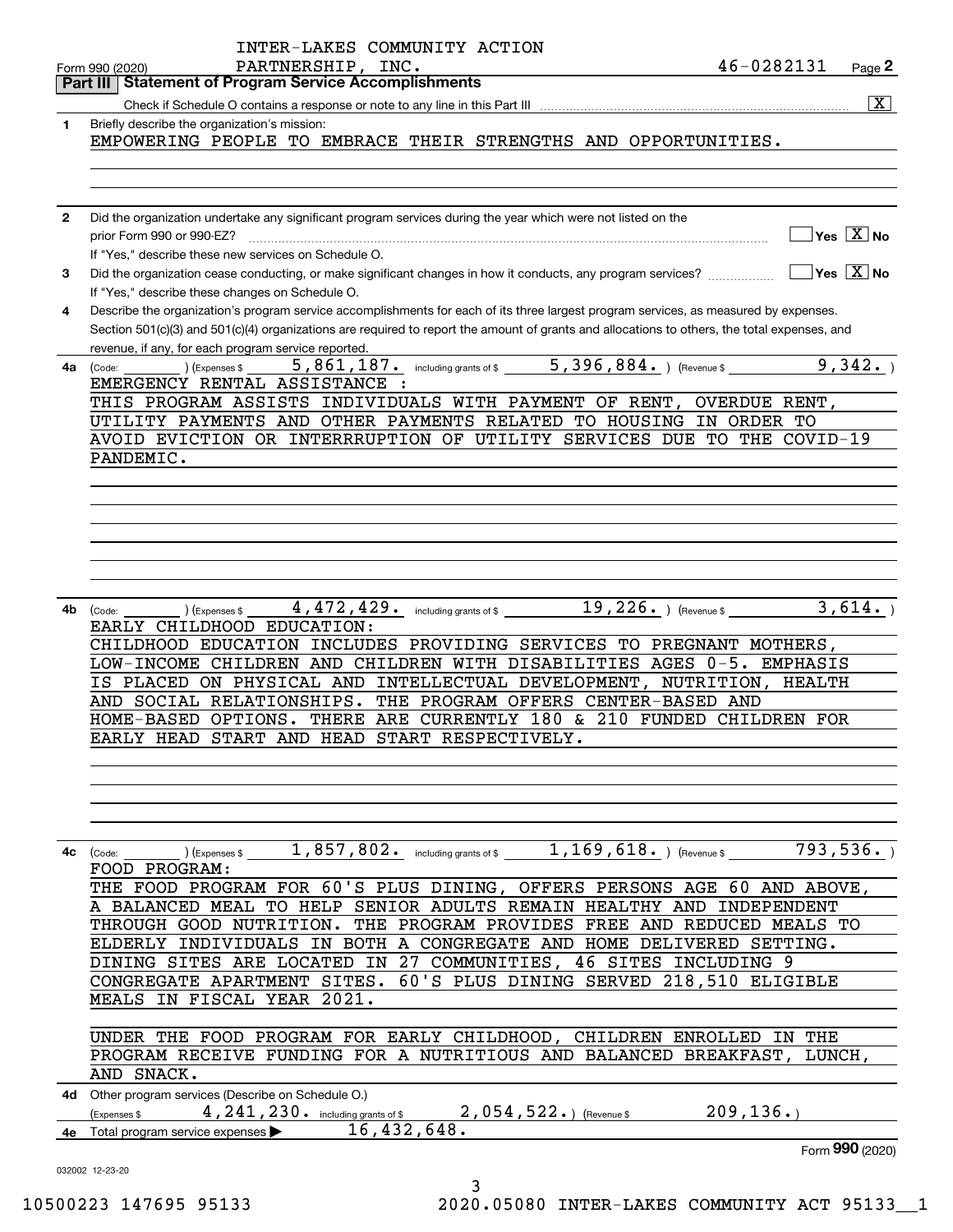|     |                                                                                                                                                                                                                                                            |                 | Yes         | No              |
|-----|------------------------------------------------------------------------------------------------------------------------------------------------------------------------------------------------------------------------------------------------------------|-----------------|-------------|-----------------|
| 1   | Is the organization described in section 501(c)(3) or 4947(a)(1) (other than a private foundation)?                                                                                                                                                        |                 |             |                 |
|     |                                                                                                                                                                                                                                                            | 1               | X           |                 |
| 2   |                                                                                                                                                                                                                                                            | $\overline{2}$  | $\mathbf X$ |                 |
| 3   | Did the organization engage in direct or indirect political campaign activities on behalf of or in opposition to candidates for                                                                                                                            |                 |             |                 |
|     |                                                                                                                                                                                                                                                            | 3               |             | X.              |
| 4   | Section 501(c)(3) organizations. Did the organization engage in lobbying activities, or have a section 501(h) election in effect                                                                                                                           |                 |             |                 |
|     |                                                                                                                                                                                                                                                            | 4               |             | X.              |
| 5   | Is the organization a section 501(c)(4), 501(c)(5), or 501(c)(6) organization that receives membership dues, assessments, or                                                                                                                               |                 |             |                 |
|     |                                                                                                                                                                                                                                                            | 5               |             | x               |
| 6   | Did the organization maintain any donor advised funds or any similar funds or accounts for which donors have the right to                                                                                                                                  |                 |             |                 |
|     | provide advice on the distribution or investment of amounts in such funds or accounts? If "Yes," complete Schedule D, Part I                                                                                                                               | 6               |             | X.              |
| 7   | Did the organization receive or hold a conservation easement, including easements to preserve open space,                                                                                                                                                  |                 |             | x               |
|     |                                                                                                                                                                                                                                                            | 7               |             |                 |
| 8   | Did the organization maintain collections of works of art, historical treasures, or other similar assets? If "Yes," complete                                                                                                                               |                 |             | x               |
|     |                                                                                                                                                                                                                                                            | 8               |             |                 |
| 9   | Did the organization report an amount in Part X, line 21, for escrow or custodial account liability, serve as a custodian for<br>amounts not listed in Part X; or provide credit counseling, debt management, credit repair, or debt negotiation services? |                 |             |                 |
|     |                                                                                                                                                                                                                                                            | 9               | х           |                 |
| 10  | Did the organization, directly or through a related organization, hold assets in donor-restricted endowments                                                                                                                                               |                 |             |                 |
|     |                                                                                                                                                                                                                                                            | 10              | x           |                 |
| 11  | If the organization's answer to any of the following questions is "Yes," then complete Schedule D, Parts VI, VII, VIII, IX, or X                                                                                                                           |                 |             |                 |
|     | as applicable.                                                                                                                                                                                                                                             |                 |             |                 |
|     | a Did the organization report an amount for land, buildings, and equipment in Part X, line 10? If "Yes," complete Schedule D,                                                                                                                              |                 |             |                 |
|     |                                                                                                                                                                                                                                                            | 11a             | X           |                 |
| b   | Did the organization report an amount for investments - other securities in Part X, line 12, that is 5% or more of its total                                                                                                                               |                 |             |                 |
|     |                                                                                                                                                                                                                                                            | 11b             |             | X.              |
|     | c Did the organization report an amount for investments - program related in Part X, line 13, that is 5% or more of its total                                                                                                                              |                 |             |                 |
|     |                                                                                                                                                                                                                                                            | 11c             |             | x               |
|     | d Did the organization report an amount for other assets in Part X, line 15, that is 5% or more of its total assets reported in                                                                                                                            |                 |             |                 |
|     |                                                                                                                                                                                                                                                            | 11d             | X.          |                 |
|     | Did the organization report an amount for other liabilities in Part X, line 25? If "Yes," complete Schedule D, Part X                                                                                                                                      | 11e             |             | X               |
| f   | Did the organization's separate or consolidated financial statements for the tax year include a footnote that addresses                                                                                                                                    |                 |             |                 |
|     | the organization's liability for uncertain tax positions under FIN 48 (ASC 740)? If "Yes," complete Schedule D, Part X                                                                                                                                     | 11f             | x           |                 |
|     | 12a Did the organization obtain separate, independent audited financial statements for the tax year? If "Yes," complete                                                                                                                                    |                 |             |                 |
|     |                                                                                                                                                                                                                                                            | 12a             |             | x               |
|     | <b>b</b> Was the organization included in consolidated, independent audited financial statements for the tax year?                                                                                                                                         |                 |             |                 |
|     | If "Yes," and if the organization answered "No" to line 12a, then completing Schedule D, Parts XI and XII is optional                                                                                                                                      | 12 <sub>b</sub> | х           |                 |
| 13  | Is the organization a school described in section 170(b)(1)(A)(ii)? If "Yes," complete Schedule E                                                                                                                                                          | 13              |             | X               |
| 14a | Did the organization maintain an office, employees, or agents outside of the United States?                                                                                                                                                                | 14a             |             | X               |
| b   | Did the organization have aggregate revenues or expenses of more than \$10,000 from grantmaking, fundraising, business,                                                                                                                                    |                 |             |                 |
|     | investment, and program service activities outside the United States, or aggregate foreign investments valued at \$100,000                                                                                                                                 |                 |             |                 |
|     |                                                                                                                                                                                                                                                            | 14b             |             | X               |
| 15  | Did the organization report on Part IX, column (A), line 3, more than \$5,000 of grants or other assistance to or for any                                                                                                                                  |                 |             |                 |
|     |                                                                                                                                                                                                                                                            | 15              |             | X               |
| 16  | Did the organization report on Part IX, column (A), line 3, more than \$5,000 of aggregate grants or other assistance to                                                                                                                                   |                 |             |                 |
|     |                                                                                                                                                                                                                                                            | 16              |             | X               |
| 17  | Did the organization report a total of more than \$15,000 of expenses for professional fundraising services on Part IX,                                                                                                                                    |                 |             |                 |
|     |                                                                                                                                                                                                                                                            | 17              |             | X               |
| 18  | Did the organization report more than \$15,000 total of fundraising event gross income and contributions on Part VIII, lines                                                                                                                               |                 |             |                 |
|     |                                                                                                                                                                                                                                                            | 18              |             | X.              |
| 19  | Did the organization report more than \$15,000 of gross income from gaming activities on Part VIII, line 9a? If "Yes."                                                                                                                                     |                 |             |                 |
|     |                                                                                                                                                                                                                                                            | 19              |             | X               |
| 20a |                                                                                                                                                                                                                                                            | 20a             |             | $\mathbf X$     |
|     | b If "Yes" to line 20a, did the organization attach a copy of its audited financial statements to this return?                                                                                                                                             | 20 <sub>b</sub> |             |                 |
| 21  | Did the organization report more than \$5,000 of grants or other assistance to any domestic organization or                                                                                                                                                |                 |             |                 |
|     |                                                                                                                                                                                                                                                            | 21              | x           |                 |
|     | 032003 12-23-20                                                                                                                                                                                                                                            |                 |             | Form 990 (2020) |

032003 12-23-20

4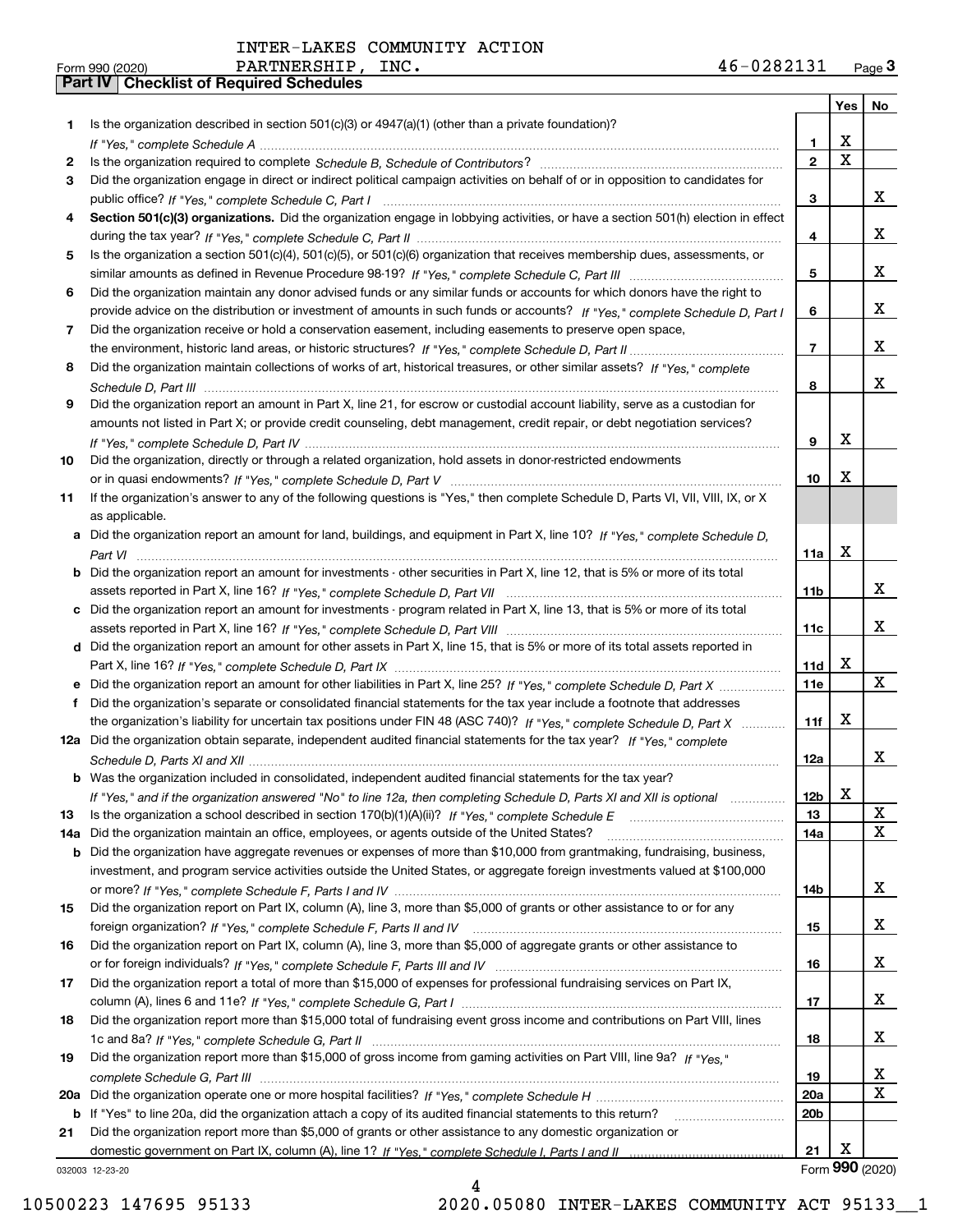*(continued)*

|               |                                                                                                                              |                 | Yes | No.             |
|---------------|------------------------------------------------------------------------------------------------------------------------------|-----------------|-----|-----------------|
| 22            | Did the organization report more than \$5,000 of grants or other assistance to or for domestic individuals on                |                 |     |                 |
|               |                                                                                                                              | 22              | x   |                 |
| 23            | Did the organization answer "Yes" to Part VII, Section A, line 3, 4, or 5 about compensation of the organization's current   |                 |     |                 |
|               | and former officers, directors, trustees, key employees, and highest compensated employees? If "Yes." complete               |                 |     |                 |
|               |                                                                                                                              | 23              | х   |                 |
|               | 24a Did the organization have a tax-exempt bond issue with an outstanding principal amount of more than \$100,000 as of the  |                 |     |                 |
|               | last day of the year, that was issued after December 31, 2002? If "Yes," answer lines 24b through 24d and complete           |                 |     |                 |
|               |                                                                                                                              | 24a             |     | x               |
| b             |                                                                                                                              | 24 <sub>b</sub> |     |                 |
|               | c Did the organization maintain an escrow account other than a refunding escrow at any time during the year to defease       |                 |     |                 |
|               |                                                                                                                              | 24c             |     |                 |
|               |                                                                                                                              | 24d             |     |                 |
|               | 25a Section 501(c)(3), 501(c)(4), and 501(c)(29) organizations. Did the organization engage in an excess benefit             |                 |     |                 |
|               |                                                                                                                              | 25a             |     | x               |
|               | b Is the organization aware that it engaged in an excess benefit transaction with a disqualified person in a prior year, and |                 |     |                 |
|               | that the transaction has not been reported on any of the organization's prior Forms 990 or 990-EZ? If "Yes," complete        |                 |     |                 |
|               | Schedule L, Part I                                                                                                           | 25b             |     | x               |
| 26            | Did the organization report any amount on Part X, line 5 or 22, for receivables from or payables to any current              |                 |     |                 |
|               | or former officer, director, trustee, key employee, creator or founder, substantial contributor, or 35%                      |                 |     |                 |
|               |                                                                                                                              | 26              |     | x               |
| 27            | Did the organization provide a grant or other assistance to any current or former officer, director, trustee, key employee,  |                 |     |                 |
|               | creator or founder, substantial contributor or employee thereof, a grant selection committee member, or to a 35% controlled  |                 |     |                 |
|               | entity (including an employee thereof) or family member of any of these persons? If "Yes," complete Schedule L, Part III     | 27              |     | x               |
| 28            | Was the organization a party to a business transaction with one of the following parties (see Schedule L, Part IV            |                 |     |                 |
|               | instructions, for applicable filing thresholds, conditions, and exceptions):                                                 |                 |     |                 |
|               | a A current or former officer, director, trustee, key employee, creator or founder, or substantial contributor? If           |                 |     |                 |
|               |                                                                                                                              | 28a             |     | x               |
|               |                                                                                                                              | 28b             |     | X.              |
|               |                                                                                                                              |                 |     |                 |
|               | c A 35% controlled entity of one or more individuals and/or organizations described in lines 28a or 28b? If                  |                 |     | x               |
|               |                                                                                                                              | 28c             | х   |                 |
| 29            |                                                                                                                              | 29              |     |                 |
| 30            | Did the organization receive contributions of art, historical treasures, or other similar assets, or qualified conservation  |                 |     | х               |
|               |                                                                                                                              | 30              |     | X               |
| 31            | Did the organization liquidate, terminate, or dissolve and cease operations? If "Yes," complete Schedule N, Part I           | 31              |     |                 |
| 32            | Did the organization sell, exchange, dispose of, or transfer more than 25% of its net assets? If "Yes," complete             |                 |     |                 |
|               |                                                                                                                              | 32              |     | х               |
| 33            | Did the organization own 100% of an entity disregarded as separate from the organization under Regulations                   |                 |     |                 |
|               |                                                                                                                              | 33              | Χ   |                 |
| 34            | Was the organization related to any tax-exempt or taxable entity? If "Yes," complete Schedule R, Part II, III, or IV, and    |                 |     |                 |
|               | Part V. line 1                                                                                                               | 34              | х   |                 |
|               | 35a Did the organization have a controlled entity within the meaning of section 512(b)(13)?                                  | 35a             | X   |                 |
|               | b If "Yes" to line 35a, did the organization receive any payment from or engage in any transaction with a controlled entity  |                 |     |                 |
|               |                                                                                                                              | 35b             | х   |                 |
| 36            | Section 501(c)(3) organizations. Did the organization make any transfers to an exempt non-charitable related organization?   |                 |     |                 |
|               |                                                                                                                              | 36              | х   |                 |
| 37            | Did the organization conduct more than 5% of its activities through an entity that is not a related organization             |                 |     |                 |
|               | and that is treated as a partnership for federal income tax purposes? If "Yes," complete Schedule R, Part VI                 | 37              |     | X.              |
| 38            | Did the organization complete Schedule O and provide explanations in Schedule O for Part VI, lines 11b and 19?               |                 |     |                 |
|               | Note: All Form 990 filers are required to complete Schedule O                                                                | 38              | х   |                 |
| <b>Part V</b> | <b>Statements Regarding Other IRS Filings and Tax Compliance</b>                                                             |                 |     |                 |
|               | Check if Schedule O contains a response or note to any line in this Part V                                                   |                 |     |                 |
|               |                                                                                                                              |                 | Yes | No              |
|               | 561<br>1a Enter the number reported in Box 3 of Form 1096. Enter -0- if not applicable<br>1a                                 |                 |     |                 |
| b             | 0<br>Enter the number of Forms W-2G included in line 1a. Enter -0- if not applicable<br>1b                                   |                 |     |                 |
|               | Did the organization comply with backup withholding rules for reportable payments to vendors and reportable gaming           |                 |     |                 |
|               | (gambling) winnings to prize winners?                                                                                        | 1c              |     |                 |
|               | 032004 12-23-20                                                                                                              |                 |     | Form 990 (2020) |
|               | 5                                                                                                                            |                 |     |                 |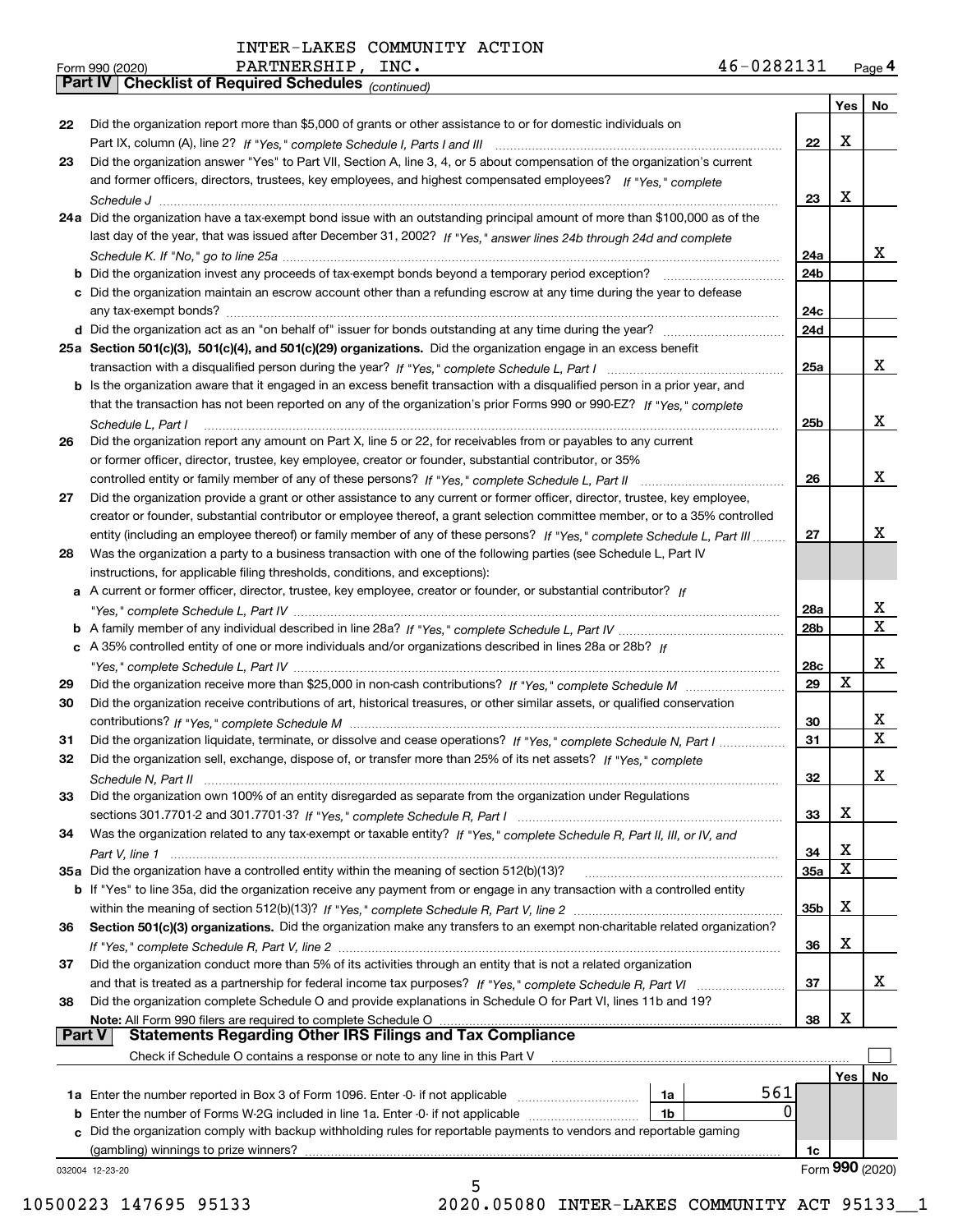| INTER-LAKES COMMUNITY ACTION |  |  |
|------------------------------|--|--|
|------------------------------|--|--|

|               | PARTNERSHIP, INC.<br>Form 990 (2020)                                                                                                                                                                    | 46-0282131  |     |     | $_{\text{Page}}$ 5 |  |  |  |  |  |  |
|---------------|---------------------------------------------------------------------------------------------------------------------------------------------------------------------------------------------------------|-------------|-----|-----|--------------------|--|--|--|--|--|--|
| <b>Part V</b> | Statements Regarding Other IRS Filings and Tax Compliance (continued)                                                                                                                                   |             |     |     |                    |  |  |  |  |  |  |
|               |                                                                                                                                                                                                         |             |     | Yes | No                 |  |  |  |  |  |  |
|               | 2a Enter the number of employees reported on Form W-3, Transmittal of Wage and Tax Statements,                                                                                                          |             |     |     |                    |  |  |  |  |  |  |
|               | filed for the calendar year ending with or within the year covered by this return                                                                                                                       | 205<br>2a   |     |     |                    |  |  |  |  |  |  |
|               |                                                                                                                                                                                                         |             |     |     |                    |  |  |  |  |  |  |
|               |                                                                                                                                                                                                         |             |     |     |                    |  |  |  |  |  |  |
|               | 3a Did the organization have unrelated business gross income of \$1,000 or more during the year?                                                                                                        |             | За  |     | х                  |  |  |  |  |  |  |
|               |                                                                                                                                                                                                         |             | 3b  |     |                    |  |  |  |  |  |  |
|               | 4a At any time during the calendar year, did the organization have an interest in, or a signature or other authority over, a                                                                            |             |     |     |                    |  |  |  |  |  |  |
|               |                                                                                                                                                                                                         |             | 4a  |     | х                  |  |  |  |  |  |  |
|               | <b>b</b> If "Yes," enter the name of the foreign country $\blacktriangleright$                                                                                                                          |             |     |     |                    |  |  |  |  |  |  |
|               | See instructions for filing requirements for FinCEN Form 114, Report of Foreign Bank and Financial Accounts (FBAR).                                                                                     |             |     |     |                    |  |  |  |  |  |  |
|               |                                                                                                                                                                                                         |             | 5a  |     | х                  |  |  |  |  |  |  |
| b             |                                                                                                                                                                                                         |             | 5b  |     | Χ                  |  |  |  |  |  |  |
| c             |                                                                                                                                                                                                         |             | 5c  |     |                    |  |  |  |  |  |  |
|               | 6a Does the organization have annual gross receipts that are normally greater than \$100,000, and did the organization solicit                                                                          |             |     |     |                    |  |  |  |  |  |  |
|               |                                                                                                                                                                                                         |             | 6a  |     | х                  |  |  |  |  |  |  |
|               | <b>b</b> If "Yes," did the organization include with every solicitation an express statement that such contributions or gifts                                                                           |             |     |     |                    |  |  |  |  |  |  |
|               | were not tax deductible?                                                                                                                                                                                |             | 6b  |     |                    |  |  |  |  |  |  |
| 7             | Organizations that may receive deductible contributions under section 170(c).                                                                                                                           |             |     |     |                    |  |  |  |  |  |  |
| а             | Did the organization receive a payment in excess of \$75 made partly as a contribution and partly for goods and services provided to the payor?                                                         |             | 7a  |     | х                  |  |  |  |  |  |  |
|               | <b>b</b> If "Yes," did the organization notify the donor of the value of the goods or services provided?                                                                                                |             | 7b  |     |                    |  |  |  |  |  |  |
|               | c Did the organization sell, exchange, or otherwise dispose of tangible personal property for which it was required                                                                                     |             |     |     |                    |  |  |  |  |  |  |
|               |                                                                                                                                                                                                         |             | 7c  |     | х                  |  |  |  |  |  |  |
|               | d If "Yes," indicate the number of Forms 8282 filed during the year [11] [11] The System manuscription of Forms 8282 filed during the year [11] [12] The System manuscription of the Year [12] $\sigma$ | 7d          |     |     |                    |  |  |  |  |  |  |
| е             | Did the organization receive any funds, directly or indirectly, to pay premiums on a personal benefit contract?                                                                                         |             | 7е  |     | х                  |  |  |  |  |  |  |
| f             | Did the organization, during the year, pay premiums, directly or indirectly, on a personal benefit contract?                                                                                            |             | 7f  |     | Χ                  |  |  |  |  |  |  |
| g             | If the organization received a contribution of qualified intellectual property, did the organization file Form 8899 as required?                                                                        |             | 7g  |     |                    |  |  |  |  |  |  |
| h.            | If the organization received a contribution of cars, boats, airplanes, or other vehicles, did the organization file a Form 1098-C?                                                                      |             | 7h  |     |                    |  |  |  |  |  |  |
| 8             | Sponsoring organizations maintaining donor advised funds. Did a donor advised fund maintained by the                                                                                                    |             |     |     |                    |  |  |  |  |  |  |
|               | sponsoring organization have excess business holdings at any time during the year?                                                                                                                      |             | 8   |     |                    |  |  |  |  |  |  |
| 9             | Sponsoring organizations maintaining donor advised funds.                                                                                                                                               |             |     |     |                    |  |  |  |  |  |  |
| а             | Did the sponsoring organization make any taxable distributions under section 4966?                                                                                                                      |             | 9а  |     |                    |  |  |  |  |  |  |
| b             |                                                                                                                                                                                                         |             | 9b  |     |                    |  |  |  |  |  |  |
| 10            | Section 501(c)(7) organizations. Enter:                                                                                                                                                                 |             |     |     |                    |  |  |  |  |  |  |
|               |                                                                                                                                                                                                         | 10a<br> 10b |     |     |                    |  |  |  |  |  |  |
|               | Gross receipts, included on Form 990, Part VIII, line 12, for public use of club facilities                                                                                                             |             |     |     |                    |  |  |  |  |  |  |
| 11            | Section 501(c)(12) organizations. Enter:                                                                                                                                                                |             |     |     |                    |  |  |  |  |  |  |
| a             | Gross income from members or shareholders<br>b Gross income from other sources (Do not net amounts due or paid to other sources against                                                                 | 11a         |     |     |                    |  |  |  |  |  |  |
|               |                                                                                                                                                                                                         | 11b         |     |     |                    |  |  |  |  |  |  |
|               | 12a Section 4947(a)(1) non-exempt charitable trusts. Is the organization filing Form 990 in lieu of Form 1041?                                                                                          |             | 12a |     |                    |  |  |  |  |  |  |
|               | <b>b</b> If "Yes," enter the amount of tax-exempt interest received or accrued during the year                                                                                                          | 12b         |     |     |                    |  |  |  |  |  |  |
| 13            | Section 501(c)(29) qualified nonprofit health insurance issuers.                                                                                                                                        |             |     |     |                    |  |  |  |  |  |  |
|               | <b>a</b> Is the organization licensed to issue qualified health plans in more than one state?                                                                                                           |             | 13a |     |                    |  |  |  |  |  |  |
|               | Note: See the instructions for additional information the organization must report on Schedule O.                                                                                                       |             |     |     |                    |  |  |  |  |  |  |
|               | <b>b</b> Enter the amount of reserves the organization is required to maintain by the states in which the                                                                                               |             |     |     |                    |  |  |  |  |  |  |
|               |                                                                                                                                                                                                         | 13b         |     |     |                    |  |  |  |  |  |  |
|               |                                                                                                                                                                                                         | 13с         |     |     |                    |  |  |  |  |  |  |
| 14a           | Did the organization receive any payments for indoor tanning services during the tax year?                                                                                                              |             | 14a |     | x                  |  |  |  |  |  |  |
|               | <b>b</b> If "Yes," has it filed a Form 720 to report these payments? If "No," provide an explanation on Schedule O                                                                                      |             | 14b |     |                    |  |  |  |  |  |  |
| 15            | Is the organization subject to the section 4960 tax on payment(s) of more than \$1,000,000 in remuneration or                                                                                           |             |     |     |                    |  |  |  |  |  |  |
|               |                                                                                                                                                                                                         |             | 15  |     | х                  |  |  |  |  |  |  |
|               | If "Yes," see instructions and file Form 4720, Schedule N.                                                                                                                                              |             |     |     |                    |  |  |  |  |  |  |
| 16            | Is the organization an educational institution subject to the section 4968 excise tax on net investment income?                                                                                         |             | 16  |     | х                  |  |  |  |  |  |  |
|               | If "Yes," complete Form 4720, Schedule O.                                                                                                                                                               |             |     |     |                    |  |  |  |  |  |  |

Form (2020) **990**

032005 12-23-20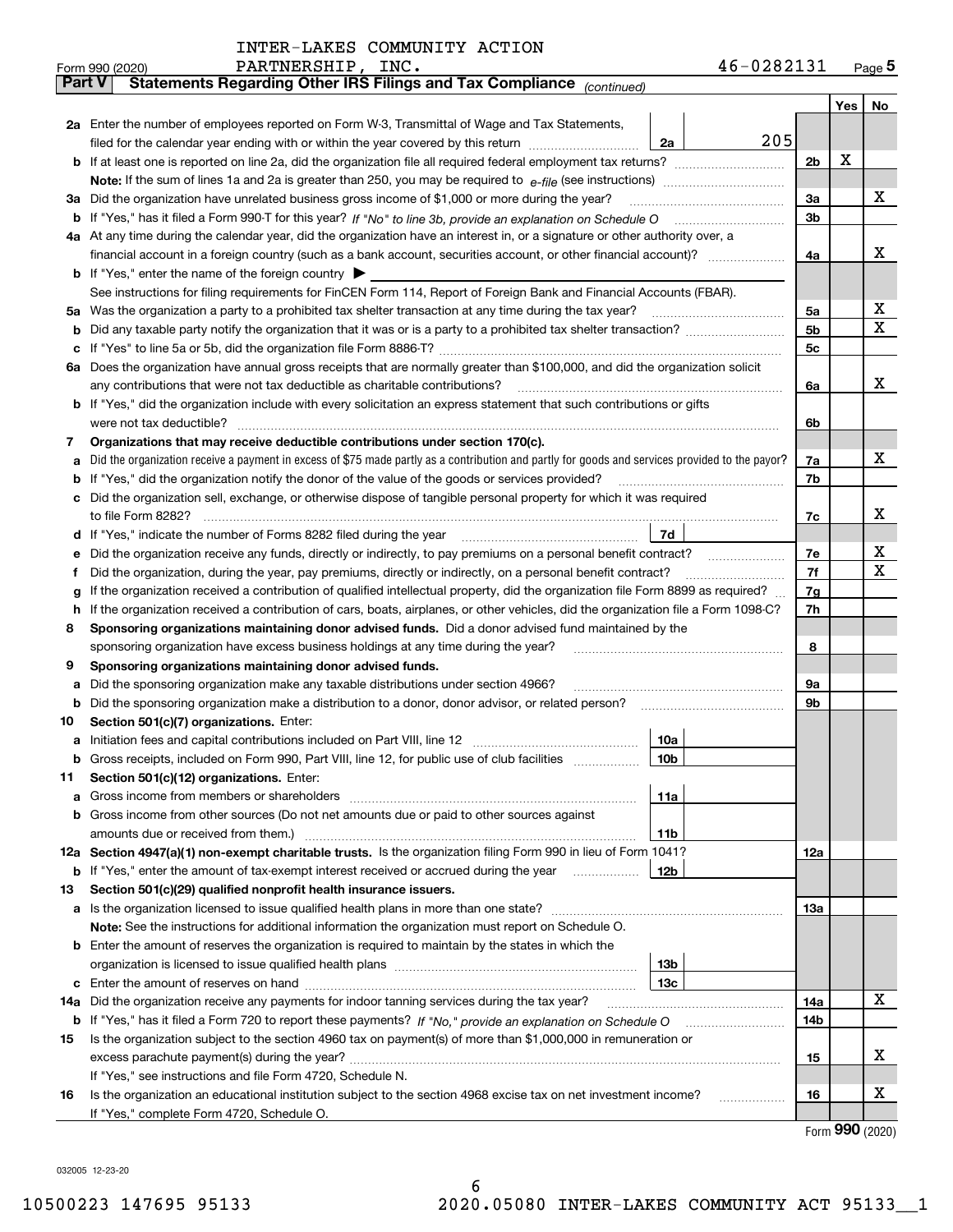*For each "Yes" response to lines 2 through 7b below, and for a "No" response to line 8a, 8b, or 10b below, describe the circumstances, processes, or changes on Schedule O. See instructions.* Form 990 (2020) **PARTNERSHIP, INC.**<br>**Part VI Governance, Management, and Disclosure** For each "Yes" response to lines 2 through 7b below, and for a "No" response

|    |                                                                                                                                                                               |    |    |                         | Yes | No                      |
|----|-------------------------------------------------------------------------------------------------------------------------------------------------------------------------------|----|----|-------------------------|-----|-------------------------|
|    | <b>1a</b> Enter the number of voting members of the governing body at the end of the tax year                                                                                 | 1a | 15 |                         |     |                         |
|    | If there are material differences in voting rights among members of the governing body, or if the governing                                                                   |    |    |                         |     |                         |
|    | body delegated broad authority to an executive committee or similar committee, explain on Schedule O.                                                                         |    |    |                         |     |                         |
|    |                                                                                                                                                                               | 1b | 15 |                         |     |                         |
| 2  | Did any officer, director, trustee, or key employee have a family relationship or a business relationship with any other                                                      |    |    |                         |     |                         |
|    | officer, director, trustee, or key employee?                                                                                                                                  |    |    | $\mathbf{2}$            |     | X                       |
| 3  | Did the organization delegate control over management duties customarily performed by or under the direct supervision                                                         |    |    |                         |     |                         |
|    |                                                                                                                                                                               |    |    | 3                       |     | X                       |
| 4  | Did the organization make any significant changes to its governing documents since the prior Form 990 was filed?                                                              |    |    | $\overline{\mathbf{4}}$ |     | $\overline{\textbf{X}}$ |
| 5  |                                                                                                                                                                               |    |    | 5                       |     | $\mathbf X$             |
| 6  | Did the organization have members or stockholders?                                                                                                                            |    |    | 6                       |     | $\mathbf x$             |
|    | 7a Did the organization have members, stockholders, or other persons who had the power to elect or appoint one or                                                             |    |    |                         |     |                         |
|    |                                                                                                                                                                               |    |    | 7a                      |     | x                       |
|    | <b>b</b> Are any governance decisions of the organization reserved to (or subject to approval by) members, stockholders, or                                                   |    |    |                         |     |                         |
|    | persons other than the governing body?                                                                                                                                        |    |    | 7b                      |     | х                       |
| 8  | Did the organization contemporaneously document the meetings held or written actions undertaken during the year by the following:                                             |    |    |                         |     |                         |
| a  |                                                                                                                                                                               |    |    | 8a                      | X   |                         |
|    |                                                                                                                                                                               |    |    | 8b                      | X   |                         |
| 9  | Is there any officer, director, trustee, or key employee listed in Part VII, Section A, who cannot be reached at the                                                          |    |    |                         |     |                         |
|    |                                                                                                                                                                               |    |    | 9                       |     | х                       |
|    | Section B. Policies (This Section B requests information about policies not required by the Internal Revenue Code.)                                                           |    |    |                         |     |                         |
|    |                                                                                                                                                                               |    |    |                         | Yes | No                      |
|    |                                                                                                                                                                               |    |    |                         | Χ   |                         |
|    |                                                                                                                                                                               |    |    | 10a                     |     |                         |
|    | <b>b</b> If "Yes," did the organization have written policies and procedures governing the activities of such chapters, affiliates,                                           |    |    |                         | Х   |                         |
|    |                                                                                                                                                                               |    |    | 10 <sub>b</sub>         | X   |                         |
|    | 11a Has the organization provided a complete copy of this Form 990 to all members of its governing body before filing the form?                                               |    |    | 11a                     |     |                         |
|    | <b>b</b> Describe in Schedule O the process, if any, used by the organization to review this Form 990.                                                                        |    |    |                         |     |                         |
|    |                                                                                                                                                                               |    |    | 12a                     | X   |                         |
| b  |                                                                                                                                                                               |    |    | 12b                     | X   |                         |
|    | c Did the organization regularly and consistently monitor and enforce compliance with the policy? If "Yes," describe                                                          |    |    |                         |     |                         |
|    | in Schedule O how this was done manufactured and continuum control of the Schedule O how this was done manufactured and continuum control of the Schedule O how this was done |    |    | 12c                     | х   |                         |
| 13 |                                                                                                                                                                               |    |    | 13                      | X   |                         |
| 14 | Did the organization have a written document retention and destruction policy? manufactured and the organization have a written document retention and destruction policy?    |    |    | 14                      | X   |                         |
| 15 | Did the process for determining compensation of the following persons include a review and approval by independent                                                            |    |    |                         |     |                         |
|    | persons, comparability data, and contemporaneous substantiation of the deliberation and decision?                                                                             |    |    |                         |     |                         |
|    | a The organization's CEO, Executive Director, or top management official manufactured content of the organization's CEO, Executive Director, or top management official       |    |    | 15a                     | X   |                         |
|    |                                                                                                                                                                               |    |    | 15 <sub>b</sub>         | X   |                         |
|    | If "Yes" to line 15a or 15b, describe the process in Schedule O (see instructions).                                                                                           |    |    |                         |     |                         |
|    | 16a Did the organization invest in, contribute assets to, or participate in a joint venture or similar arrangement with a                                                     |    |    |                         |     |                         |
|    | taxable entity during the year?                                                                                                                                               |    |    | 16a                     | X   |                         |
|    | b If "Yes," did the organization follow a written policy or procedure requiring the organization to evaluate its participation                                                |    |    |                         |     |                         |
|    | in joint venture arrangements under applicable federal tax law, and take steps to safequard the organization's                                                                |    |    |                         |     |                         |
|    | exempt status with respect to such arrangements?                                                                                                                              |    |    | 16b                     | X   |                         |
|    | <b>Section C. Disclosure</b>                                                                                                                                                  |    |    |                         |     |                         |
| 17 | <b>NONE</b><br>List the states with which a copy of this Form 990 is required to be filed $\blacktriangleright$                                                               |    |    |                         |     |                         |
| 18 | Section 6104 requires an organization to make its Forms 1023 (1024 or 1024-A, if applicable), 990, and 990-T (Section 501(c)(3)s only) available                              |    |    |                         |     |                         |
|    | for public inspection. Indicate how you made these available. Check all that apply.                                                                                           |    |    |                         |     |                         |
|    | $\lfloor X \rfloor$ Own website<br>$X$ Upon request<br>  Another's website<br>Other (explain on Schedule O)                                                                   |    |    |                         |     |                         |
| 19 | Describe on Schedule O whether (and if so, how) the organization made its governing documents, conflict of interest policy, and financial                                     |    |    |                         |     |                         |
|    | statements available to the public during the tax year.                                                                                                                       |    |    |                         |     |                         |
| 20 | State the name, address, and telephone number of the person who possesses the organization's books and records                                                                |    |    |                         |     |                         |
|    | KIMBERLY RASKE - 605-256-6518                                                                                                                                                 |    |    |                         |     |                         |
|    | 57042<br>111 N. VAN EPS AVENUE, MADISON,<br>SD                                                                                                                                |    |    |                         |     |                         |
|    |                                                                                                                                                                               |    |    |                         |     |                         |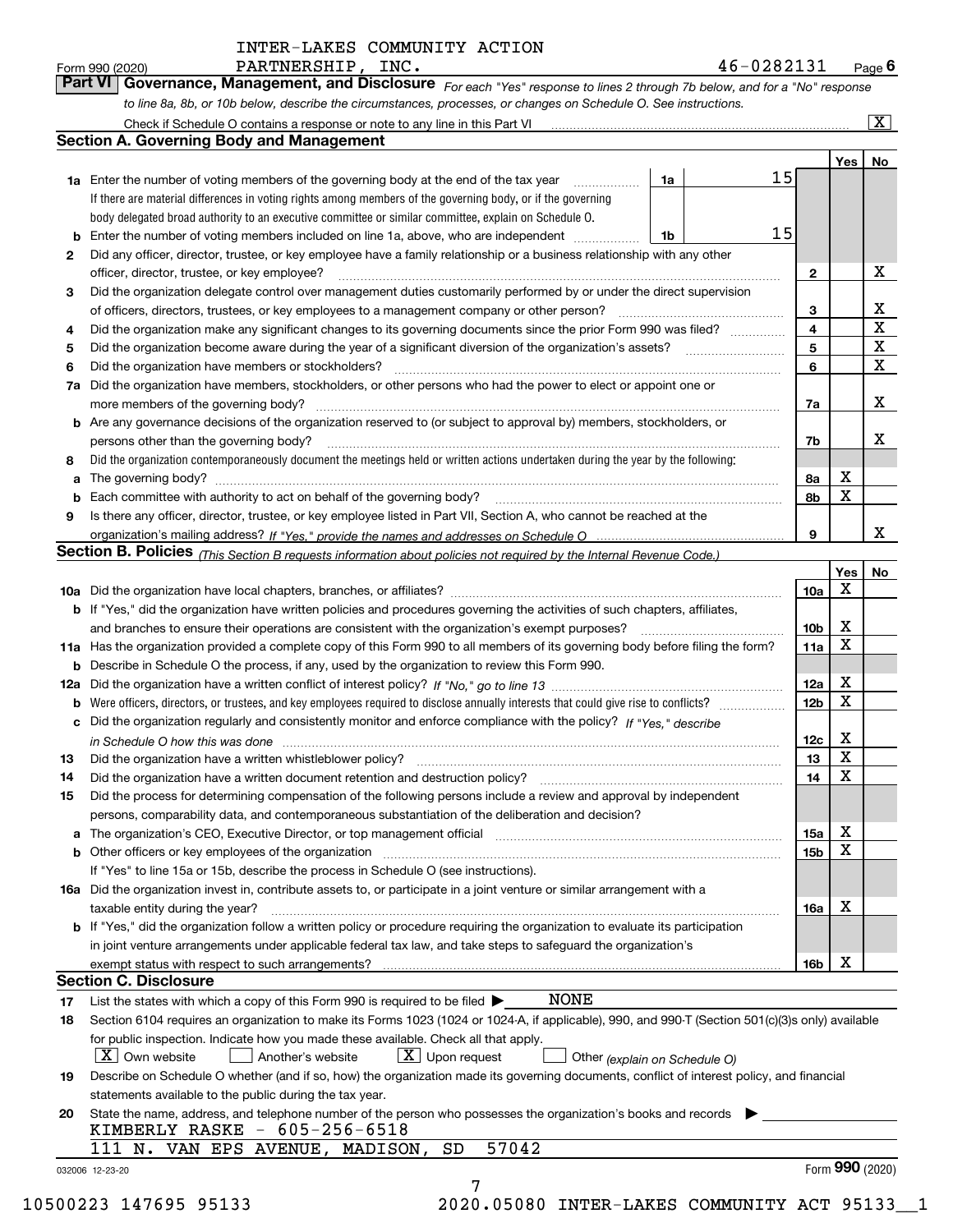$\mathcal{L}^{\text{max}}$ 

# Form 990 (2020) PARTNERSHIP, INC. 4 6-0 2 8 2 1 3 1 <sub>Page</sub> **7Part VII Compensation of Officers, Directors, Trustees, Key Employees, Highest Compensated**

### **Employees, and Independent Contractors**

Check if Schedule O contains a response or note to any line in this Part VII

**Section A. Officers, Directors, Trustees, Key Employees, and Highest Compensated Employees**

**1a**  Complete this table for all persons required to be listed. Report compensation for the calendar year ending with or within the organization's tax year. **•** List all of the organization's current officers, directors, trustees (whether individuals or organizations), regardless of amount of compensation.

Enter -0- in columns (D), (E), and (F) if no compensation was paid.

 $\bullet$  List all of the organization's  $\,$ current key employees, if any. See instructions for definition of "key employee."

**•** List the organization's five current highest compensated employees (other than an officer, director, trustee, or key employee) who received reportable compensation (Box 5 of Form W-2 and/or Box 7 of Form 1099-MISC) of more than \$100,000 from the organization and any related organizations.

**•** List all of the organization's former officers, key employees, and highest compensated employees who received more than \$100,000 of reportable compensation from the organization and any related organizations.

**former directors or trustees**  ¥ List all of the organization's that received, in the capacity as a former director or trustee of the organization, more than \$10,000 of reportable compensation from the organization and any related organizations.

See instructions for the order in which to list the persons above.

Check this box if neither the organization nor any related organization compensated any current officer, director, or trustee.  $\mathcal{L}^{\text{max}}$ 

| (A)                         | (C)<br>(B)             |                               |                                                                  |             | (D)          | (E)                              | (F)          |                     |                                  |                                |
|-----------------------------|------------------------|-------------------------------|------------------------------------------------------------------|-------------|--------------|----------------------------------|--------------|---------------------|----------------------------------|--------------------------------|
| Name and title              | Average                |                               | Position<br>(do not check more than one                          |             | Reportable   | Reportable                       | Estimated    |                     |                                  |                                |
|                             | hours per              |                               | box, unless person is both an<br>officer and a director/trustee) |             |              | compensation                     | compensation | amount of           |                                  |                                |
|                             | week                   |                               |                                                                  |             |              |                                  |              | from                | from related                     | other                          |
|                             | (list any<br>hours for |                               |                                                                  |             |              |                                  |              | the<br>organization | organizations<br>(W-2/1099-MISC) | compensation<br>from the       |
|                             | related                |                               |                                                                  |             |              |                                  |              | (W-2/1099-MISC)     |                                  | organization                   |
|                             | organizations          |                               |                                                                  |             |              |                                  |              |                     |                                  | and related                    |
|                             | below                  | ndividual trustee or director | nstitutional trustee                                             |             | key employee | Highest compensated<br> employee |              |                     |                                  | organizations                  |
|                             | line)                  |                               |                                                                  | Officer     |              |                                  | Former       |                     |                                  |                                |
| CYNTHIA DANNENBRING<br>(1)  | 40.00                  |                               |                                                                  |             |              |                                  |              |                     |                                  |                                |
| CHIEF EXECUTIVE OFFICER     |                        |                               |                                                                  | $\mathbf X$ |              |                                  |              | 155,753.            | $\mathbf 0$ .                    | 13,672.                        |
| KIMBERLY RASKE<br>(2)       | 40.00                  |                               |                                                                  |             |              |                                  |              |                     |                                  |                                |
| CHIEF FINANCIAL OFFICER     |                        |                               |                                                                  | X           |              |                                  |              | 102,495.            | $\mathbf{0}$ .                   | 35, 295.                       |
| ARLEEN WEERHEIM<br>(3)      | 40.00                  |                               |                                                                  |             |              |                                  |              |                     |                                  |                                |
| CHIEF OPERATING OFFICER     |                        |                               |                                                                  | $\mathbf X$ |              |                                  |              | 113,932.            | $\mathbf 0$ .                    | 12,476.                        |
| ANNETTE MITCHELL<br>(4)     | 1.00                   |                               |                                                                  |             |              |                                  |              |                     |                                  |                                |
| CHAIRMAN                    |                        | $\overline{\mathbf{X}}$       |                                                                  | $\rm X$     |              |                                  |              | 0.                  | $\mathbf 0$ .                    | 0.                             |
| <b>BONNIE DUFFY</b><br>(5)  | 1.00                   |                               |                                                                  |             |              |                                  |              |                     |                                  |                                |
| VICE CHAIRMAN               |                        | $\overline{\textbf{X}}$       |                                                                  | $\rm X$     |              |                                  |              | 0.                  | $\mathbf 0$ .                    | 0.                             |
| (6)<br><b>BRENDA HANTEN</b> | 2.00                   |                               |                                                                  |             |              |                                  |              |                     |                                  |                                |
| SECRETARY/TREASURER         |                        | $\overline{\mathbf{X}}$       |                                                                  | $\rm X$     |              |                                  |              | 0.                  | $\mathbf 0$ .                    | $\mathbf 0$ .                  |
| (7)<br>ANGELA BOERSMA       | 1.00                   |                               |                                                                  |             |              |                                  |              |                     |                                  |                                |
| <b>DIRECTOR</b>             |                        | $\overline{\mathbf{X}}$       |                                                                  |             |              |                                  |              | $\mathbf 0$ .       | $\mathbf 0$ .                    | $\mathbf 0$ .                  |
| <b>JESSICA HAAK</b><br>(8)  | 1.00                   |                               |                                                                  |             |              |                                  |              |                     |                                  |                                |
| <b>DIRECTOR</b>             |                        | $\overline{\mathbf{X}}$       |                                                                  |             |              |                                  |              | 0.                  | 0.                               | $0_{.}$                        |
| FRANCIS HASS<br>(9)         | 1.00                   |                               |                                                                  |             |              |                                  |              |                     |                                  |                                |
| <b>DIRECTOR</b>             |                        | $\overline{\mathbf{X}}$       |                                                                  |             |              |                                  |              | 0.                  | $\mathbf 0$ .                    | 0.                             |
| (10) JARED HYBERTSON        | 1.00                   |                               |                                                                  |             |              |                                  |              |                     |                                  |                                |
| <b>DIRECTOR</b>             |                        | $\overline{\mathbf{X}}$       |                                                                  |             |              |                                  |              | 0.                  | 0.                               | $\mathbf 0$ .                  |
| (11) NANCY MCCLANAHAN       | 1.00                   |                               |                                                                  |             |              |                                  |              |                     |                                  |                                |
| <b>DIRECTOR</b>             |                        | $\rm X$                       |                                                                  |             |              |                                  |              | 0.                  | $\mathbf 0$ .                    | $0$ .                          |
| (12) TARA MILLER            | 1.00                   |                               |                                                                  |             |              |                                  |              |                     |                                  |                                |
| <b>DIRECTOR</b>             |                        | $\overline{\mathbf{X}}$       |                                                                  |             |              |                                  |              | 0.                  | 0.                               | $\mathbf 0$ .                  |
| (13) JEFF NELSON            | 1.00                   |                               |                                                                  |             |              |                                  |              |                     |                                  |                                |
| <b>DIRECTOR</b>             |                        | $\overline{\mathbf{X}}$       |                                                                  |             |              |                                  |              | 0.                  | $\mathbf 0$ .                    | $0_{.}$                        |
| (14) YESENIA PARRA          | 1.00                   |                               |                                                                  |             |              |                                  |              |                     |                                  |                                |
| <b>DIRECTOR</b>             |                        | $\overline{\mathbf{X}}$       |                                                                  |             |              |                                  |              | $\mathbf{0}$ .      | 0.                               | $\mathbf 0$ .                  |
| (15) DENISE PICKNER         | 1.00                   |                               |                                                                  |             |              |                                  |              |                     |                                  |                                |
| DIRECTOR (THRU MARCH)       |                        | $\overline{\mathbf{X}}$       |                                                                  |             |              |                                  |              | $\mathbf 0$ .       | $\mathbf 0$ .                    | $\mathbf 0$ .                  |
| (16) LINDA SALMONSON        | 1.00                   |                               |                                                                  |             |              |                                  |              |                     |                                  |                                |
| <b>DIRECTOR</b>             |                        | X                             |                                                                  |             |              |                                  |              | 0.                  | 0.                               | $\mathbf 0$ .                  |
| (17) JIM SCHMIDT            | 1.00                   |                               |                                                                  |             |              |                                  |              |                     |                                  |                                |
| <b>DIRECTOR</b>             |                        | $\overline{\mathbf{X}}$       |                                                                  |             |              |                                  |              | 0.                  | $\mathbf 0$ .                    | 0.<br>$\overline{\phantom{0}}$ |

032007 12-23-20

8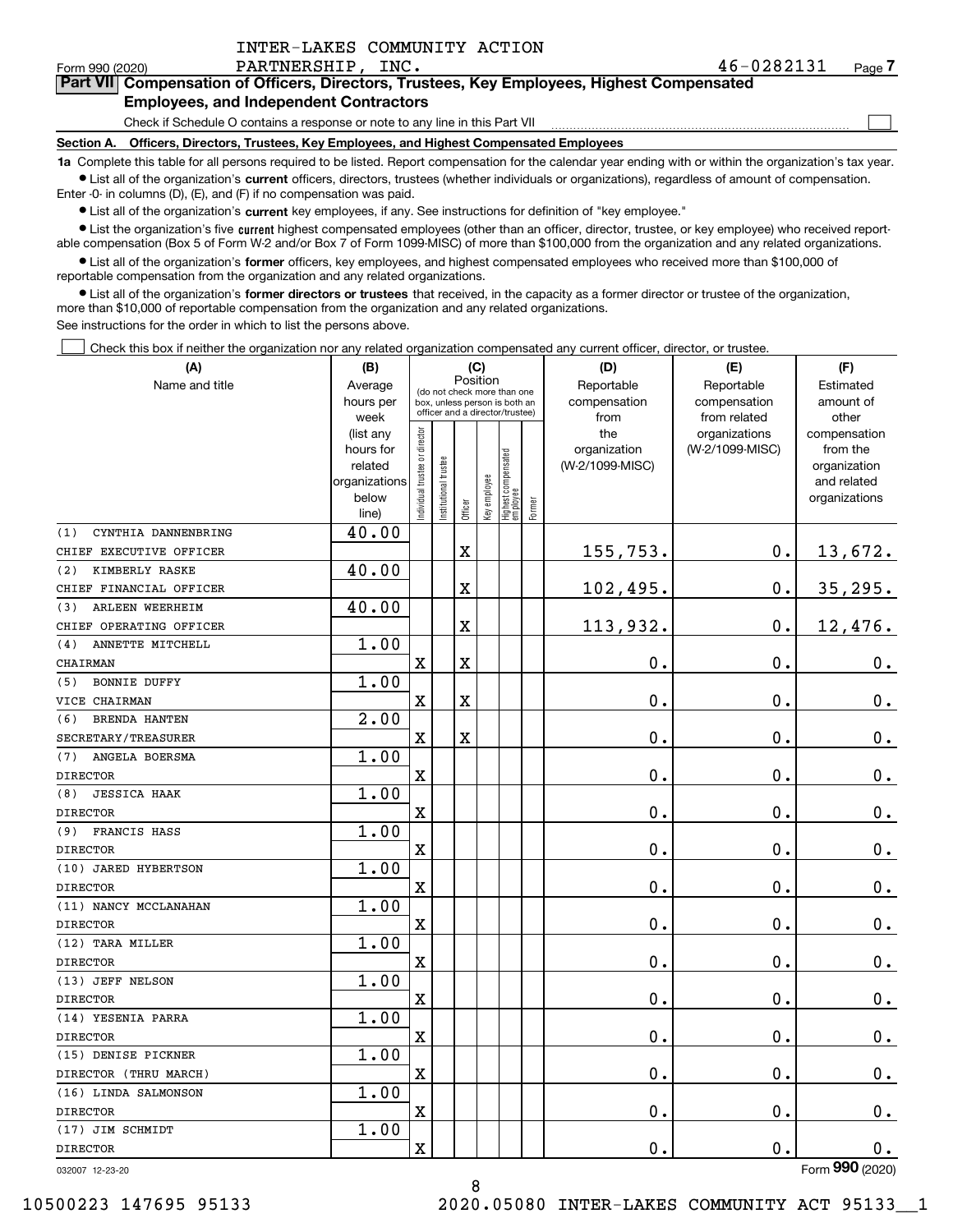| 46-0282131<br>PARTNERSHIP, INC.<br><b>Part VII</b><br>Section A. Officers, Directors, Trustees, Key Employees, and Highest Compensated Employees (continued)<br>(C)<br>(B)<br>(F)<br>(A)<br>(D)<br>(E)<br>Position<br>Average<br>Name and title<br>Reportable<br>Reportable<br>Estimated<br>(do not check more than one<br>hours per<br>compensation<br>compensation<br>amount of<br>box, unless person is both an<br>officer and a director/trustee)<br>week<br>from related<br>other<br>from<br>Individual trustee or director<br>(list any<br>the<br>organizations<br>compensation<br>hours for<br>organization<br>(W-2/1099-MISC)<br>from the<br>  Highest compensated<br>  employee<br>Institutional trustee<br>related<br>(W-2/1099-MISC)<br>organization<br>organizations<br>key employee<br>and related<br>below<br>organizations<br>Former<br>Officer<br>line)<br>1.00<br>$\mathbf X$<br>0.<br>0.<br>0.<br><b>DIRECTOR</b><br>1.00<br>(19) JESSICA TRAUNTER<br>0.<br>X<br>0.<br>0.<br>61,443.<br>372,180.<br>0.<br>1b Subtotal<br>$\overline{0}$ .<br>$\overline{0}$ .<br>0.<br>c Total from continuation sheets to Part VII, Section A [11, 11] [11] Total from continuation sheets to Part VII, Section A<br>372,180.<br>$\overline{0}$ .<br>61,443.<br>Total number of individuals (including but not limited to those listed above) who received more than \$100,000 of reportable<br>$\mathbf{2}$<br>3<br>compensation from the organization $\blacktriangleright$<br>No<br>Yes<br>Did the organization list any former officer, director, trustee, key employee, or highest compensated employee on<br>3<br>$\mathbf X$<br>line 1a? If "Yes," complete Schedule J for such individual manufactured contained and the Yes," complete Schedule J for such individual<br>3<br>For any individual listed on line 1a, is the sum of reportable compensation and other compensation from the organization<br>4<br>х<br>4<br>Did any person listed on line 1a receive or accrue compensation from any unrelated organization or individual for services<br>5<br>х<br>5<br><b>Section B. Independent Contractors</b><br>Complete this table for your five highest compensated independent contractors that received more than \$100,000 of compensation from<br>1<br>the organization. Report compensation for the calendar year ending with or within the organization's tax year.<br>(C)<br>(A)<br>(B)<br>Description of services<br>Compensation<br>Name and business address<br><b>GARY EMMET</b><br>HOME REHAB CONTRACT<br>101, 247.<br>102 EAST 2ND STREET, WHITE, SD 57276<br>FOR CLIENTS<br>WEATHERIZATION<br>CONTRACT FOR CLIENTS<br>101, 220.<br>717 S. WILLIAMS, SIOUX FALLS, SD 57104<br>Total number of independent contractors (including but not limited to those listed above) who received more than<br>2<br>2<br>\$100,000 of compensation from the organization | INTER-LAKES COMMUNITY ACTION |  |  |  |  |  |  |  |  |  |  |        |  |
|-------------------------------------------------------------------------------------------------------------------------------------------------------------------------------------------------------------------------------------------------------------------------------------------------------------------------------------------------------------------------------------------------------------------------------------------------------------------------------------------------------------------------------------------------------------------------------------------------------------------------------------------------------------------------------------------------------------------------------------------------------------------------------------------------------------------------------------------------------------------------------------------------------------------------------------------------------------------------------------------------------------------------------------------------------------------------------------------------------------------------------------------------------------------------------------------------------------------------------------------------------------------------------------------------------------------------------------------------------------------------------------------------------------------------------------------------------------------------------------------------------------------------------------------------------------------------------------------------------------------------------------------------------------------------------------------------------------------------------------------------------------------------------------------------------------------------------------------------------------------------------------------------------------------------------------------------------------------------------------------------------------------------------------------------------------------------------------------------------------------------------------------------------------------------------------------------------------------------------------------------------------------------------------------------------------------------------------------------------------------------------------------------------------------------------------------------------------------------------------------------------------------------------------------------------------------------------------------------------------------------------------------------------------------------------------------------------------------------------------------------------------------------------------------------------------------------------------------------------------------------------------------|------------------------------|--|--|--|--|--|--|--|--|--|--|--------|--|
|                                                                                                                                                                                                                                                                                                                                                                                                                                                                                                                                                                                                                                                                                                                                                                                                                                                                                                                                                                                                                                                                                                                                                                                                                                                                                                                                                                                                                                                                                                                                                                                                                                                                                                                                                                                                                                                                                                                                                                                                                                                                                                                                                                                                                                                                                                                                                                                                                                                                                                                                                                                                                                                                                                                                                                                                                                                                                           | Form 990 (2020)              |  |  |  |  |  |  |  |  |  |  | Page 8 |  |
|                                                                                                                                                                                                                                                                                                                                                                                                                                                                                                                                                                                                                                                                                                                                                                                                                                                                                                                                                                                                                                                                                                                                                                                                                                                                                                                                                                                                                                                                                                                                                                                                                                                                                                                                                                                                                                                                                                                                                                                                                                                                                                                                                                                                                                                                                                                                                                                                                                                                                                                                                                                                                                                                                                                                                                                                                                                                                           |                              |  |  |  |  |  |  |  |  |  |  |        |  |
|                                                                                                                                                                                                                                                                                                                                                                                                                                                                                                                                                                                                                                                                                                                                                                                                                                                                                                                                                                                                                                                                                                                                                                                                                                                                                                                                                                                                                                                                                                                                                                                                                                                                                                                                                                                                                                                                                                                                                                                                                                                                                                                                                                                                                                                                                                                                                                                                                                                                                                                                                                                                                                                                                                                                                                                                                                                                                           |                              |  |  |  |  |  |  |  |  |  |  |        |  |
|                                                                                                                                                                                                                                                                                                                                                                                                                                                                                                                                                                                                                                                                                                                                                                                                                                                                                                                                                                                                                                                                                                                                                                                                                                                                                                                                                                                                                                                                                                                                                                                                                                                                                                                                                                                                                                                                                                                                                                                                                                                                                                                                                                                                                                                                                                                                                                                                                                                                                                                                                                                                                                                                                                                                                                                                                                                                                           |                              |  |  |  |  |  |  |  |  |  |  |        |  |
| Form 990 (2020)                                                                                                                                                                                                                                                                                                                                                                                                                                                                                                                                                                                                                                                                                                                                                                                                                                                                                                                                                                                                                                                                                                                                                                                                                                                                                                                                                                                                                                                                                                                                                                                                                                                                                                                                                                                                                                                                                                                                                                                                                                                                                                                                                                                                                                                                                                                                                                                                                                                                                                                                                                                                                                                                                                                                                                                                                                                                           | (18) DOUG STENGEL            |  |  |  |  |  |  |  |  |  |  |        |  |
|                                                                                                                                                                                                                                                                                                                                                                                                                                                                                                                                                                                                                                                                                                                                                                                                                                                                                                                                                                                                                                                                                                                                                                                                                                                                                                                                                                                                                                                                                                                                                                                                                                                                                                                                                                                                                                                                                                                                                                                                                                                                                                                                                                                                                                                                                                                                                                                                                                                                                                                                                                                                                                                                                                                                                                                                                                                                                           |                              |  |  |  |  |  |  |  |  |  |  |        |  |
|                                                                                                                                                                                                                                                                                                                                                                                                                                                                                                                                                                                                                                                                                                                                                                                                                                                                                                                                                                                                                                                                                                                                                                                                                                                                                                                                                                                                                                                                                                                                                                                                                                                                                                                                                                                                                                                                                                                                                                                                                                                                                                                                                                                                                                                                                                                                                                                                                                                                                                                                                                                                                                                                                                                                                                                                                                                                                           | <b>DIRECTOR</b>              |  |  |  |  |  |  |  |  |  |  |        |  |
|                                                                                                                                                                                                                                                                                                                                                                                                                                                                                                                                                                                                                                                                                                                                                                                                                                                                                                                                                                                                                                                                                                                                                                                                                                                                                                                                                                                                                                                                                                                                                                                                                                                                                                                                                                                                                                                                                                                                                                                                                                                                                                                                                                                                                                                                                                                                                                                                                                                                                                                                                                                                                                                                                                                                                                                                                                                                                           |                              |  |  |  |  |  |  |  |  |  |  |        |  |
|                                                                                                                                                                                                                                                                                                                                                                                                                                                                                                                                                                                                                                                                                                                                                                                                                                                                                                                                                                                                                                                                                                                                                                                                                                                                                                                                                                                                                                                                                                                                                                                                                                                                                                                                                                                                                                                                                                                                                                                                                                                                                                                                                                                                                                                                                                                                                                                                                                                                                                                                                                                                                                                                                                                                                                                                                                                                                           |                              |  |  |  |  |  |  |  |  |  |  |        |  |
|                                                                                                                                                                                                                                                                                                                                                                                                                                                                                                                                                                                                                                                                                                                                                                                                                                                                                                                                                                                                                                                                                                                                                                                                                                                                                                                                                                                                                                                                                                                                                                                                                                                                                                                                                                                                                                                                                                                                                                                                                                                                                                                                                                                                                                                                                                                                                                                                                                                                                                                                                                                                                                                                                                                                                                                                                                                                                           |                              |  |  |  |  |  |  |  |  |  |  |        |  |
|                                                                                                                                                                                                                                                                                                                                                                                                                                                                                                                                                                                                                                                                                                                                                                                                                                                                                                                                                                                                                                                                                                                                                                                                                                                                                                                                                                                                                                                                                                                                                                                                                                                                                                                                                                                                                                                                                                                                                                                                                                                                                                                                                                                                                                                                                                                                                                                                                                                                                                                                                                                                                                                                                                                                                                                                                                                                                           |                              |  |  |  |  |  |  |  |  |  |  |        |  |
|                                                                                                                                                                                                                                                                                                                                                                                                                                                                                                                                                                                                                                                                                                                                                                                                                                                                                                                                                                                                                                                                                                                                                                                                                                                                                                                                                                                                                                                                                                                                                                                                                                                                                                                                                                                                                                                                                                                                                                                                                                                                                                                                                                                                                                                                                                                                                                                                                                                                                                                                                                                                                                                                                                                                                                                                                                                                                           |                              |  |  |  |  |  |  |  |  |  |  |        |  |
|                                                                                                                                                                                                                                                                                                                                                                                                                                                                                                                                                                                                                                                                                                                                                                                                                                                                                                                                                                                                                                                                                                                                                                                                                                                                                                                                                                                                                                                                                                                                                                                                                                                                                                                                                                                                                                                                                                                                                                                                                                                                                                                                                                                                                                                                                                                                                                                                                                                                                                                                                                                                                                                                                                                                                                                                                                                                                           |                              |  |  |  |  |  |  |  |  |  |  |        |  |
|                                                                                                                                                                                                                                                                                                                                                                                                                                                                                                                                                                                                                                                                                                                                                                                                                                                                                                                                                                                                                                                                                                                                                                                                                                                                                                                                                                                                                                                                                                                                                                                                                                                                                                                                                                                                                                                                                                                                                                                                                                                                                                                                                                                                                                                                                                                                                                                                                                                                                                                                                                                                                                                                                                                                                                                                                                                                                           |                              |  |  |  |  |  |  |  |  |  |  |        |  |
|                                                                                                                                                                                                                                                                                                                                                                                                                                                                                                                                                                                                                                                                                                                                                                                                                                                                                                                                                                                                                                                                                                                                                                                                                                                                                                                                                                                                                                                                                                                                                                                                                                                                                                                                                                                                                                                                                                                                                                                                                                                                                                                                                                                                                                                                                                                                                                                                                                                                                                                                                                                                                                                                                                                                                                                                                                                                                           |                              |  |  |  |  |  |  |  |  |  |  |        |  |
|                                                                                                                                                                                                                                                                                                                                                                                                                                                                                                                                                                                                                                                                                                                                                                                                                                                                                                                                                                                                                                                                                                                                                                                                                                                                                                                                                                                                                                                                                                                                                                                                                                                                                                                                                                                                                                                                                                                                                                                                                                                                                                                                                                                                                                                                                                                                                                                                                                                                                                                                                                                                                                                                                                                                                                                                                                                                                           |                              |  |  |  |  |  |  |  |  |  |  |        |  |
|                                                                                                                                                                                                                                                                                                                                                                                                                                                                                                                                                                                                                                                                                                                                                                                                                                                                                                                                                                                                                                                                                                                                                                                                                                                                                                                                                                                                                                                                                                                                                                                                                                                                                                                                                                                                                                                                                                                                                                                                                                                                                                                                                                                                                                                                                                                                                                                                                                                                                                                                                                                                                                                                                                                                                                                                                                                                                           |                              |  |  |  |  |  |  |  |  |  |  |        |  |
|                                                                                                                                                                                                                                                                                                                                                                                                                                                                                                                                                                                                                                                                                                                                                                                                                                                                                                                                                                                                                                                                                                                                                                                                                                                                                                                                                                                                                                                                                                                                                                                                                                                                                                                                                                                                                                                                                                                                                                                                                                                                                                                                                                                                                                                                                                                                                                                                                                                                                                                                                                                                                                                                                                                                                                                                                                                                                           |                              |  |  |  |  |  |  |  |  |  |  |        |  |
|                                                                                                                                                                                                                                                                                                                                                                                                                                                                                                                                                                                                                                                                                                                                                                                                                                                                                                                                                                                                                                                                                                                                                                                                                                                                                                                                                                                                                                                                                                                                                                                                                                                                                                                                                                                                                                                                                                                                                                                                                                                                                                                                                                                                                                                                                                                                                                                                                                                                                                                                                                                                                                                                                                                                                                                                                                                                                           |                              |  |  |  |  |  |  |  |  |  |  |        |  |
|                                                                                                                                                                                                                                                                                                                                                                                                                                                                                                                                                                                                                                                                                                                                                                                                                                                                                                                                                                                                                                                                                                                                                                                                                                                                                                                                                                                                                                                                                                                                                                                                                                                                                                                                                                                                                                                                                                                                                                                                                                                                                                                                                                                                                                                                                                                                                                                                                                                                                                                                                                                                                                                                                                                                                                                                                                                                                           |                              |  |  |  |  |  |  |  |  |  |  |        |  |
|                                                                                                                                                                                                                                                                                                                                                                                                                                                                                                                                                                                                                                                                                                                                                                                                                                                                                                                                                                                                                                                                                                                                                                                                                                                                                                                                                                                                                                                                                                                                                                                                                                                                                                                                                                                                                                                                                                                                                                                                                                                                                                                                                                                                                                                                                                                                                                                                                                                                                                                                                                                                                                                                                                                                                                                                                                                                                           |                              |  |  |  |  |  |  |  |  |  |  |        |  |
|                                                                                                                                                                                                                                                                                                                                                                                                                                                                                                                                                                                                                                                                                                                                                                                                                                                                                                                                                                                                                                                                                                                                                                                                                                                                                                                                                                                                                                                                                                                                                                                                                                                                                                                                                                                                                                                                                                                                                                                                                                                                                                                                                                                                                                                                                                                                                                                                                                                                                                                                                                                                                                                                                                                                                                                                                                                                                           |                              |  |  |  |  |  |  |  |  |  |  |        |  |
|                                                                                                                                                                                                                                                                                                                                                                                                                                                                                                                                                                                                                                                                                                                                                                                                                                                                                                                                                                                                                                                                                                                                                                                                                                                                                                                                                                                                                                                                                                                                                                                                                                                                                                                                                                                                                                                                                                                                                                                                                                                                                                                                                                                                                                                                                                                                                                                                                                                                                                                                                                                                                                                                                                                                                                                                                                                                                           |                              |  |  |  |  |  |  |  |  |  |  |        |  |
|                                                                                                                                                                                                                                                                                                                                                                                                                                                                                                                                                                                                                                                                                                                                                                                                                                                                                                                                                                                                                                                                                                                                                                                                                                                                                                                                                                                                                                                                                                                                                                                                                                                                                                                                                                                                                                                                                                                                                                                                                                                                                                                                                                                                                                                                                                                                                                                                                                                                                                                                                                                                                                                                                                                                                                                                                                                                                           |                              |  |  |  |  |  |  |  |  |  |  |        |  |
|                                                                                                                                                                                                                                                                                                                                                                                                                                                                                                                                                                                                                                                                                                                                                                                                                                                                                                                                                                                                                                                                                                                                                                                                                                                                                                                                                                                                                                                                                                                                                                                                                                                                                                                                                                                                                                                                                                                                                                                                                                                                                                                                                                                                                                                                                                                                                                                                                                                                                                                                                                                                                                                                                                                                                                                                                                                                                           | TIM MARTENS                  |  |  |  |  |  |  |  |  |  |  |        |  |
|                                                                                                                                                                                                                                                                                                                                                                                                                                                                                                                                                                                                                                                                                                                                                                                                                                                                                                                                                                                                                                                                                                                                                                                                                                                                                                                                                                                                                                                                                                                                                                                                                                                                                                                                                                                                                                                                                                                                                                                                                                                                                                                                                                                                                                                                                                                                                                                                                                                                                                                                                                                                                                                                                                                                                                                                                                                                                           |                              |  |  |  |  |  |  |  |  |  |  |        |  |
|                                                                                                                                                                                                                                                                                                                                                                                                                                                                                                                                                                                                                                                                                                                                                                                                                                                                                                                                                                                                                                                                                                                                                                                                                                                                                                                                                                                                                                                                                                                                                                                                                                                                                                                                                                                                                                                                                                                                                                                                                                                                                                                                                                                                                                                                                                                                                                                                                                                                                                                                                                                                                                                                                                                                                                                                                                                                                           |                              |  |  |  |  |  |  |  |  |  |  |        |  |
|                                                                                                                                                                                                                                                                                                                                                                                                                                                                                                                                                                                                                                                                                                                                                                                                                                                                                                                                                                                                                                                                                                                                                                                                                                                                                                                                                                                                                                                                                                                                                                                                                                                                                                                                                                                                                                                                                                                                                                                                                                                                                                                                                                                                                                                                                                                                                                                                                                                                                                                                                                                                                                                                                                                                                                                                                                                                                           |                              |  |  |  |  |  |  |  |  |  |  |        |  |
|                                                                                                                                                                                                                                                                                                                                                                                                                                                                                                                                                                                                                                                                                                                                                                                                                                                                                                                                                                                                                                                                                                                                                                                                                                                                                                                                                                                                                                                                                                                                                                                                                                                                                                                                                                                                                                                                                                                                                                                                                                                                                                                                                                                                                                                                                                                                                                                                                                                                                                                                                                                                                                                                                                                                                                                                                                                                                           |                              |  |  |  |  |  |  |  |  |  |  |        |  |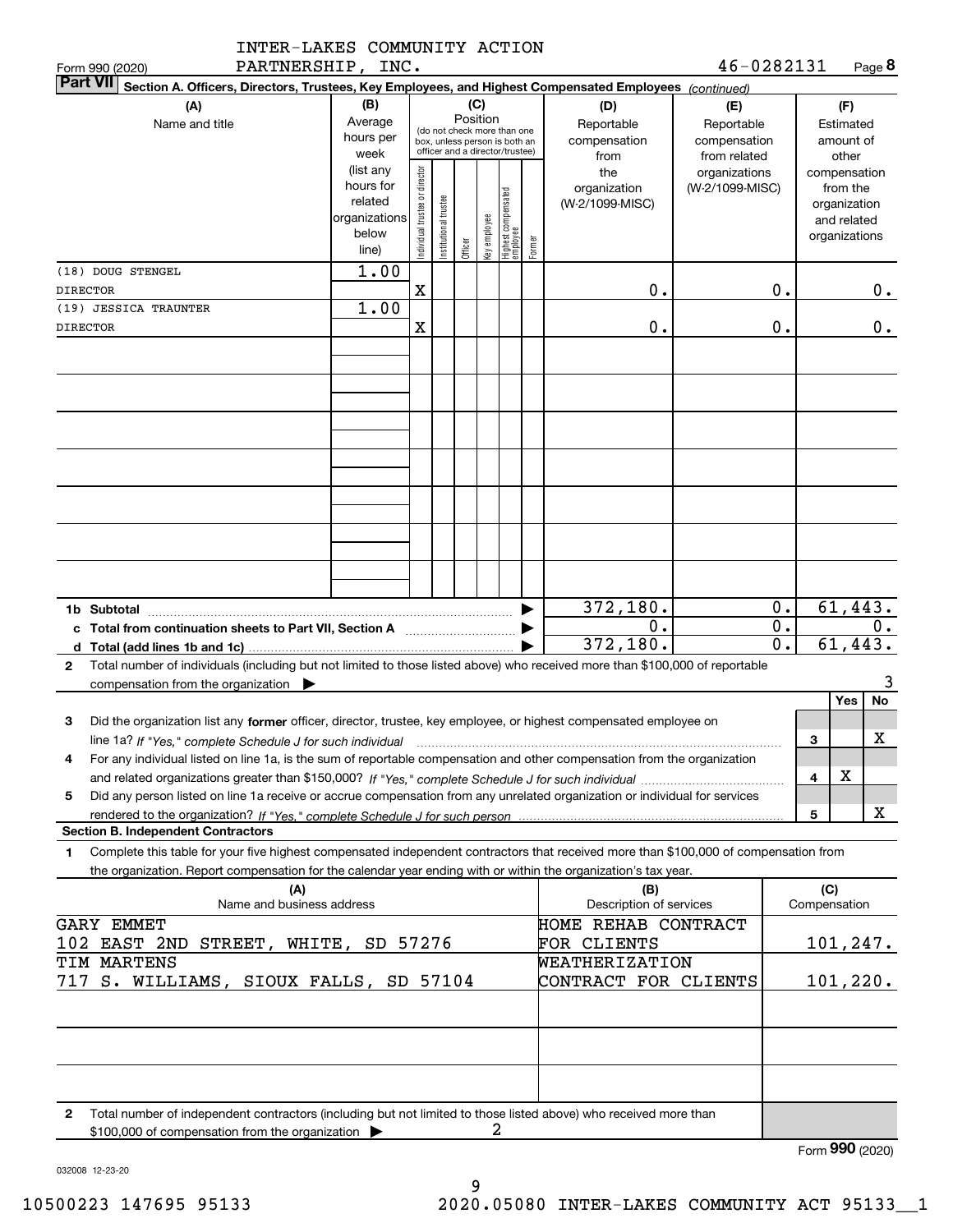PARTNERSHIP, INC. INTER-LAKES COMMUNITY ACTION

| <b>Part VIII</b>                              |    |    | <b>Statement of Revenue</b>                                                               |    |                    |                      |                      |                                              |                                      |                                                                 |
|-----------------------------------------------|----|----|-------------------------------------------------------------------------------------------|----|--------------------|----------------------|----------------------|----------------------------------------------|--------------------------------------|-----------------------------------------------------------------|
|                                               |    |    | Check if Schedule O contains a response or note to any line in this Part VIII             |    |                    |                      |                      |                                              |                                      |                                                                 |
|                                               |    |    |                                                                                           |    |                    |                      | (A)<br>Total revenue | (B)<br>Related or exempt<br>function revenue | (C)<br>Unrelated<br>business revenue | (D)<br>Revenue excluded<br>from tax under<br>sections 512 - 514 |
|                                               |    |    | 1 a Federated campaigns                                                                   | .  | 1a                 |                      |                      |                                              |                                      |                                                                 |
| <b>S</b> , Grants<br>Amounts                  |    |    | <b>b</b> Membership dues                                                                  |    | 1 <sub>b</sub>     |                      |                      |                                              |                                      |                                                                 |
|                                               |    |    | c Fundraising events                                                                      |    | 1c                 |                      |                      |                                              |                                      |                                                                 |
|                                               |    |    | d Related organizations                                                                   |    | 1 <sub>d</sub>     |                      |                      |                                              |                                      |                                                                 |
|                                               |    |    | e Government grants (contributions)                                                       |    | 1e                 | 16,864,479.          |                      |                                              |                                      |                                                                 |
|                                               |    |    | f All other contributions, gifts, grants, and<br>similar amounts not included above<br>1f |    |                    |                      |                      |                                              |                                      |                                                                 |
|                                               |    |    |                                                                                           |    | 191,333.           |                      |                      |                                              |                                      |                                                                 |
|                                               |    |    | Noncash contributions included in lines 1a-1f                                             |    | $1g$ $\frac{1}{3}$ | 44,755.              |                      |                                              |                                      |                                                                 |
| Contributions, Gifts,<br>and Other Similar Ar |    | h. |                                                                                           |    |                    |                      | 17,055,812.          |                                              |                                      |                                                                 |
|                                               |    |    |                                                                                           |    |                    | <b>Business Code</b> |                      |                                              |                                      |                                                                 |
|                                               |    | 2a | FOOD PROGRAM REVENUE                                                                      |    |                    | 624200               | 793,536.             | 793,536.                                     |                                      |                                                                 |
| Program Service<br>Revenue                    |    | b  | DISCRETIONARY PROGRAM REVENUE                                                             |    |                    | 624200               | 33,441.              | 33,441.                                      |                                      |                                                                 |
|                                               |    |    | COMMUNITY ASSISTANCE PROGRAM                                                              |    |                    | 624200               | 13,766.              | 13,766.                                      |                                      |                                                                 |
|                                               |    | d  | EMERGENCY RENTAL ASSISTANCE                                                               |    |                    | 624200               | 9,342.               | 9,342.                                       |                                      |                                                                 |
|                                               |    |    | HOUSING PROGRAM                                                                           |    |                    | 624200               | 4,062.               | 4,062.                                       |                                      |                                                                 |
|                                               |    |    | f All other program service revenue                                                       |    |                    | 624100               | 6,499.               | 6,499.                                       |                                      |                                                                 |
|                                               |    | a  |                                                                                           |    |                    |                      | 860,646.             |                                              |                                      |                                                                 |
|                                               | З  |    | Investment income (including dividends, interest, and                                     |    |                    |                      |                      |                                              |                                      |                                                                 |
|                                               |    |    |                                                                                           |    |                    |                      | 56,421.              |                                              |                                      | 56,421.                                                         |
|                                               | 4  |    | Income from investment of tax-exempt bond proceeds                                        |    |                    |                      |                      |                                              |                                      |                                                                 |
|                                               | 5  |    |                                                                                           |    |                    |                      |                      |                                              |                                      |                                                                 |
|                                               |    |    |                                                                                           |    | (i) Real           | (ii) Personal        |                      |                                              |                                      |                                                                 |
|                                               |    |    | 6 a Gross rents<br>.                                                                      | 6a |                    |                      |                      |                                              |                                      |                                                                 |
|                                               |    |    | <b>b</b> Less: rental expenses                                                            | 6b |                    |                      |                      |                                              |                                      |                                                                 |
|                                               |    |    | c Rental income or (loss)                                                                 | 6c |                    |                      |                      |                                              |                                      |                                                                 |
|                                               |    |    | d Net rental income or (loss)                                                             |    |                    |                      |                      |                                              |                                      |                                                                 |
|                                               |    |    | 7 a Gross amount from sales of                                                            |    | (i) Securities     | (ii) Other           |                      |                                              |                                      |                                                                 |
|                                               |    |    | assets other than inventory                                                               | 7a | 752,476.           | 12,725.              |                      |                                              |                                      |                                                                 |
|                                               |    |    | <b>b</b> Less: cost or other basis                                                        |    |                    |                      |                      |                                              |                                      |                                                                 |
| Revenue                                       |    |    | and sales expenses                                                                        | 7b | 699,205.           | 71,499.              |                      |                                              |                                      |                                                                 |
|                                               |    |    | c Gain or (loss)                                                                          | 7c | 53,271.            | $-58,774.$           | $-5,503.$            |                                              |                                      |                                                                 |
|                                               |    |    |                                                                                           |    |                    | ▶                    |                      |                                              |                                      | $-5,503.$                                                       |
| <b>Othe</b>                                   |    |    | 8 a Gross income from fundraising events (not<br>including \$                             |    |                    |                      |                      |                                              |                                      |                                                                 |
|                                               |    |    | <u> 1990 - Johann Barbara, martin a</u>                                                   |    | оf                 |                      |                      |                                              |                                      |                                                                 |
|                                               |    |    | contributions reported on line 1c). See                                                   |    |                    |                      |                      |                                              |                                      |                                                                 |
|                                               |    |    | <b>b</b> Less: direct expenses                                                            |    | 8a<br>8b           |                      |                      |                                              |                                      |                                                                 |
|                                               |    |    | c Net income or (loss) from fundraising events                                            |    |                    |                      |                      |                                              |                                      |                                                                 |
|                                               |    |    | 9 a Gross income from gaming activities. See                                              |    |                    |                      |                      |                                              |                                      |                                                                 |
|                                               |    |    |                                                                                           |    | 9a                 |                      |                      |                                              |                                      |                                                                 |
|                                               |    |    |                                                                                           |    | 9 <sub>b</sub>     |                      |                      |                                              |                                      |                                                                 |
|                                               |    |    | c Net income or (loss) from gaming activities                                             |    |                    |                      |                      |                                              |                                      |                                                                 |
|                                               |    |    | 10 a Gross sales of inventory, less returns                                               |    |                    |                      |                      |                                              |                                      |                                                                 |
|                                               |    |    |                                                                                           |    | 10a                | 154,982.             |                      |                                              |                                      |                                                                 |
|                                               |    |    | <b>b</b> Less: cost of goods sold                                                         |    | 10b                | 0.                   |                      |                                              |                                      |                                                                 |
|                                               |    |    | <b>c</b> Net income or (loss) from sales of inventory                                     |    |                    |                      | 154,982.             | 154,982.                                     |                                      |                                                                 |
|                                               |    |    |                                                                                           |    |                    | <b>Business Code</b> |                      |                                              |                                      |                                                                 |
| Miscellaneous<br>Revenue                      |    |    | 11 a DEVELOPER FEE INCOME                                                                 |    |                    | 900099               | 243,750.             |                                              |                                      | 243,750.                                                        |
|                                               |    |    | <b>b</b> GAIN ON INSURANCE CLAIM                                                          |    |                    | 900099               | 10.                  |                                              |                                      | 10.                                                             |
|                                               |    | c  |                                                                                           |    |                    |                      |                      |                                              |                                      |                                                                 |
|                                               |    |    |                                                                                           |    |                    |                      |                      |                                              |                                      |                                                                 |
|                                               |    |    |                                                                                           |    |                    | ▶                    | 243,760.             |                                              |                                      |                                                                 |
|                                               | 12 |    |                                                                                           |    |                    |                      | 18, 366, 118.        | 1,015,628.                                   | 0.                                   | 294,678.                                                        |
| 032009 12-23-20                               |    |    |                                                                                           |    |                    |                      |                      |                                              |                                      | Form 990 (2020)                                                 |

10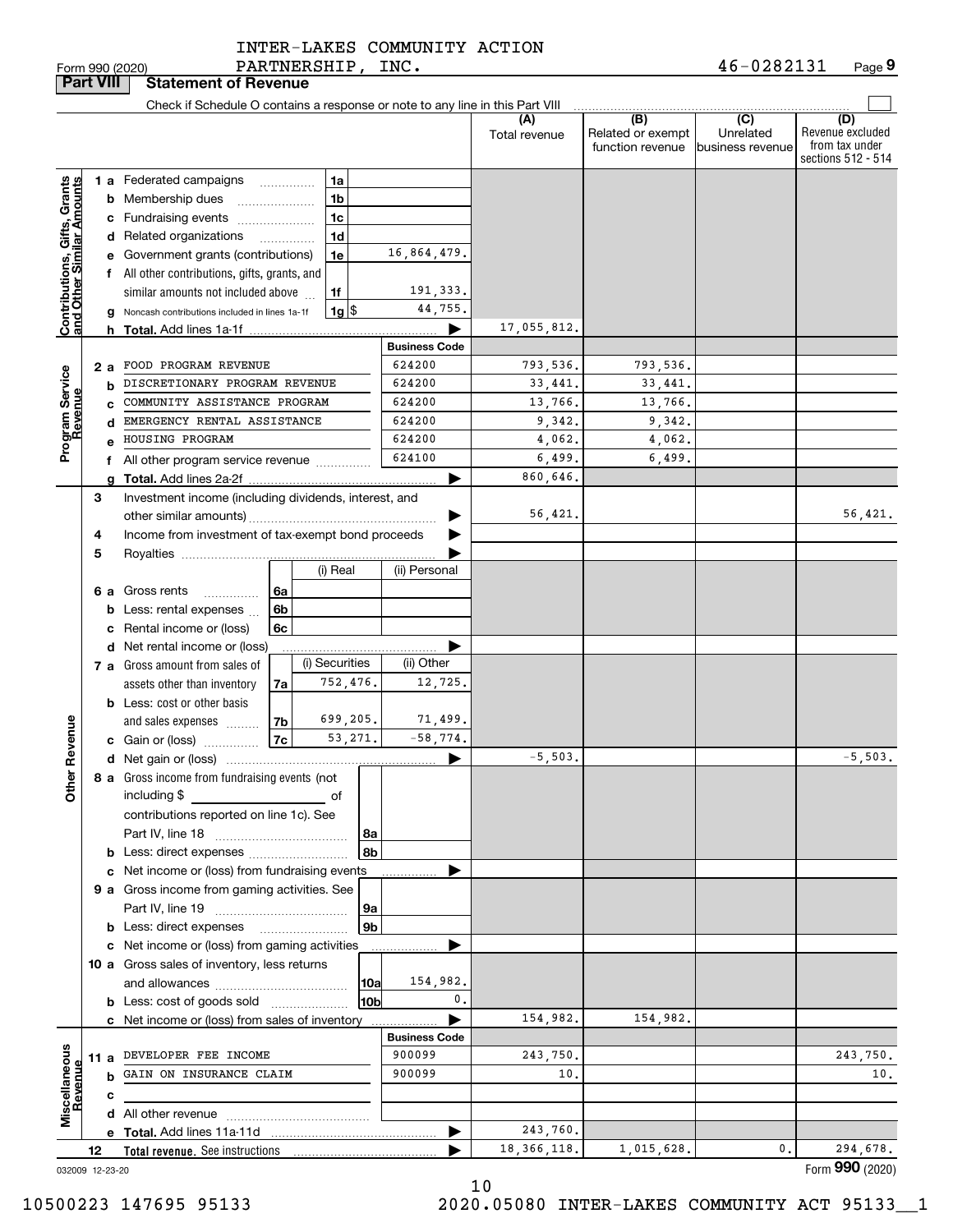#### Form 990 (2020) PARTNERSHIP , INC . 4 6-0 2 8 2 1 3 1 <sub>Page</sub> 10 **Part IX Statement of Functional Expenses** PARTNERSHIP, INC. INTER-LAKES COMMUNITY ACTION

|              | Section 501(c)(3) and 501(c)(4) organizations must complete all columns. All other organizations must complete column (A).                                                                                 |                       |                                    |                                           |                                |
|--------------|------------------------------------------------------------------------------------------------------------------------------------------------------------------------------------------------------------|-----------------------|------------------------------------|-------------------------------------------|--------------------------------|
|              | Check if Schedule O contains a response or note to any line in this Part IX                                                                                                                                |                       |                                    |                                           |                                |
|              | Do not include amounts reported on lines 6b,<br>7b, 8b, 9b, and 10b of Part VIII.                                                                                                                          | (A)<br>Total expenses | (B)<br>Program service<br>expenses | (C)<br>Management and<br>general expenses | (D)<br>Fundraising<br>expenses |
| 1.           | Grants and other assistance to domestic organizations                                                                                                                                                      |                       |                                    |                                           |                                |
|              | and domestic governments. See Part IV, line 21                                                                                                                                                             | 7,965.                | 7,965.                             |                                           |                                |
| $\mathbf{2}$ | Grants and other assistance to domestic                                                                                                                                                                    |                       |                                    |                                           |                                |
|              | individuals. See Part IV, line 22                                                                                                                                                                          | 8,632,285.            | 8,632,285.                         |                                           |                                |
| 3            | Grants and other assistance to foreign                                                                                                                                                                     |                       |                                    |                                           |                                |
|              | organizations, foreign governments, and foreign                                                                                                                                                            |                       |                                    |                                           |                                |
|              | individuals. See Part IV, lines 15 and 16                                                                                                                                                                  |                       |                                    |                                           |                                |
| 4            | Benefits paid to or for members                                                                                                                                                                            |                       |                                    |                                           |                                |
| 5            | Compensation of current officers, directors,                                                                                                                                                               |                       |                                    |                                           |                                |
|              |                                                                                                                                                                                                            | 435,391.              | 384,016.                           | 51,375.                                   |                                |
| 6            | Compensation not included above to disqualified                                                                                                                                                            |                       |                                    |                                           |                                |
|              | persons (as defined under section 4958(f)(1)) and                                                                                                                                                          |                       |                                    |                                           |                                |
|              | persons described in section 4958(c)(3)(B)                                                                                                                                                                 |                       |                                    |                                           |                                |
| 7            |                                                                                                                                                                                                            | 5,036,154.            | 4,430,315.                         | 605,839.                                  |                                |
| 8            | Pension plan accruals and contributions (include                                                                                                                                                           |                       |                                    |                                           |                                |
|              | section 401(k) and 403(b) employer contributions)                                                                                                                                                          | 110, 228.             | 93,797.                            | 16,431.                                   |                                |
| 9            | Other employee benefits                                                                                                                                                                                    | 1,073,138.            | $\overline{977,361}$ .             | 95,777.                                   |                                |
| 10           |                                                                                                                                                                                                            | 475,688.              | 430,831.                           | 44,857.                                   |                                |
| 11           | Fees for services (nonemployees):                                                                                                                                                                          |                       |                                    |                                           |                                |
| a            |                                                                                                                                                                                                            |                       |                                    |                                           |                                |
| b            |                                                                                                                                                                                                            |                       |                                    |                                           |                                |
| c            |                                                                                                                                                                                                            | 40,848.               | 1,320.                             | 39,528.                                   |                                |
| d            |                                                                                                                                                                                                            |                       |                                    |                                           |                                |
|              | Professional fundraising services. See Part IV, line 17                                                                                                                                                    |                       |                                    |                                           |                                |
| f            | Investment management fees                                                                                                                                                                                 | 4,538.                |                                    | 4,538.                                    |                                |
| $\mathbf{q}$ | Other. (If line 11g amount exceeds 10% of line 25,                                                                                                                                                         |                       |                                    |                                           |                                |
|              | column (A) amount, list line 11g expenses on Sch O.)                                                                                                                                                       | 163,018.              | 138,018.                           | 25,000.                                   |                                |
| 12           |                                                                                                                                                                                                            | 17,787.               | 17,295.                            | 492.                                      |                                |
| 13           |                                                                                                                                                                                                            | 160, 109.             | 122,614.                           | 37,495.                                   |                                |
| 14           |                                                                                                                                                                                                            | 14,870.               | 14,658.                            | 212.                                      |                                |
| 15           |                                                                                                                                                                                                            |                       |                                    |                                           |                                |
| 16           |                                                                                                                                                                                                            | 261,675.              | 218,918.                           | 42,757.                                   |                                |
| 17           |                                                                                                                                                                                                            | 82,415.               | 82,311.                            | 104.                                      |                                |
| 18           | Payments of travel or entertainment expenses                                                                                                                                                               |                       |                                    |                                           |                                |
|              | for any federal, state, or local public officials                                                                                                                                                          |                       |                                    |                                           |                                |
| 19           | Conferences, conventions, and meetings                                                                                                                                                                     | 81,818.               | 80,312.                            | 1,506.                                    |                                |
| 20           | Interest                                                                                                                                                                                                   | 40,793.               | 40,793.                            |                                           |                                |
| 21           |                                                                                                                                                                                                            |                       |                                    |                                           |                                |
| 22           | Depreciation, depletion, and amortization                                                                                                                                                                  | 136,087.              | 136,087.                           |                                           |                                |
| 23           | Insurance                                                                                                                                                                                                  | 151, 112.             | 120,664.                           | 30,448.                                   |                                |
| 24           | Other expenses. Itemize expenses not covered<br>above (List miscellaneous expenses on line 24e. If<br>line 24e amount exceeds 10% of line 25, column (A)<br>amount, list line 24e expenses on Schedule O.) |                       |                                    |                                           |                                |
| a            | EQUIPMENT & MAINTENANCE                                                                                                                                                                                    | 389,519.              | 349,446.                           | 40,073.                                   |                                |
| b            | PROGRAM SUPPLIES                                                                                                                                                                                           | 76,824.               | 76, 570.                           | 254.                                      |                                |
| C            | LICENSES & FEES                                                                                                                                                                                            | 49,656.               | 49,656.                            |                                           |                                |
| d            | FOOD EXPENSE                                                                                                                                                                                               | 1,658.                | 1,658.                             |                                           |                                |
|              | e All other expenses                                                                                                                                                                                       | $\overline{25,951}$ . | 25,758.                            | 193.                                      |                                |
| 25           | Total functional expenses. Add lines 1 through 24e                                                                                                                                                         | 17,469,527.           | 16,432,648.                        | 1,036,879.                                | 0.                             |
| 26           | Joint costs. Complete this line only if the organization                                                                                                                                                   |                       |                                    |                                           |                                |
|              | reported in column (B) joint costs from a combined                                                                                                                                                         |                       |                                    |                                           |                                |
|              | educational campaign and fundraising solicitation.                                                                                                                                                         |                       |                                    |                                           |                                |

11

032010 12-23-20

Form (2020) **990**

 $\mathcal{L}^{\text{max}}$ 

Check here

If following SOP 98-2 (ASC 958-720)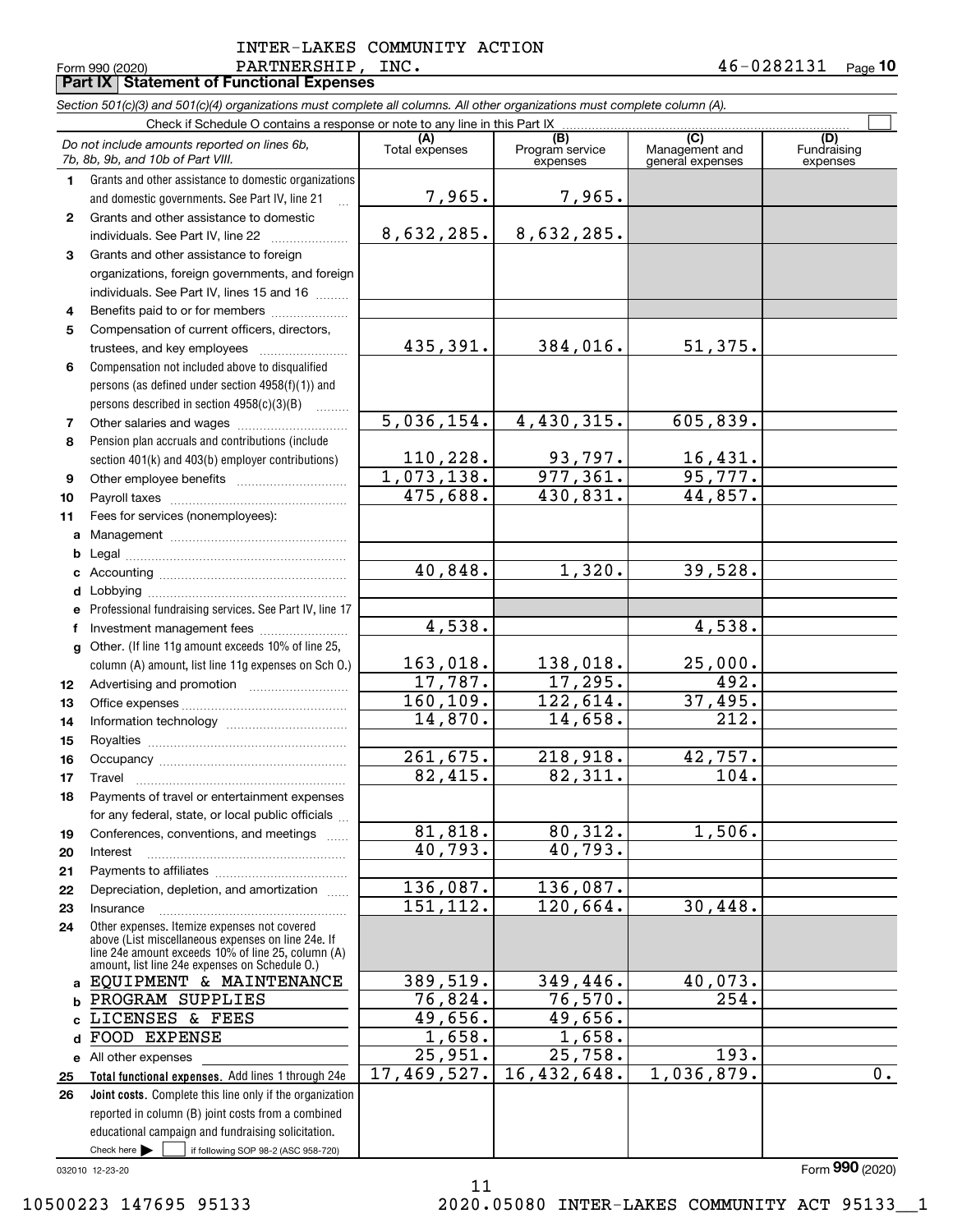| Form 990 (202 |   |
|---------------|---|
|               | Ē |

|                             | Part X | <b>Balance Sheet</b>                                                                                                |                               |                          |                             |
|-----------------------------|--------|---------------------------------------------------------------------------------------------------------------------|-------------------------------|--------------------------|-----------------------------|
|                             |        |                                                                                                                     |                               |                          |                             |
|                             |        |                                                                                                                     | (A)<br>Beginning of year      |                          | (B)<br>End of year          |
|                             | 1      | Cash - non-interest-bearing                                                                                         | 45,885.                       | $\mathbf{1}$             | $\overline{59,691}$ .       |
|                             | 2      |                                                                                                                     | 1,529,718.                    | $\overline{\mathbf{2}}$  | 1,772,858.                  |
|                             | 3      |                                                                                                                     | 546,888.                      | 3                        | 1, 144, 563.                |
|                             | 4      |                                                                                                                     | 143,659.                      | 4                        | 134,526.                    |
|                             | 5      | Loans and other receivables from any current or former officer, director,                                           |                               |                          |                             |
|                             |        | trustee, key employee, creator or founder, substantial contributor, or 35%                                          |                               |                          |                             |
|                             |        | controlled entity or family member of any of these persons                                                          |                               | 5                        |                             |
|                             | 6      | Loans and other receivables from other disqualified persons (as defined                                             |                               |                          |                             |
|                             |        | under section $4958(f)(1)$ , and persons described in section $4958(c)(3)(B)$                                       |                               | 6                        |                             |
|                             | 7      |                                                                                                                     |                               | $\overline{\phantom{a}}$ |                             |
| Assets                      | 8      |                                                                                                                     | 5,039.                        | 8                        |                             |
|                             | 9      | Prepaid expenses and deferred charges                                                                               | 246,697.                      | $\mathbf{9}$             | $\frac{23,279}{215,549}$ .  |
|                             |        | 10a Land, buildings, and equipment: cost or other                                                                   |                               |                          |                             |
|                             |        |                                                                                                                     |                               |                          |                             |
|                             |        | $\boxed{10b}$<br><b>b</b> Less: accumulated depreciation                                                            | 3,098,676.                    | 10 <sub>c</sub>          |                             |
|                             | 11     |                                                                                                                     | 685, 164.                     | 11                       | $\frac{3,125,433}{904,795}$ |
|                             | 12     |                                                                                                                     |                               | 12                       |                             |
|                             | 13     | Investments - program-related. See Part IV, line 11                                                                 |                               | 13                       |                             |
|                             | 14     |                                                                                                                     |                               | 14                       |                             |
|                             | 15     |                                                                                                                     | 1,743,279.                    | 15                       | $\overline{1,724}$ , 025.   |
|                             | 16     |                                                                                                                     | 8,045,005.                    | 16                       | 9,104,719.                  |
|                             | 17     |                                                                                                                     | 900, 579.                     | 17                       | 1,323,766.                  |
|                             | 18     |                                                                                                                     |                               | 18                       |                             |
|                             | 19     | Deferred revenue manual contracts and contracts are all the manual contracts and contracts are all the contracts of | 138,347.                      | 19                       | 166,620.                    |
|                             | 20     | Tax-exempt bond liabilities                                                                                         |                               | 20                       |                             |
|                             | 21     | Escrow or custodial account liability. Complete Part IV of Schedule D                                               | 155,628.                      | 21                       | 150,934.                    |
|                             | 22     | Loans and other payables to any current or former officer, director,                                                |                               |                          |                             |
|                             |        | trustee, key employee, creator or founder, substantial contributor, or 35%                                          |                               |                          |                             |
| Liabilities                 |        | controlled entity or family member of any of these persons                                                          |                               | 22                       |                             |
|                             | 23     | Secured mortgages and notes payable to unrelated third parties<br>.                                                 | $\overline{2,253,227}$ .      | 23                       | 1,943,792.                  |
|                             | 24     |                                                                                                                     |                               | 24                       |                             |
|                             | 25     | Other liabilities (including federal income tax, payables to related third                                          |                               |                          |                             |
|                             |        | parties, and other liabilities not included on lines 17-24). Complete Part X                                        |                               |                          |                             |
|                             |        | of Schedule D                                                                                                       |                               | 25                       |                             |
|                             | 26     | Total liabilities. Add lines 17 through 25                                                                          | 3,447,781.                    | 26                       | 3,585,112.                  |
|                             |        | Organizations that follow FASB ASC 958, check here $\blacktriangleright \boxed{X}$                                  |                               |                          |                             |
|                             |        | and complete lines 27, 28, 32, and 33.                                                                              |                               |                          |                             |
| Net Assets or Fund Balances | 27     | Net assets without donor restrictions                                                                               |                               | 27                       |                             |
|                             | 28     |                                                                                                                     | $\frac{4,494,479.}{102,745.}$ | 28                       | $\frac{5,387,426}{132,181}$ |
|                             |        | Organizations that do not follow FASB ASC 958, check here $\blacktriangleright$                                     |                               |                          |                             |
|                             |        | and complete lines 29 through 33.                                                                                   |                               |                          |                             |
|                             | 29     |                                                                                                                     |                               | 29                       |                             |
|                             | 30     | Paid-in or capital surplus, or land, building, or equipment fund                                                    |                               | 30                       |                             |
|                             | 31     | Retained earnings, endowment, accumulated income, or other funds<br>.                                               |                               | 31                       |                             |
|                             | 32     | Total net assets or fund balances                                                                                   | 4,597,224.                    | 32                       | <u>5,519,607.</u>           |
|                             | 33     |                                                                                                                     | 8,045,005.                    | 33                       | 9,104,719.                  |

Form (2020) **990**

032011 12-23-20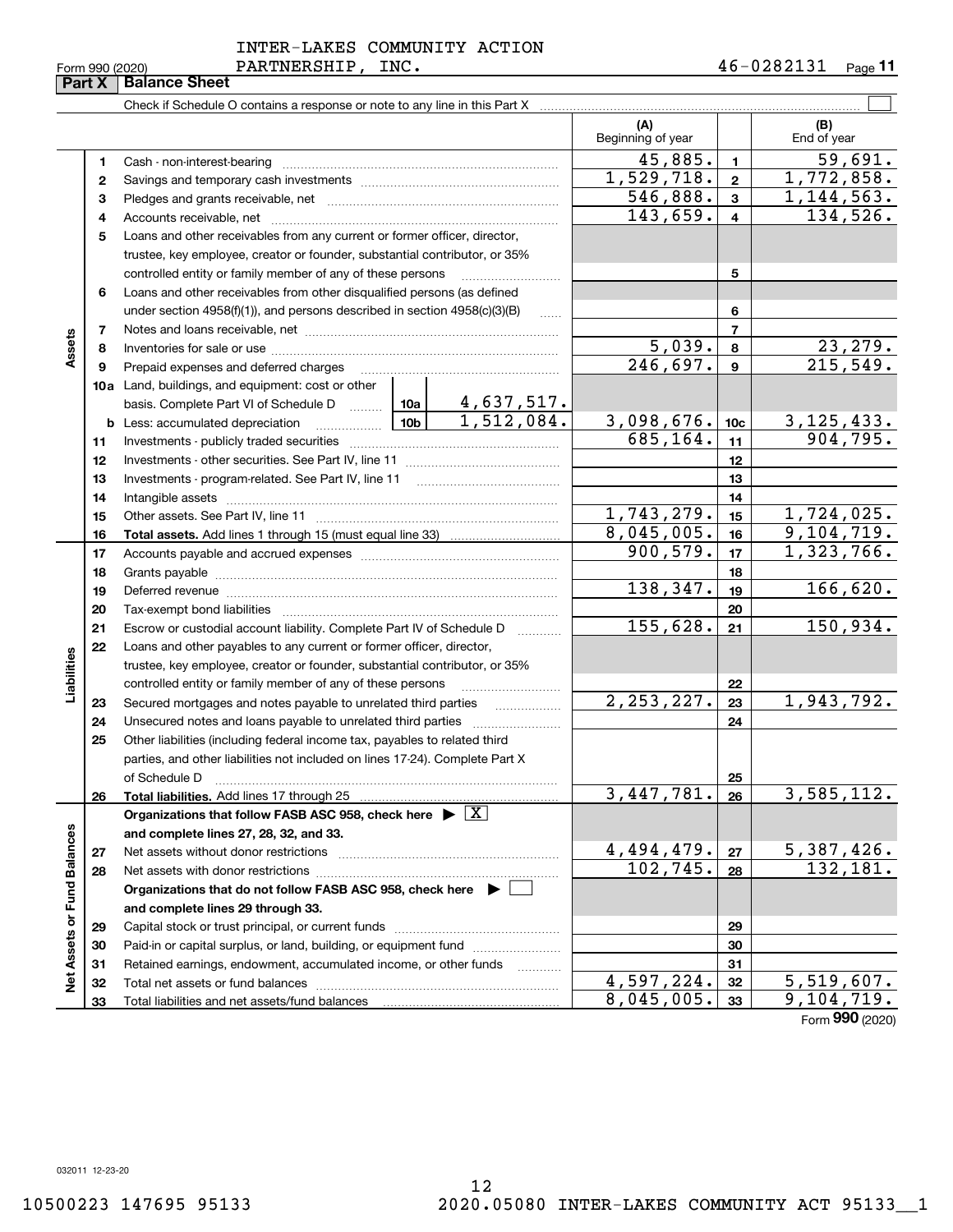|    | INTER-LAKES COMMUNITY ACTION                                                                                                                                                                                                   |                |                |            |                |
|----|--------------------------------------------------------------------------------------------------------------------------------------------------------------------------------------------------------------------------------|----------------|----------------|------------|----------------|
|    | PARTNERSHIP, INC.<br>Form 990 (2020)                                                                                                                                                                                           |                | 46-0282131     |            | $Page$ 12      |
|    | <b>Part XI   Reconciliation of Net Assets</b>                                                                                                                                                                                  |                |                |            |                |
|    |                                                                                                                                                                                                                                |                |                |            | $ \mathbf{X} $ |
|    |                                                                                                                                                                                                                                |                |                |            |                |
| 1  |                                                                                                                                                                                                                                | 1.             | 18,366,118.    |            |                |
| 2  | Total expenses (must equal Part IX, column (A), line 25)                                                                                                                                                                       | $\overline{2}$ | 17,469,527.    |            |                |
| 3  | Revenue less expenses. Subtract line 2 from line 1                                                                                                                                                                             | 3              |                |            | 896,591.       |
| 4  |                                                                                                                                                                                                                                | 4              | 4,597,224.     |            |                |
| 5  |                                                                                                                                                                                                                                | 5              |                |            | 6,568.         |
| 6  | Donated services and use of facilities [111] matter contracts and the facilities in the matter of facilities [11] matter contracts and use of facilities [11] matter contracts and the service of the service of the service o | 6              |                |            |                |
| 7  | Investment expenses www.communication.com/www.communication.com/www.communication.com/www.communication.com                                                                                                                    | $\overline{7}$ |                |            |                |
| 8  |                                                                                                                                                                                                                                | 8              |                |            |                |
| 9  | Other changes in net assets or fund balances (explain on Schedule O)                                                                                                                                                           | 9              |                |            | 19,224.        |
| 10 | Net assets or fund balances at end of year. Combine lines 3 through 9 (must equal Part X, line 32,                                                                                                                             |                |                |            |                |
|    |                                                                                                                                                                                                                                | 10             | 5,519,607.     |            |                |
|    | Part XII Financial Statements and Reporting                                                                                                                                                                                    |                |                |            |                |
|    |                                                                                                                                                                                                                                |                |                |            |                |
|    |                                                                                                                                                                                                                                |                |                | <b>Yes</b> | No.            |
| 1  | $\vert X \vert$ Accrual<br>Accounting method used to prepare the Form 990: <u>[</u> Cash<br>Other<br>$\blacksquare$                                                                                                            |                |                |            |                |
|    | If the organization changed its method of accounting from a prior year or checked "Other," explain in Schedule O.                                                                                                              |                |                |            |                |
|    |                                                                                                                                                                                                                                |                | 2a             |            | x              |
|    | If "Yes," check a box below to indicate whether the financial statements for the year were compiled or reviewed on a                                                                                                           |                |                |            |                |
|    | separate basis, consolidated basis, or both:                                                                                                                                                                                   |                |                |            |                |
|    | Separate basis<br><b>Consolidated basis</b><br>Both consolidated and separate basis                                                                                                                                            |                |                |            |                |
|    | <b>b</b> Were the organization's financial statements audited by an independent accountant?                                                                                                                                    |                | 2 <sub>b</sub> | X          |                |
|    | If "Yes," check a box below to indicate whether the financial statements for the year were audited on a separate basis,                                                                                                        |                |                |            |                |
|    | consolidated basis, or both:                                                                                                                                                                                                   |                |                |            |                |
|    | $\boxed{\textbf{X}}$ Consolidated basis<br>Both consolidated and separate basis<br>Separate basis                                                                                                                              |                |                |            |                |
|    | c If "Yes" to line 2a or 2b, does the organization have a committee that assumes responsibility for oversight of the audit,                                                                                                    |                |                |            |                |
|    |                                                                                                                                                                                                                                |                | 2c             | Χ          |                |
|    | If the organization changed either its oversight process or selection process during the tax year, explain on Schedule O.                                                                                                      |                |                |            |                |
|    | 3a As a result of a federal award, was the organization required to undergo an audit or audits as set forth in the Single Audit                                                                                                |                |                |            |                |
|    | Act and OMB Circular A-133?                                                                                                                                                                                                    |                | За             | X          |                |
|    | b If "Yes," did the organization undergo the required audit or audits? If the organization did not undergo the required audit                                                                                                  |                |                |            |                |
|    |                                                                                                                                                                                                                                |                | 3b             | X          |                |

Form (2020) **990**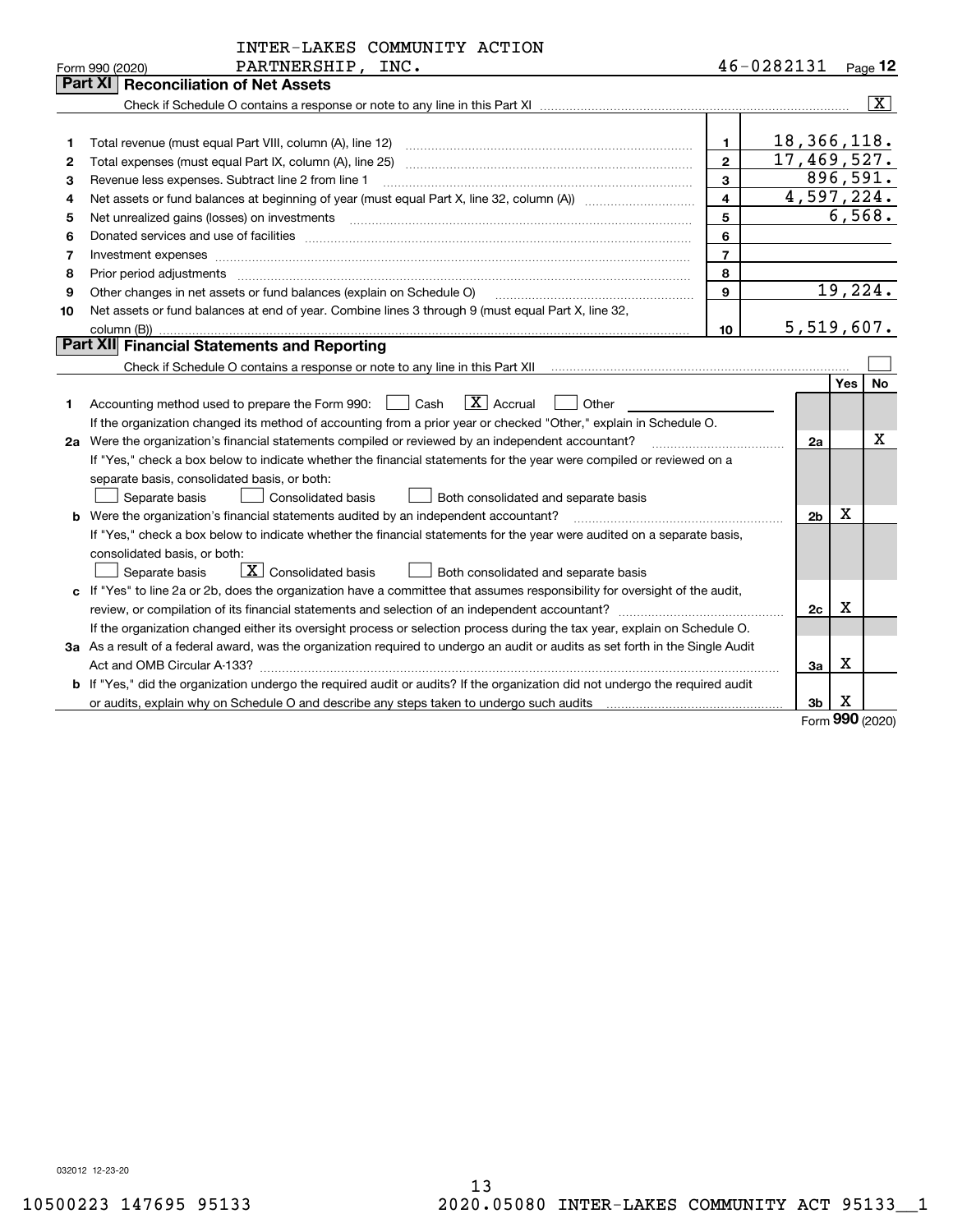| <b>SCHEDULE A</b>                                      | <b>Public Charity Status and Public Support</b>                                                                                                                                                                      |                                                                                                                         |                                                                |    |                            |  | OMB No. 1545-0047                                   |  |
|--------------------------------------------------------|----------------------------------------------------------------------------------------------------------------------------------------------------------------------------------------------------------------------|-------------------------------------------------------------------------------------------------------------------------|----------------------------------------------------------------|----|----------------------------|--|-----------------------------------------------------|--|
| (Form 990 or 990-EZ)                                   |                                                                                                                                                                                                                      |                                                                                                                         |                                                                |    |                            |  |                                                     |  |
|                                                        |                                                                                                                                                                                                                      | Complete if the organization is a section 501(c)(3) organization or a section<br>4947(a)(1) nonexempt charitable trust. |                                                                |    |                            |  |                                                     |  |
| Department of the Treasury<br>Internal Revenue Service |                                                                                                                                                                                                                      | Attach to Form 990 or Form 990-EZ.                                                                                      |                                                                |    |                            |  | <b>Open to Public</b>                               |  |
|                                                        |                                                                                                                                                                                                                      | Go to www.irs.gov/Form990 for instructions and the latest information.                                                  |                                                                |    |                            |  | Inspection                                          |  |
| Name of the organization                               | INTER-LAKES COMMUNITY ACTION                                                                                                                                                                                         |                                                                                                                         |                                                                |    |                            |  | <b>Employer identification number</b><br>46-0282131 |  |
| Part I                                                 | PARTNERSHIP, INC.<br>Reason for Public Charity Status. (All organizations must complete this part.) See instructions.                                                                                                |                                                                                                                         |                                                                |    |                            |  |                                                     |  |
|                                                        | The organization is not a private foundation because it is: (For lines 1 through 12, check only one box.)                                                                                                            |                                                                                                                         |                                                                |    |                            |  |                                                     |  |
| 1                                                      | A church, convention of churches, or association of churches described in section 170(b)(1)(A)(i).                                                                                                                   |                                                                                                                         |                                                                |    |                            |  |                                                     |  |
| 2                                                      | A school described in section 170(b)(1)(A)(ii). (Attach Schedule E (Form 990 or 990-EZ).)                                                                                                                            |                                                                                                                         |                                                                |    |                            |  |                                                     |  |
| з                                                      | A hospital or a cooperative hospital service organization described in section 170(b)(1)(A)(iii).                                                                                                                    |                                                                                                                         |                                                                |    |                            |  |                                                     |  |
| 4                                                      | A medical research organization operated in conjunction with a hospital described in section 170(b)(1)(A)(iii). Enter the hospital's name,                                                                           |                                                                                                                         |                                                                |    |                            |  |                                                     |  |
| city, and state:                                       |                                                                                                                                                                                                                      |                                                                                                                         |                                                                |    |                            |  |                                                     |  |
| 5                                                      | An organization operated for the benefit of a college or university owned or operated by a governmental unit described in                                                                                            |                                                                                                                         |                                                                |    |                            |  |                                                     |  |
|                                                        | section 170(b)(1)(A)(iv). (Complete Part II.)                                                                                                                                                                        |                                                                                                                         |                                                                |    |                            |  |                                                     |  |
| 6                                                      | A federal, state, or local government or governmental unit described in section 170(b)(1)(A)(v).                                                                                                                     |                                                                                                                         |                                                                |    |                            |  |                                                     |  |
| ΙX<br>7                                                | An organization that normally receives a substantial part of its support from a governmental unit or from the general public described in                                                                            |                                                                                                                         |                                                                |    |                            |  |                                                     |  |
|                                                        | section 170(b)(1)(A)(vi). (Complete Part II.)                                                                                                                                                                        |                                                                                                                         |                                                                |    |                            |  |                                                     |  |
| 8                                                      | A community trust described in section 170(b)(1)(A)(vi). (Complete Part II.)                                                                                                                                         |                                                                                                                         |                                                                |    |                            |  |                                                     |  |
| 9                                                      | An agricultural research organization described in section 170(b)(1)(A)(ix) operated in conjunction with a land-grant college                                                                                        |                                                                                                                         |                                                                |    |                            |  |                                                     |  |
| university:                                            | or university or a non-land-grant college of agriculture (see instructions). Enter the name, city, and state of the college or                                                                                       |                                                                                                                         |                                                                |    |                            |  |                                                     |  |
| 10                                                     | An organization that normally receives (1) more than 33 1/3% of its support from contributions, membership fees, and gross receipts from                                                                             |                                                                                                                         |                                                                |    |                            |  |                                                     |  |
|                                                        | activities related to its exempt functions, subject to certain exceptions; and (2) no more than 33 1/3% of its support from gross investment                                                                         |                                                                                                                         |                                                                |    |                            |  |                                                     |  |
|                                                        | income and unrelated business taxable income (less section 511 tax) from businesses acquired by the organization after June 30, 1975.                                                                                |                                                                                                                         |                                                                |    |                            |  |                                                     |  |
|                                                        | See section 509(a)(2). (Complete Part III.)                                                                                                                                                                          |                                                                                                                         |                                                                |    |                            |  |                                                     |  |
| 11                                                     | An organization organized and operated exclusively to test for public safety. See section 509(a)(4).                                                                                                                 |                                                                                                                         |                                                                |    |                            |  |                                                     |  |
| 12                                                     | An organization organized and operated exclusively for the benefit of, to perform the functions of, or to carry out the purposes of one or                                                                           |                                                                                                                         |                                                                |    |                            |  |                                                     |  |
|                                                        | more publicly supported organizations described in section 509(a)(1) or section 509(a)(2). See section 509(a)(3). Check the box in                                                                                   |                                                                                                                         |                                                                |    |                            |  |                                                     |  |
|                                                        | lines 12a through 12d that describes the type of supporting organization and complete lines 12e, 12f, and 12g.                                                                                                       |                                                                                                                         |                                                                |    |                            |  |                                                     |  |
| a                                                      | Type I. A supporting organization operated, supervised, or controlled by its supported organization(s), typically by giving                                                                                          |                                                                                                                         |                                                                |    |                            |  |                                                     |  |
|                                                        | the supported organization(s) the power to regularly appoint or elect a majority of the directors or trustees of the supporting<br>organization. You must complete Part IV, Sections A and B.                        |                                                                                                                         |                                                                |    |                            |  |                                                     |  |
| b                                                      | Type II. A supporting organization supervised or controlled in connection with its supported organization(s), by having                                                                                              |                                                                                                                         |                                                                |    |                            |  |                                                     |  |
|                                                        | control or management of the supporting organization vested in the same persons that control or manage the supported                                                                                                 |                                                                                                                         |                                                                |    |                            |  |                                                     |  |
|                                                        | organization(s). You must complete Part IV, Sections A and C.                                                                                                                                                        |                                                                                                                         |                                                                |    |                            |  |                                                     |  |
| c                                                      | Type III functionally integrated. A supporting organization operated in connection with, and functionally integrated with,                                                                                           |                                                                                                                         |                                                                |    |                            |  |                                                     |  |
|                                                        | its supported organization(s) (see instructions). You must complete Part IV, Sections A, D, and E.                                                                                                                   |                                                                                                                         |                                                                |    |                            |  |                                                     |  |
| d                                                      | Type III non-functionally integrated. A supporting organization operated in connection with its supported organization(s)                                                                                            |                                                                                                                         |                                                                |    |                            |  |                                                     |  |
|                                                        | that is not functionally integrated. The organization generally must satisfy a distribution requirement and an attentiveness                                                                                         |                                                                                                                         |                                                                |    |                            |  |                                                     |  |
|                                                        | requirement (see instructions). You must complete Part IV, Sections A and D, and Part V.                                                                                                                             |                                                                                                                         |                                                                |    |                            |  |                                                     |  |
| е                                                      | Check this box if the organization received a written determination from the IRS that it is a Type I, Type II, Type III<br>functionally integrated, or Type III non-functionally integrated supporting organization. |                                                                                                                         |                                                                |    |                            |  |                                                     |  |
|                                                        | f Enter the number of supported organizations                                                                                                                                                                        |                                                                                                                         |                                                                |    |                            |  |                                                     |  |
|                                                        | Provide the following information about the supported organization(s).                                                                                                                                               |                                                                                                                         |                                                                |    |                            |  |                                                     |  |
| (i) Name of supported                                  | (ii) EIN                                                                                                                                                                                                             | (iii) Type of organization                                                                                              | (iv) Is the organization listed<br>in your governing document? |    | (v) Amount of monetary     |  | (vi) Amount of other                                |  |
| organization                                           |                                                                                                                                                                                                                      | (described on lines 1-10<br>above (see instructions))                                                                   | Yes                                                            | No | support (see instructions) |  | support (see instructions)                          |  |
|                                                        |                                                                                                                                                                                                                      |                                                                                                                         |                                                                |    |                            |  |                                                     |  |
|                                                        |                                                                                                                                                                                                                      |                                                                                                                         |                                                                |    |                            |  |                                                     |  |
|                                                        |                                                                                                                                                                                                                      |                                                                                                                         |                                                                |    |                            |  |                                                     |  |
|                                                        |                                                                                                                                                                                                                      |                                                                                                                         |                                                                |    |                            |  |                                                     |  |
|                                                        |                                                                                                                                                                                                                      |                                                                                                                         |                                                                |    |                            |  |                                                     |  |
|                                                        |                                                                                                                                                                                                                      |                                                                                                                         |                                                                |    |                            |  |                                                     |  |
|                                                        |                                                                                                                                                                                                                      |                                                                                                                         |                                                                |    |                            |  |                                                     |  |
|                                                        |                                                                                                                                                                                                                      |                                                                                                                         |                                                                |    |                            |  |                                                     |  |
|                                                        |                                                                                                                                                                                                                      |                                                                                                                         |                                                                |    |                            |  |                                                     |  |
| Total                                                  |                                                                                                                                                                                                                      |                                                                                                                         |                                                                |    |                            |  |                                                     |  |
|                                                        |                                                                                                                                                                                                                      |                                                                                                                         | ሰሰሰ                                                            |    |                            |  | .000E20000<br>$\sim$ $\sim$                         |  |

LHA For Paperwork Reduction Act Notice, see the Instructions for Form 990 or 990-EZ. <sub>032021</sub> o1-25-21 Schedule A (Form 990 or 990-EZ) 2020 14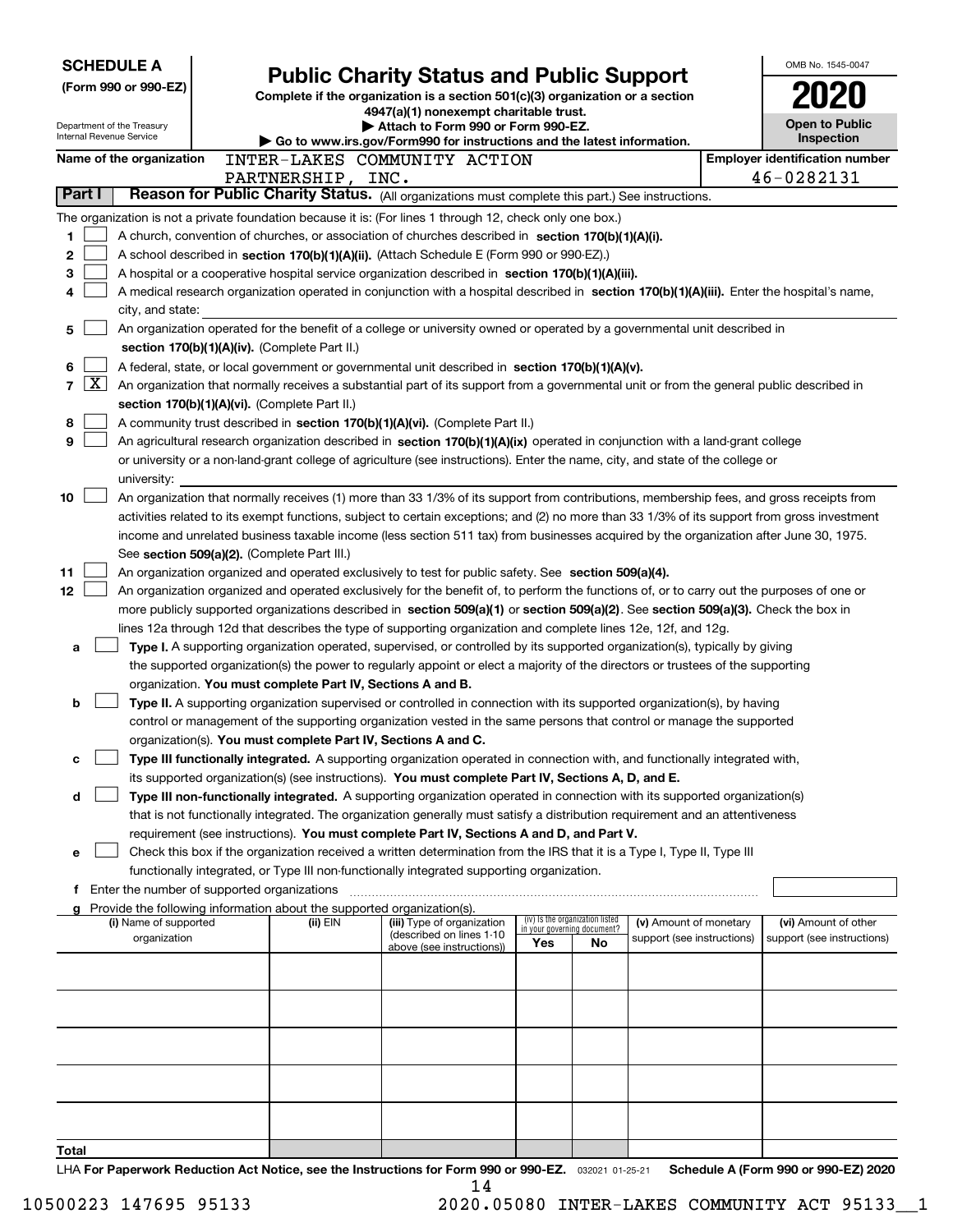Schedule A (Form 990 or 990-EZ) 2020 Page PARTNERSHIP, INC. 46-0282131

 $46 - 0282131$  Page 2

(Complete only if you checked the box on line 5, 7, or 8 of Part I or if the organization failed to qualify under Part III. If the organization fails to qualify under the tests listed below, please complete Part III.) **Part II Support Schedule for Organizations Described in Sections 170(b)(1)(A)(iv) and 170(b)(1)(A)(vi)**

|     | <b>Section A. Public Support</b>                                                                                                                                                                                               |          |          |            |                                                       |                                      |                                          |
|-----|--------------------------------------------------------------------------------------------------------------------------------------------------------------------------------------------------------------------------------|----------|----------|------------|-------------------------------------------------------|--------------------------------------|------------------------------------------|
|     | Calendar year (or fiscal year beginning in)                                                                                                                                                                                    | (a) 2016 | (b) 2017 | $(c)$ 2018 | $(d)$ 2019                                            | (e) 2020                             | (f) Total                                |
|     | 1 Gifts, grants, contributions, and                                                                                                                                                                                            |          |          |            |                                                       |                                      |                                          |
|     | membership fees received. (Do not                                                                                                                                                                                              |          |          |            |                                                       |                                      |                                          |
|     | include any "unusual grants.")                                                                                                                                                                                                 |          |          |            | 9434732.10083424.10328829.10924901.17055812.57827698. |                                      |                                          |
|     | 2 Tax revenues levied for the organ-                                                                                                                                                                                           |          |          |            |                                                       |                                      |                                          |
|     | ization's benefit and either paid to                                                                                                                                                                                           |          |          |            |                                                       |                                      |                                          |
|     | or expended on its behalf                                                                                                                                                                                                      |          |          |            |                                                       |                                      |                                          |
|     | 3 The value of services or facilities                                                                                                                                                                                          |          |          |            |                                                       |                                      |                                          |
|     | furnished by a governmental unit to                                                                                                                                                                                            |          |          |            |                                                       |                                      |                                          |
|     | the organization without charge                                                                                                                                                                                                |          |          |            |                                                       |                                      |                                          |
|     | 4 Total. Add lines 1 through 3                                                                                                                                                                                                 |          |          |            | 9434732.10083424.10328829.10924901.17055812.57827698. |                                      |                                          |
| 5   | The portion of total contributions                                                                                                                                                                                             |          |          |            |                                                       |                                      |                                          |
|     | by each person (other than a                                                                                                                                                                                                   |          |          |            |                                                       |                                      |                                          |
|     | governmental unit or publicly                                                                                                                                                                                                  |          |          |            |                                                       |                                      |                                          |
|     | supported organization) included                                                                                                                                                                                               |          |          |            |                                                       |                                      |                                          |
|     | on line 1 that exceeds 2% of the                                                                                                                                                                                               |          |          |            |                                                       |                                      |                                          |
|     | amount shown on line 11,                                                                                                                                                                                                       |          |          |            |                                                       |                                      |                                          |
|     | column (f)                                                                                                                                                                                                                     |          |          |            |                                                       |                                      |                                          |
|     |                                                                                                                                                                                                                                |          |          |            |                                                       |                                      | 57827698.                                |
|     | 6 Public support. Subtract line 5 from line 4.<br><b>Section B. Total Support</b>                                                                                                                                              |          |          |            |                                                       |                                      |                                          |
|     | Calendar year (or fiscal year beginning in)                                                                                                                                                                                    |          |          |            | $(d)$ 2019                                            | (e) 2020                             |                                          |
|     | <b>7</b> Amounts from line 4                                                                                                                                                                                                   | (a) 2016 | (b) 2017 | $(c)$ 2018 | 9434732.10083424.10328829.10924901.17055812.57827698. |                                      | (f) Total                                |
|     |                                                                                                                                                                                                                                |          |          |            |                                                       |                                      |                                          |
| 8   | Gross income from interest,                                                                                                                                                                                                    |          |          |            |                                                       |                                      |                                          |
|     | dividends, payments received on                                                                                                                                                                                                |          |          |            |                                                       |                                      |                                          |
|     | securities loans, rents, royalties,                                                                                                                                                                                            |          |          |            |                                                       |                                      |                                          |
|     | and income from similar sources                                                                                                                                                                                                | 4,960.   | 10,030.  | 23,517.    | 49,694.                                               |                                      | $56,421.$ 144,622.                       |
|     | <b>9</b> Net income from unrelated business                                                                                                                                                                                    |          |          |            |                                                       |                                      |                                          |
|     | activities, whether or not the                                                                                                                                                                                                 |          |          |            |                                                       |                                      |                                          |
|     | business is regularly carried on                                                                                                                                                                                               |          |          |            |                                                       |                                      |                                          |
|     | 10 Other income. Do not include gain                                                                                                                                                                                           |          |          |            |                                                       |                                      |                                          |
|     | or loss from the sale of capital                                                                                                                                                                                               |          |          |            |                                                       |                                      |                                          |
|     | assets (Explain in Part VI.)                                                                                                                                                                                                   | 6,580.   | 23,303.  | 200.       |                                                       | 10.                                  | 30,093.                                  |
|     | 11 Total support. Add lines 7 through 10                                                                                                                                                                                       |          |          |            |                                                       |                                      | 58002413.                                |
|     | 12 Gross receipts from related activities, etc. (see instructions)                                                                                                                                                             |          |          |            |                                                       | 12                                   | 6,083,056.                               |
|     | 13 First 5 years. If the Form 990 is for the organization's first, second, third, fourth, or fifth tax year as a section 501(c)(3)                                                                                             |          |          |            |                                                       |                                      |                                          |
|     | organization, check this box and stop here manufactured and according to the state of the state of the state of the state of the state of the state of the state of the state of the state of the state of the state of the st |          |          |            |                                                       |                                      |                                          |
|     | <b>Section C. Computation of Public Support Percentage</b>                                                                                                                                                                     |          |          |            |                                                       |                                      |                                          |
|     |                                                                                                                                                                                                                                |          |          |            |                                                       | 14                                   | 99.70<br>$\frac{9}{6}$                   |
|     | <b>15</b> Public support percentage from 2019 Schedule A, Part II, line 14                                                                                                                                                     |          |          |            |                                                       | 15                                   | 99.75<br>$\frac{9}{6}$                   |
|     | 16a 33 1/3% support test - 2020. If the organization did not check the box on line 13, and line 14 is 33 1/3% or more, check this box and                                                                                      |          |          |            |                                                       |                                      |                                          |
|     | stop here. The organization qualifies as a publicly supported organization                                                                                                                                                     |          |          |            |                                                       |                                      | $\blacktriangleright$ $\boxed{\text{X}}$ |
|     | b 33 1/3% support test - 2019. If the organization did not check a box on line 13 or 16a, and line 15 is 33 1/3% or more, check this box                                                                                       |          |          |            |                                                       |                                      |                                          |
|     | and stop here. The organization qualifies as a publicly supported organization                                                                                                                                                 |          |          |            |                                                       |                                      |                                          |
|     | 17a 10% -facts-and-circumstances test - 2020. If the organization did not check a box on line 13, 16a, or 16b, and line 14 is 10% or more,                                                                                     |          |          |            |                                                       |                                      |                                          |
|     | and if the organization meets the facts-and-circumstances test, check this box and stop here. Explain in Part VI how the organization                                                                                          |          |          |            |                                                       |                                      |                                          |
|     | meets the facts-and-circumstances test. The organization qualifies as a publicly supported organization                                                                                                                        |          |          |            |                                                       |                                      |                                          |
|     | <b>b 10% -facts-and-circumstances test - 2019.</b> If the organization did not check a box on line 13, 16a, 16b, or 17a, and line 15 is 10% or                                                                                 |          |          |            |                                                       |                                      |                                          |
|     | more, and if the organization meets the facts-and-circumstances test, check this box and stop here. Explain in Part VI how the                                                                                                 |          |          |            |                                                       |                                      |                                          |
|     | organization meets the facts-and-circumstances test. The organization qualifies as a publicly supported organization                                                                                                           |          |          |            |                                                       |                                      |                                          |
| 18. | Private foundation. If the organization did not check a box on line 13, 16a, 16b, 17a, or 17b, check this box and see instructions                                                                                             |          |          |            |                                                       |                                      |                                          |
|     |                                                                                                                                                                                                                                |          |          |            |                                                       | Cabadula A (Faum 000 av 000 EZ) 0000 |                                          |

**Schedule A (Form 990 or 990-EZ) 2020**

032022 01-25-21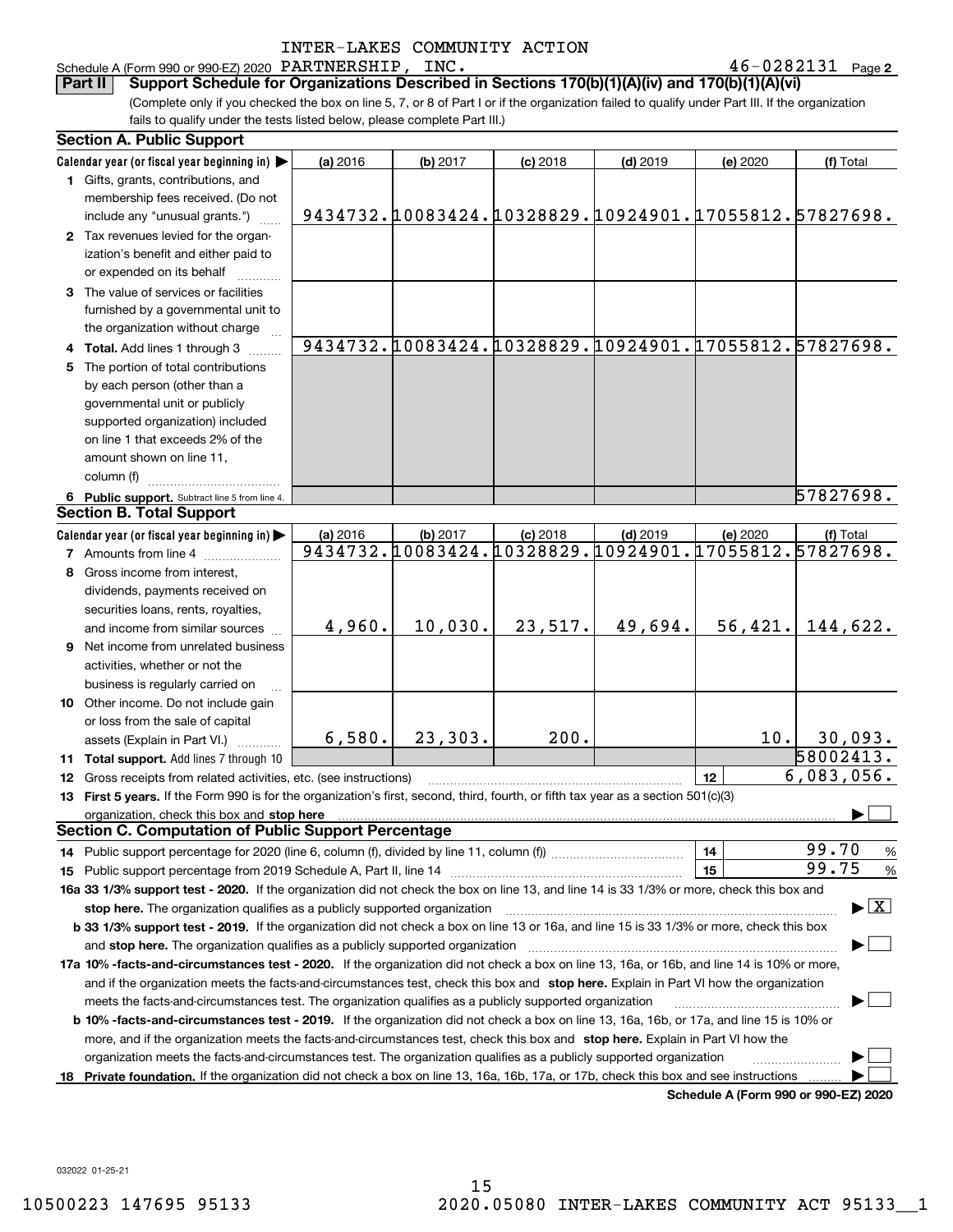**Part III Support Schedule for Organizations Described in Section 509(a)(2)** 

(Complete only if you checked the box on line 10 of Part I or if the organization failed to qualify under Part II. If the organization fails to qualify under the tests listed below, please complete Part II.)

| <b>Section A. Public Support</b>                                                                                                                                                                                                                               |          |          |            |            |          |                                      |
|----------------------------------------------------------------------------------------------------------------------------------------------------------------------------------------------------------------------------------------------------------------|----------|----------|------------|------------|----------|--------------------------------------|
| Calendar year (or fiscal year beginning in) $\blacktriangleright$                                                                                                                                                                                              | (a) 2016 | (b) 2017 | $(c)$ 2018 | $(d)$ 2019 | (e) 2020 | (f) Total                            |
| 1 Gifts, grants, contributions, and                                                                                                                                                                                                                            |          |          |            |            |          |                                      |
| membership fees received. (Do not                                                                                                                                                                                                                              |          |          |            |            |          |                                      |
| include any "unusual grants.")                                                                                                                                                                                                                                 |          |          |            |            |          |                                      |
| 2 Gross receipts from admissions,<br>merchandise sold or services per-<br>formed, or facilities furnished in<br>any activity that is related to the<br>organization's tax-exempt purpose                                                                       |          |          |            |            |          |                                      |
| 3 Gross receipts from activities that<br>are not an unrelated trade or bus-                                                                                                                                                                                    |          |          |            |            |          |                                      |
| iness under section 513                                                                                                                                                                                                                                        |          |          |            |            |          |                                      |
| 4 Tax revenues levied for the organ-<br>ization's benefit and either paid to<br>or expended on its behalf<br>.                                                                                                                                                 |          |          |            |            |          |                                      |
| 5 The value of services or facilities<br>furnished by a governmental unit to<br>the organization without charge                                                                                                                                                |          |          |            |            |          |                                      |
| <b>6 Total.</b> Add lines 1 through 5                                                                                                                                                                                                                          |          |          |            |            |          |                                      |
| 7a Amounts included on lines 1, 2, and<br>3 received from disqualified persons                                                                                                                                                                                 |          |          |            |            |          |                                      |
| <b>b</b> Amounts included on lines 2 and 3 received<br>from other than disqualified persons that<br>exceed the greater of \$5,000 or 1% of the<br>amount on line 13 for the year                                                                               |          |          |            |            |          |                                      |
| c Add lines 7a and 7b                                                                                                                                                                                                                                          |          |          |            |            |          |                                      |
| 8 Public support. (Subtract line 7c from line 6.)<br><b>Section B. Total Support</b>                                                                                                                                                                           |          |          |            |            |          |                                      |
| Calendar year (or fiscal year beginning in) $\blacktriangleright$                                                                                                                                                                                              | (a) 2016 | (b) 2017 | $(c)$ 2018 | $(d)$ 2019 | (e) 2020 | (f) Total                            |
| 9 Amounts from line 6                                                                                                                                                                                                                                          |          |          |            |            |          |                                      |
| 10a Gross income from interest,<br>dividends, payments received on<br>securities loans, rents, royalties,<br>and income from similar sources                                                                                                                   |          |          |            |            |          |                                      |
| <b>b</b> Unrelated business taxable income<br>(less section 511 taxes) from businesses<br>acquired after June 30, 1975<br>1.1.1.1.1.1.1.1.1.1                                                                                                                  |          |          |            |            |          |                                      |
| c Add lines 10a and 10b                                                                                                                                                                                                                                        |          |          |            |            |          |                                      |
| <b>11</b> Net income from unrelated business<br>activities not included in line 10b.<br>whether or not the business is<br>regularly carried on                                                                                                                 |          |          |            |            |          |                                      |
| <b>12</b> Other income. Do not include gain<br>or loss from the sale of capital<br>assets (Explain in Part VI.)                                                                                                                                                |          |          |            |            |          |                                      |
| <b>13</b> Total support. (Add lines 9, 10c, 11, and 12.)                                                                                                                                                                                                       |          |          |            |            |          |                                      |
| 14 First 5 years. If the Form 990 is for the organization's first, second, third, fourth, or fifth tax year as a section 501(c)(3) organization,                                                                                                               |          |          |            |            |          |                                      |
| check this box and stop here <b>contractly contractly and structure and structure of the structure of the structure of the structure of the structure of the structure of the structure of the structure of the structure of the</b>                           |          |          |            |            |          |                                      |
| <b>Section C. Computation of Public Support Percentage</b>                                                                                                                                                                                                     |          |          |            |            |          |                                      |
|                                                                                                                                                                                                                                                                |          |          |            |            | 15       | %                                    |
| 16 Public support percentage from 2019 Schedule A, Part III, line 15                                                                                                                                                                                           |          |          |            |            | 16       | %                                    |
| <b>Section D. Computation of Investment Income Percentage</b>                                                                                                                                                                                                  |          |          |            |            |          |                                      |
| 17 Investment income percentage for 2020 (line 10c, column (f), divided by line 13, column (f))                                                                                                                                                                |          |          |            |            | 17       | %                                    |
| 18 Investment income percentage from 2019 Schedule A, Part III, line 17                                                                                                                                                                                        |          |          |            |            | 18       | %                                    |
| 19a 33 1/3% support tests - 2020. If the organization did not check the box on line 14, and line 15 is more than 33 1/3%, and line 17 is not                                                                                                                   |          |          |            |            |          |                                      |
| more than 33 1/3%, check this box and stop here. The organization qualifies as a publicly supported organization                                                                                                                                               |          |          |            |            |          |                                      |
| b 33 1/3% support tests - 2019. If the organization did not check a box on line 14 or line 19a, and line 16 is more than 33 1/3%, and                                                                                                                          |          |          |            |            |          |                                      |
| line 18 is not more than 33 1/3%, check this box and stop here. The organization qualifies as a publicly supported organization<br>20 Private foundation. If the organization did not check a box on line 14, 19a, or 19b, check this box and see instructions |          |          |            |            |          |                                      |
| 032023 01-25-21                                                                                                                                                                                                                                                |          |          |            |            |          | Schedule A (Form 990 or 990-EZ) 2020 |
|                                                                                                                                                                                                                                                                |          | 16       |            |            |          |                                      |

10500223 147695 95133 2020.05080 INTER-LAKES COMMUNITY ACT 95133\_\_1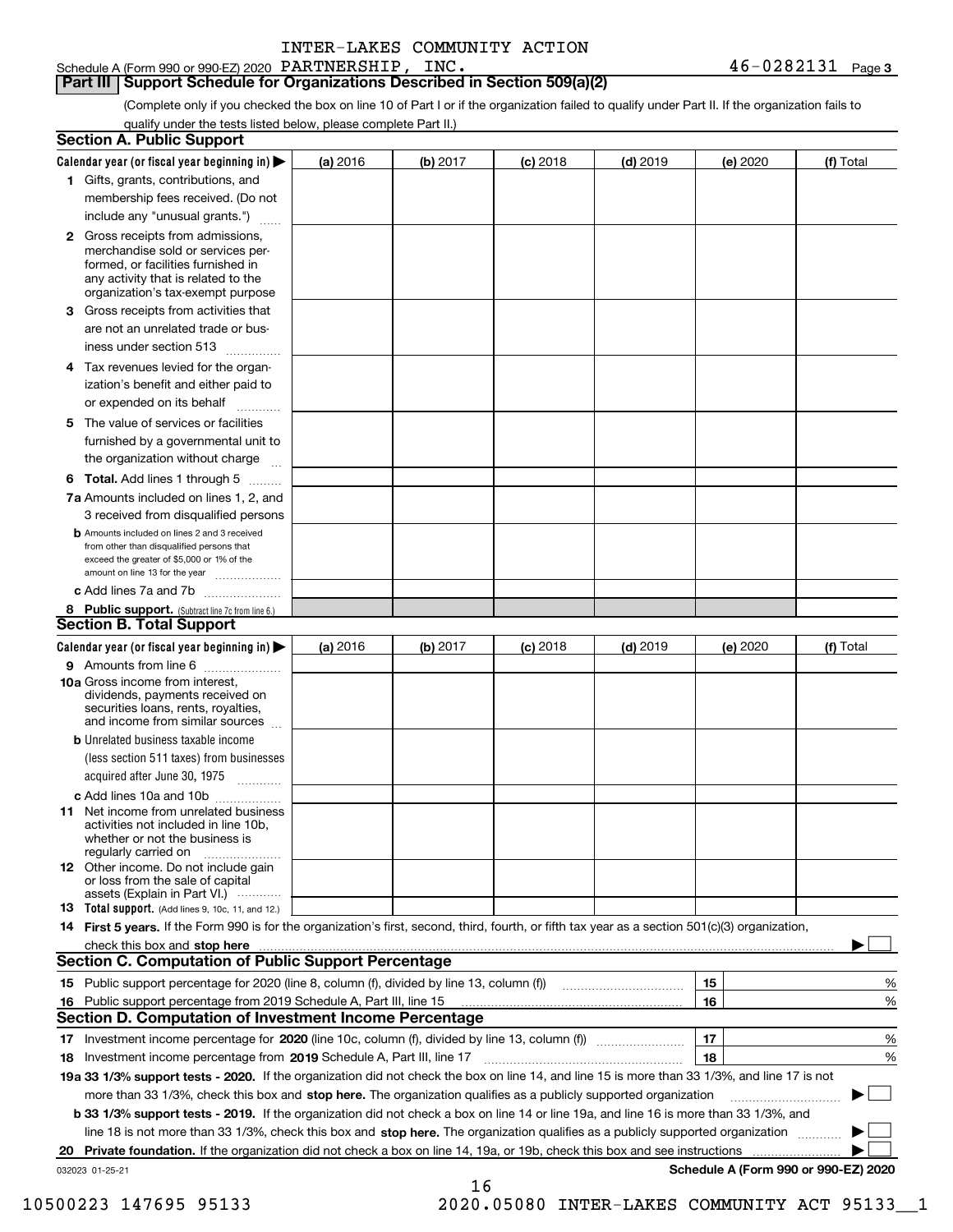**1**

**2**

**3a**

**3b**

**3c**

**4a**

**4b**

**4c**

**YesNo**

# **Part IV Supporting Organizations**

(Complete only if you checked a box in line 12 on Part I. If you checked box 12a, Part I, complete Sections A and B. If you checked box 12b, Part I, complete Sections A and C. If you checked box 12c, Part I, complete Sections A, D, and E. If you checked box 12d, Part I, complete Sections A and D, and complete Part V.)

# **Section A. All Supporting Organizations**

- **1** Are all of the organization's supported organizations listed by name in the organization's governing documents? If "No," describe in **Part VI** how the supported organizations are designated. If designated by *class or purpose, describe the designation. If historic and continuing relationship, explain.*
- **2** Did the organization have any supported organization that does not have an IRS determination of status under section 509(a)(1) or (2)? If "Yes," explain in Part VI how the organization determined that the supported *organization was described in section 509(a)(1) or (2).*
- **3a** Did the organization have a supported organization described in section 501(c)(4), (5), or (6)? If "Yes," answer *lines 3b and 3c below.*
- **b** Did the organization confirm that each supported organization qualified under section 501(c)(4), (5), or (6) and satisfied the public support tests under section 509(a)(2)? If "Yes," describe in **Part VI** when and how the *organization made the determination.*
- **c**Did the organization ensure that all support to such organizations was used exclusively for section 170(c)(2)(B) purposes? If "Yes," explain in **Part VI** what controls the organization put in place to ensure such use.
- **4a***If* Was any supported organization not organized in the United States ("foreign supported organization")? *"Yes," and if you checked box 12a or 12b in Part I, answer lines 4b and 4c below.*
- **b** Did the organization have ultimate control and discretion in deciding whether to make grants to the foreign supported organization? If "Yes," describe in **Part VI** how the organization had such control and discretion *despite being controlled or supervised by or in connection with its supported organizations.*
- **c** Did the organization support any foreign supported organization that does not have an IRS determination under sections 501(c)(3) and 509(a)(1) or (2)? If "Yes," explain in **Part VI** what controls the organization used *to ensure that all support to the foreign supported organization was used exclusively for section 170(c)(2)(B) purposes.*
- **5a** Did the organization add, substitute, or remove any supported organizations during the tax year? If "Yes," answer lines 5b and 5c below (if applicable). Also, provide detail in **Part VI,** including (i) the names and EIN *numbers of the supported organizations added, substituted, or removed; (ii) the reasons for each such action; (iii) the authority under the organization's organizing document authorizing such action; and (iv) how the action was accomplished (such as by amendment to the organizing document).*
- **b** Type I or Type II only. Was any added or substituted supported organization part of a class already designated in the organization's organizing document?
- **cSubstitutions only.**  Was the substitution the result of an event beyond the organization's control?
- **6** Did the organization provide support (whether in the form of grants or the provision of services or facilities) to **Part VI.** *If "Yes," provide detail in* support or benefit one or more of the filing organization's supported organizations? anyone other than (i) its supported organizations, (ii) individuals that are part of the charitable class benefited by one or more of its supported organizations, or (iii) other supporting organizations that also
- **7**Did the organization provide a grant, loan, compensation, or other similar payment to a substantial contributor *If "Yes," complete Part I of Schedule L (Form 990 or 990-EZ).* regard to a substantial contributor? (as defined in section 4958(c)(3)(C)), a family member of a substantial contributor, or a 35% controlled entity with
- **8** Did the organization make a loan to a disqualified person (as defined in section 4958) not described in line 7? *If "Yes," complete Part I of Schedule L (Form 990 or 990-EZ).*
- **9a** Was the organization controlled directly or indirectly at any time during the tax year by one or more in section 509(a)(1) or (2))? If "Yes," *provide detail in* <code>Part VI.</code> disqualified persons, as defined in section 4946 (other than foundation managers and organizations described
- **b** Did one or more disqualified persons (as defined in line 9a) hold a controlling interest in any entity in which the supporting organization had an interest? If "Yes," provide detail in P**art VI**.
- **c**Did a disqualified person (as defined in line 9a) have an ownership interest in, or derive any personal benefit from, assets in which the supporting organization also had an interest? If "Yes," provide detail in P**art VI.**
- **10a** Was the organization subject to the excess business holdings rules of section 4943 because of section supporting organizations)? If "Yes," answer line 10b below. 4943(f) (regarding certain Type II supporting organizations, and all Type III non-functionally integrated
- **b** Did the organization have any excess business holdings in the tax year? (Use Schedule C, Form 4720, to *determine whether the organization had excess business holdings.)*

032024 01-25-21



17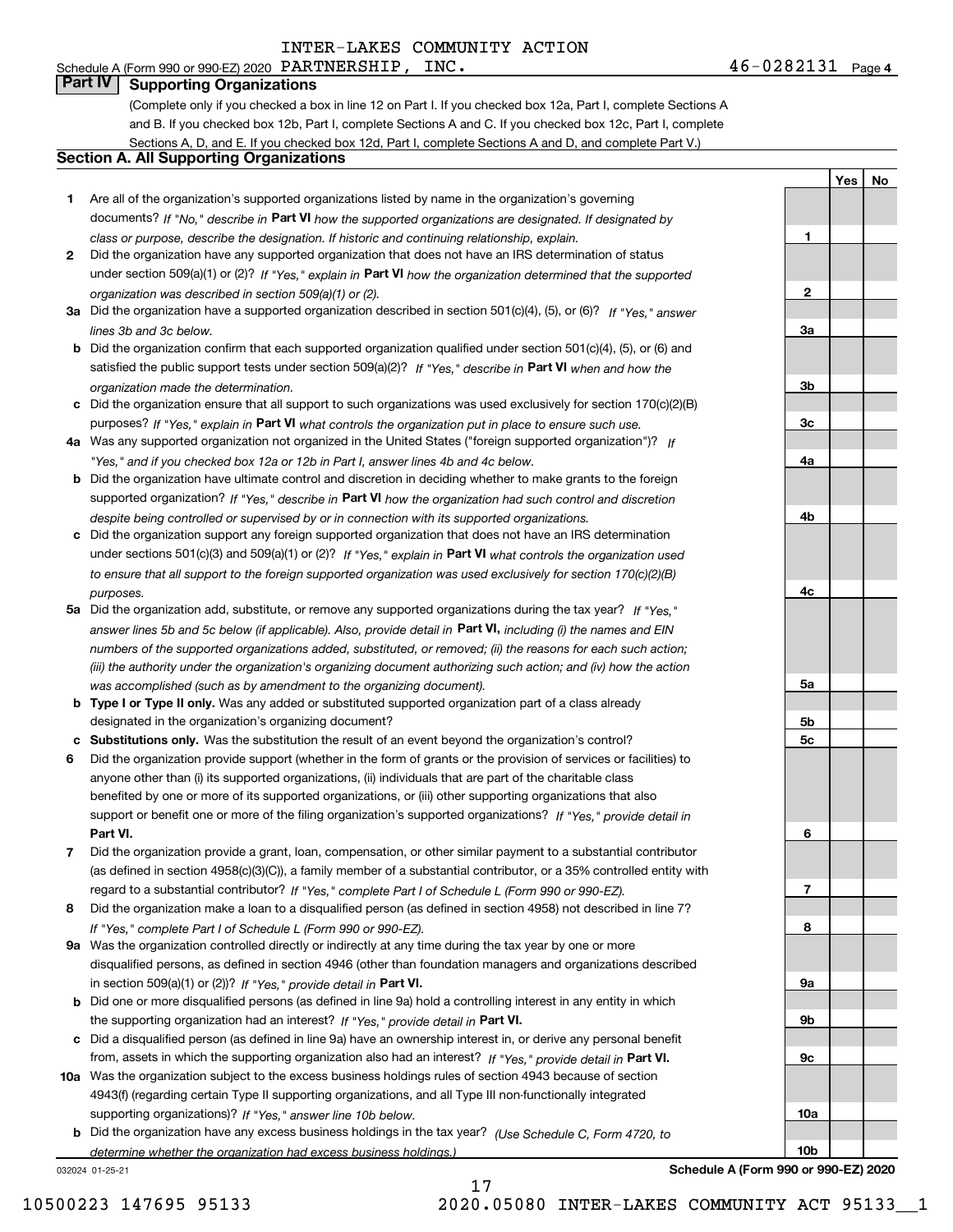**Part IV Supporting Organizations** *(continued)*

|     |                                                                                                                                                                                                                                                                                                                                                                                                                                                                                                                                                                                                                                                      |     | Yes | No |
|-----|------------------------------------------------------------------------------------------------------------------------------------------------------------------------------------------------------------------------------------------------------------------------------------------------------------------------------------------------------------------------------------------------------------------------------------------------------------------------------------------------------------------------------------------------------------------------------------------------------------------------------------------------------|-----|-----|----|
| 11. | Has the organization accepted a gift or contribution from any of the following persons?                                                                                                                                                                                                                                                                                                                                                                                                                                                                                                                                                              |     |     |    |
|     | a A person who directly or indirectly controls, either alone or together with persons described in lines 11b and                                                                                                                                                                                                                                                                                                                                                                                                                                                                                                                                     |     |     |    |
|     | 11c below, the governing body of a supported organization?                                                                                                                                                                                                                                                                                                                                                                                                                                                                                                                                                                                           | 11a |     |    |
|     | <b>b</b> A family member of a person described in line 11a above?                                                                                                                                                                                                                                                                                                                                                                                                                                                                                                                                                                                    | 11b |     |    |
|     | c A 35% controlled entity of a person described in line 11a or 11b above? If "Yes" to line 11a, 11b, or 11c, provide                                                                                                                                                                                                                                                                                                                                                                                                                                                                                                                                 |     |     |    |
|     | detail in Part VI.                                                                                                                                                                                                                                                                                                                                                                                                                                                                                                                                                                                                                                   | 11c |     |    |
|     | <b>Section B. Type I Supporting Organizations</b>                                                                                                                                                                                                                                                                                                                                                                                                                                                                                                                                                                                                    |     |     |    |
|     |                                                                                                                                                                                                                                                                                                                                                                                                                                                                                                                                                                                                                                                      |     | Yes | No |
| 1.  | Did the governing body, members of the governing body, officers acting in their official capacity, or membership of one or<br>more supported organizations have the power to regularly appoint or elect at least a majority of the organization's officers,<br>directors, or trustees at all times during the tax year? If "No," describe in Part VI how the supported organization(s)<br>effectively operated, supervised, or controlled the organization's activities. If the organization had more than one supported<br>organization, describe how the powers to appoint and/or remove officers, directors, or trustees were allocated among the | 1   |     |    |
| 2   | supported organizations and what conditions or restrictions, if any, applied to such powers during the tax year.<br>Did the organization operate for the benefit of any supported organization other than the supported                                                                                                                                                                                                                                                                                                                                                                                                                              |     |     |    |
|     | organization(s) that operated, supervised, or controlled the supporting organization? If "Yes," explain in                                                                                                                                                                                                                                                                                                                                                                                                                                                                                                                                           |     |     |    |
|     |                                                                                                                                                                                                                                                                                                                                                                                                                                                                                                                                                                                                                                                      |     |     |    |
|     | Part VI how providing such benefit carried out the purposes of the supported organization(s) that operated,<br>supervised, or controlled the supporting organization.                                                                                                                                                                                                                                                                                                                                                                                                                                                                                | 2   |     |    |
|     | <b>Section C. Type II Supporting Organizations</b>                                                                                                                                                                                                                                                                                                                                                                                                                                                                                                                                                                                                   |     |     |    |
|     |                                                                                                                                                                                                                                                                                                                                                                                                                                                                                                                                                                                                                                                      |     | Yes | No |
| 1.  | Were a majority of the organization's directors or trustees during the tax year also a majority of the directors                                                                                                                                                                                                                                                                                                                                                                                                                                                                                                                                     |     |     |    |
|     | or trustees of each of the organization's supported organization(s)? If "No," describe in Part VI how control                                                                                                                                                                                                                                                                                                                                                                                                                                                                                                                                        |     |     |    |
|     | or management of the supporting organization was vested in the same persons that controlled or managed                                                                                                                                                                                                                                                                                                                                                                                                                                                                                                                                               |     |     |    |
|     | the supported organization(s).                                                                                                                                                                                                                                                                                                                                                                                                                                                                                                                                                                                                                       | 1   |     |    |
|     | <b>Section D. All Type III Supporting Organizations</b>                                                                                                                                                                                                                                                                                                                                                                                                                                                                                                                                                                                              |     |     |    |
|     |                                                                                                                                                                                                                                                                                                                                                                                                                                                                                                                                                                                                                                                      |     | Yes | No |
| 1.  | Did the organization provide to each of its supported organizations, by the last day of the fifth month of the                                                                                                                                                                                                                                                                                                                                                                                                                                                                                                                                       |     |     |    |
|     | organization's tax year, (i) a written notice describing the type and amount of support provided during the prior tax                                                                                                                                                                                                                                                                                                                                                                                                                                                                                                                                |     |     |    |
|     | year, (ii) a copy of the Form 990 that was most recently filed as of the date of notification, and (iii) copies of the                                                                                                                                                                                                                                                                                                                                                                                                                                                                                                                               |     |     |    |
|     | organization's governing documents in effect on the date of notification, to the extent not previously provided?                                                                                                                                                                                                                                                                                                                                                                                                                                                                                                                                     | 1   |     |    |
| 2   | Were any of the organization's officers, directors, or trustees either (i) appointed or elected by the supported                                                                                                                                                                                                                                                                                                                                                                                                                                                                                                                                     |     |     |    |
|     | organization(s) or (ii) serving on the governing body of a supported organization? If "No," explain in Part VI how                                                                                                                                                                                                                                                                                                                                                                                                                                                                                                                                   |     |     |    |
|     | the organization maintained a close and continuous working relationship with the supported organization(s).                                                                                                                                                                                                                                                                                                                                                                                                                                                                                                                                          | 2   |     |    |
| 3   | By reason of the relationship described in line 2, above, did the organization's supported organizations have a                                                                                                                                                                                                                                                                                                                                                                                                                                                                                                                                      |     |     |    |
|     | significant voice in the organization's investment policies and in directing the use of the organization's                                                                                                                                                                                                                                                                                                                                                                                                                                                                                                                                           |     |     |    |
|     | income or assets at all times during the tax year? If "Yes," describe in Part VI the role the organization's                                                                                                                                                                                                                                                                                                                                                                                                                                                                                                                                         |     |     |    |
|     | supported organizations played in this regard.<br>Section E. Type III Functionally Integrated Supporting Organizations                                                                                                                                                                                                                                                                                                                                                                                                                                                                                                                               | 3   |     |    |
| 1   |                                                                                                                                                                                                                                                                                                                                                                                                                                                                                                                                                                                                                                                      |     |     |    |
| a   | Check the box next to the method that the organization used to satisfy the Integral Part Test during the year (see instructions).<br>The organization satisfied the Activities Test. Complete line 2 below.                                                                                                                                                                                                                                                                                                                                                                                                                                          |     |     |    |
| b   | The organization is the parent of each of its supported organizations. Complete line 3 below.                                                                                                                                                                                                                                                                                                                                                                                                                                                                                                                                                        |     |     |    |
| c   | The organization supported a governmental entity. Describe in Part VI how you supported a governmental entity (see instructions)                                                                                                                                                                                                                                                                                                                                                                                                                                                                                                                     |     |     |    |
| 2   | Activities Test. Answer lines 2a and 2b below.                                                                                                                                                                                                                                                                                                                                                                                                                                                                                                                                                                                                       |     | Yes | No |
| а   | Did substantially all of the organization's activities during the tax year directly further the exempt purposes of                                                                                                                                                                                                                                                                                                                                                                                                                                                                                                                                   |     |     |    |
|     | the supported organization(s) to which the organization was responsive? If "Yes," then in Part VI identify                                                                                                                                                                                                                                                                                                                                                                                                                                                                                                                                           |     |     |    |
|     | those supported organizations and explain how these activities directly furthered their exempt purposes,                                                                                                                                                                                                                                                                                                                                                                                                                                                                                                                                             |     |     |    |
|     | how the organization was responsive to those supported organizations, and how the organization determined                                                                                                                                                                                                                                                                                                                                                                                                                                                                                                                                            |     |     |    |
|     | that these activities constituted substantially all of its activities.                                                                                                                                                                                                                                                                                                                                                                                                                                                                                                                                                                               | 2a  |     |    |
|     | <b>b</b> Did the activities described in line 2a, above, constitute activities that, but for the organization's involvement,                                                                                                                                                                                                                                                                                                                                                                                                                                                                                                                         |     |     |    |
|     | one or more of the organization's supported organization(s) would have been engaged in? If "Yes." explain in                                                                                                                                                                                                                                                                                                                                                                                                                                                                                                                                         |     |     |    |

**3**Parent of Supported Organizations. Answer lines 3a and 3b below. *these activities but for the organization's involvement.*

**a** Did the organization have the power to regularly appoint or elect a majority of the officers, directors, or trustees of each of the supported organizations? If "Yes" or "No" provide details in **Part VI.** 

**Part VI**  *the reasons for the organization's position that its supported organization(s) would have engaged in*

**b** Did the organization exercise a substantial degree of direction over the policies, programs, and activities of each of its supported organizations? If "Yes," describe in Part VI the role played by the organization in this regard.

032025 01-25-21

**Schedule A (Form 990 or 990-EZ) 2020**

**2b**

**3a**

**3b**

18

10500223 147695 95133 2020.05080 INTER-LAKES COMMUNITY ACT 95133\_\_1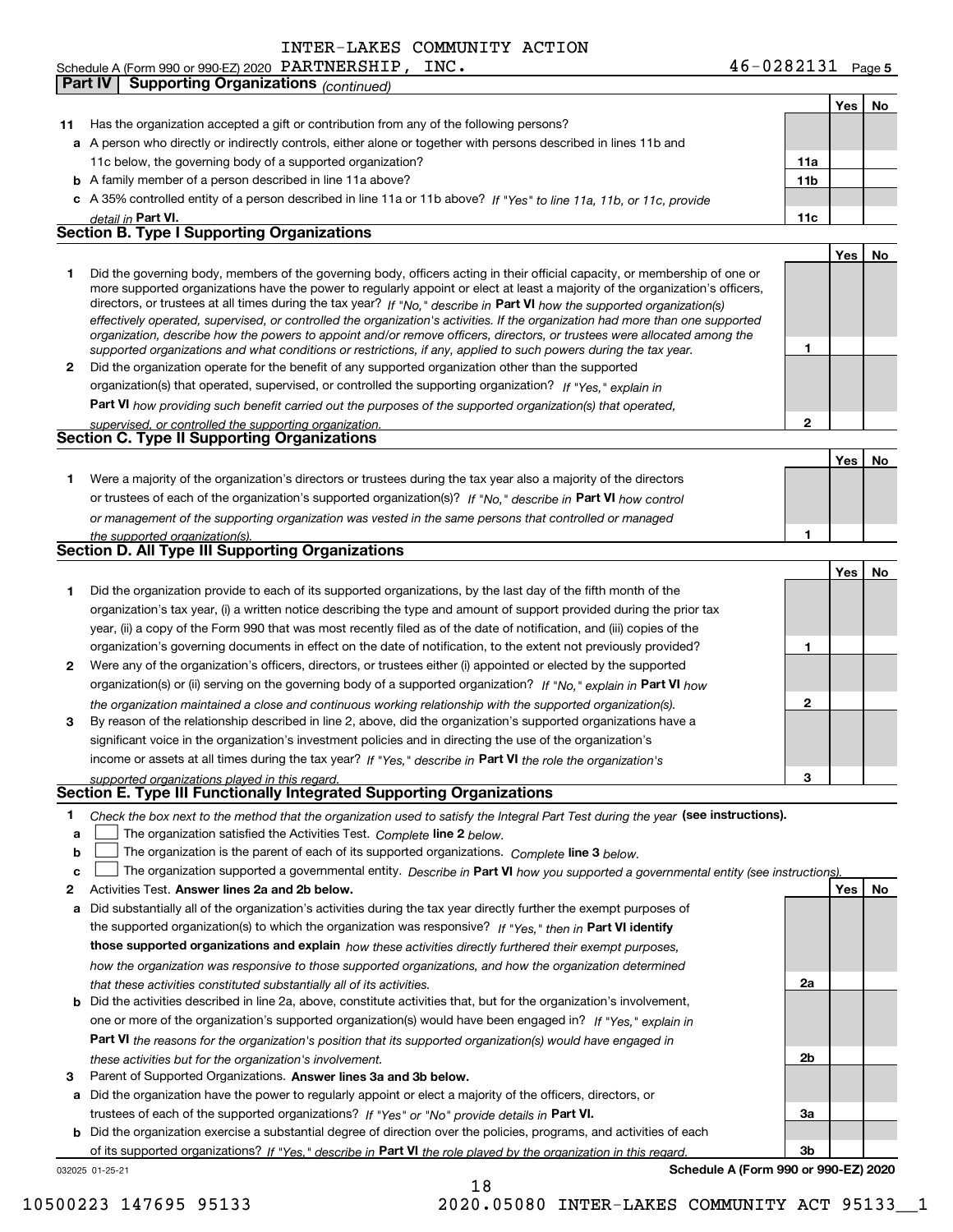#### **1Part VI** Check here if the organization satisfied the Integral Part Test as a qualifying trust on Nov. 20, 1970 ( *explain in* Part **VI**). See instructions. **Section A - Adjusted Net Income 123** Other gross income (see instructions) **456** Portion of operating expenses paid or incurred for production or **7** Other expenses (see instructions) **8** Adjusted Net Income (subtract lines 5, 6, and 7 from line 4) **8 8 1234567Section B - Minimum Asset Amount 1**Aggregate fair market value of all non-exempt-use assets (see **2**Acquisition indebtedness applicable to non-exempt-use assets **3** Subtract line 2 from line 1d. **4**Cash deemed held for exempt use. Enter 0.015 of line 3 (for greater amount, **5** Net value of non-exempt-use assets (subtract line 4 from line 3) **678a** Average monthly value of securities **b** Average monthly cash balances **c**Fair market value of other non-exempt-use assets **dTotal**  (add lines 1a, 1b, and 1c) **eDiscount** claimed for blockage or other factors **1a1b1c1d2345678**(explain in detail in Part VI): **Minimum Asset Amount**  (add line 7 to line 6) **Section C - Distributable Amount 12**Enter 0.85 of line 1. **3456123456Distributable Amount.** Subtract line 5 from line 4, unless subject to Schedule A (Form 990 or 990-EZ) 2020 Page PARTNERSHIP, INC. 46-0282131 All other Type III non-functionally integrated supporting organizations must complete Sections A through E. (B) Current Year (optional)(A) Prior Year Net short-term capital gain Recoveries of prior-year distributions Add lines 1 through 3. Depreciation and depletion collection of gross income or for management, conservation, or maintenance of property held for production of income (see instructions) (B) Current Year (optional)(A) Prior Year instructions for short tax year or assets held for part of year): see instructions). Multiply line 5 by 0.035. Recoveries of prior-year distributions Current Year Adjusted net income for prior year (from Section A, line 8, column A) Minimum asset amount for prior year (from Section B, line 8, column A) Enter greater of line 2 or line 3. Income tax imposed in prior year emergency temporary reduction (see instructions). **Part V Type III Non-Functionally Integrated 509(a)(3) Supporting Organizations**   $\mathcal{L}^{\text{max}}$

**7**Check here if the current year is the organization's first as a non-functionally integrated Type III supporting organization (see instructions). $\mathcal{L}^{\text{max}}$ 

**Schedule A (Form 990 or 990-EZ) 2020**

032026 01-25-21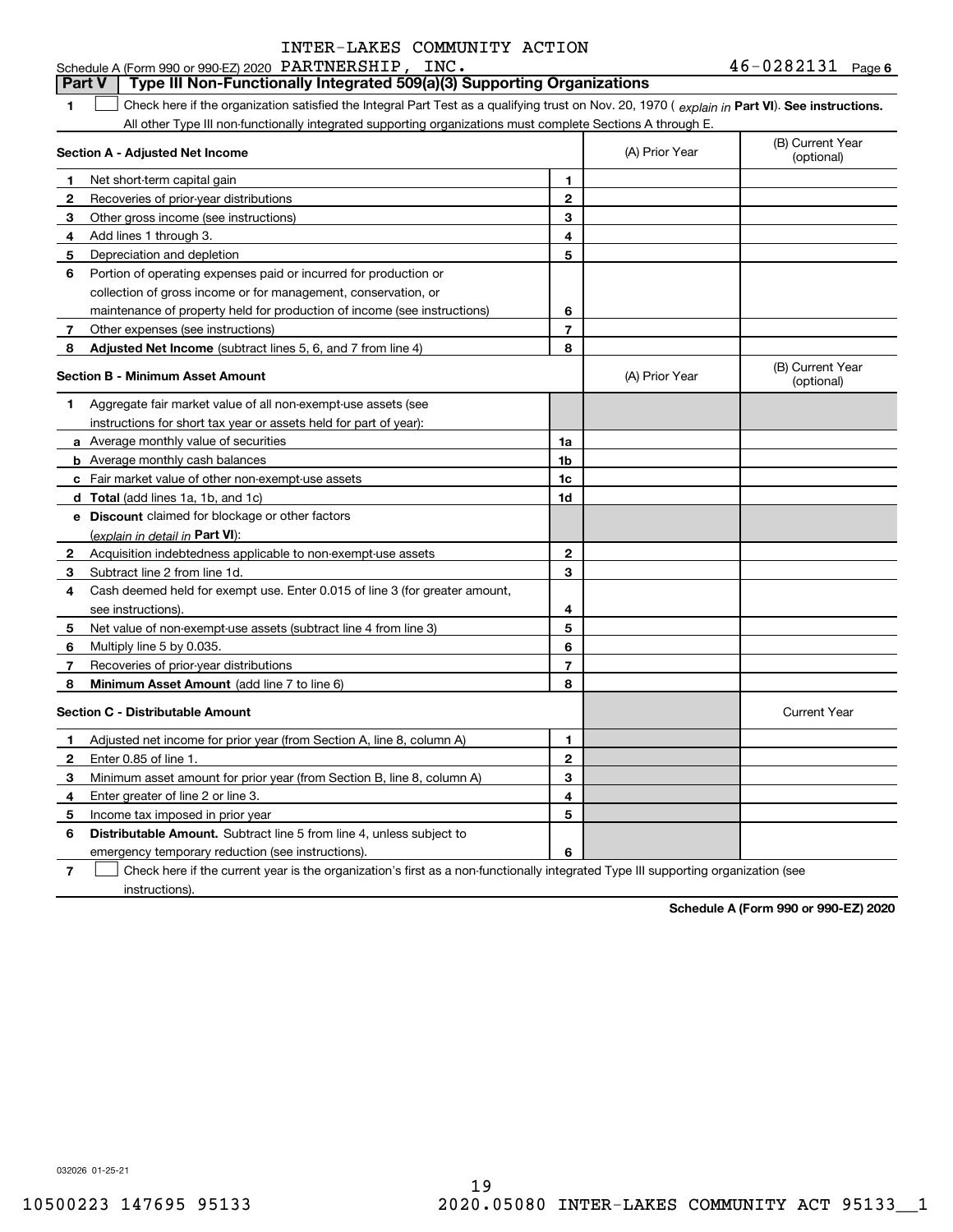| <b>Part V</b> | Schedule A (Form 990 or 990-EZ) 2020 PARTNERSHIP, INC.<br>Type III Non-Functionally Integrated 509(a)(3) Supporting Organizations |                                    | (continued)                                    |    | 46-0282131 Page 7                                |
|---------------|-----------------------------------------------------------------------------------------------------------------------------------|------------------------------------|------------------------------------------------|----|--------------------------------------------------|
|               | <b>Section D - Distributions</b>                                                                                                  |                                    |                                                |    | <b>Current Year</b>                              |
| 1             | Amounts paid to supported organizations to accomplish exempt purposes                                                             |                                    |                                                | 1  |                                                  |
| 2             | Amounts paid to perform activity that directly furthers exempt purposes of supported                                              |                                    |                                                |    |                                                  |
|               | organizations, in excess of income from activity                                                                                  |                                    |                                                | 2  |                                                  |
| 3             | Administrative expenses paid to accomplish exempt purposes of supported organizations                                             |                                    |                                                | 3  |                                                  |
| 4             | Amounts paid to acquire exempt-use assets                                                                                         |                                    |                                                | 4  |                                                  |
| 5             | Qualified set-aside amounts (prior IRS approval required - provide details in Part VI)                                            |                                    |                                                | 5  |                                                  |
| 6             | Other distributions ( <i>describe in</i> Part VI). See instructions.                                                              |                                    |                                                | 6  |                                                  |
| 7             | Total annual distributions. Add lines 1 through 6.                                                                                |                                    |                                                | 7  |                                                  |
| 8             | Distributions to attentive supported organizations to which the organization is responsive                                        |                                    |                                                |    |                                                  |
|               | (provide details in Part VI). See instructions.                                                                                   |                                    |                                                | 8  |                                                  |
| 9             | Distributable amount for 2020 from Section C, line 6                                                                              |                                    |                                                | 9  |                                                  |
| 10            | Line 8 amount divided by line 9 amount                                                                                            |                                    |                                                | 10 |                                                  |
|               | <b>Section E - Distribution Allocations</b> (see instructions)                                                                    | (i)<br><b>Excess Distributions</b> | (iii)<br><b>Underdistributions</b><br>Pre-2020 |    | (iii)<br><b>Distributable</b><br>Amount for 2020 |
| 1             | Distributable amount for 2020 from Section C, line 6                                                                              |                                    |                                                |    |                                                  |
| 2             | Underdistributions, if any, for years prior to 2020 (reason-                                                                      |                                    |                                                |    |                                                  |
|               | able cause required $\cdot$ explain in Part VI). See instructions.                                                                |                                    |                                                |    |                                                  |
| 3.            | Excess distributions carryover, if any, to 2020                                                                                   |                                    |                                                |    |                                                  |
|               | <b>a</b> From 2015                                                                                                                |                                    |                                                |    |                                                  |
|               | <b>b</b> From 2016                                                                                                                |                                    |                                                |    |                                                  |
|               | $c$ From 2017                                                                                                                     |                                    |                                                |    |                                                  |
|               | d From 2018                                                                                                                       |                                    |                                                |    |                                                  |
|               | e From 2019                                                                                                                       |                                    |                                                |    |                                                  |
|               | f Total of lines 3a through 3e                                                                                                    |                                    |                                                |    |                                                  |
|               | g Applied to underdistributions of prior years                                                                                    |                                    |                                                |    |                                                  |
|               | <b>h</b> Applied to 2020 distributable amount                                                                                     |                                    |                                                |    |                                                  |
|               | i Carryover from 2015 not applied (see instructions)                                                                              |                                    |                                                |    |                                                  |
|               | Remainder. Subtract lines 3g, 3h, and 3i from line 3f.                                                                            |                                    |                                                |    |                                                  |
| 4             | Distributions for 2020 from Section D,                                                                                            |                                    |                                                |    |                                                  |
|               | \$<br>line $7:$                                                                                                                   |                                    |                                                |    |                                                  |
|               | a Applied to underdistributions of prior years                                                                                    |                                    |                                                |    |                                                  |
|               | <b>b</b> Applied to 2020 distributable amount                                                                                     |                                    |                                                |    |                                                  |
|               | <b>c</b> Remainder. Subtract lines 4a and 4b from line 4.                                                                         |                                    |                                                |    |                                                  |
| 5             | Remaining underdistributions for years prior to 2020, if                                                                          |                                    |                                                |    |                                                  |
|               | any. Subtract lines 3g and 4a from line 2. For result greater                                                                     |                                    |                                                |    |                                                  |
|               | than zero, explain in Part VI. See instructions.                                                                                  |                                    |                                                |    |                                                  |
| 6             | Remaining underdistributions for 2020. Subtract lines 3h                                                                          |                                    |                                                |    |                                                  |
|               | and 4b from line 1. For result greater than zero, explain in                                                                      |                                    |                                                |    |                                                  |
|               | <b>Part VI.</b> See instructions.                                                                                                 |                                    |                                                |    |                                                  |
| 7             | Excess distributions carryover to 2021. Add lines 3j                                                                              |                                    |                                                |    |                                                  |
|               | and 4c.                                                                                                                           |                                    |                                                |    |                                                  |
| 8             | Breakdown of line 7:                                                                                                              |                                    |                                                |    |                                                  |
|               | a Excess from 2016                                                                                                                |                                    |                                                |    |                                                  |
|               | <b>b</b> Excess from 2017                                                                                                         |                                    |                                                |    |                                                  |
|               | c Excess from 2018                                                                                                                |                                    |                                                |    |                                                  |
|               | d Excess from 2019                                                                                                                |                                    |                                                |    |                                                  |
|               | e Excess from 2020                                                                                                                |                                    |                                                |    |                                                  |
|               |                                                                                                                                   |                                    |                                                |    |                                                  |

**Schedule A (Form 990 or 990-EZ) 2020**

032027 01-25-21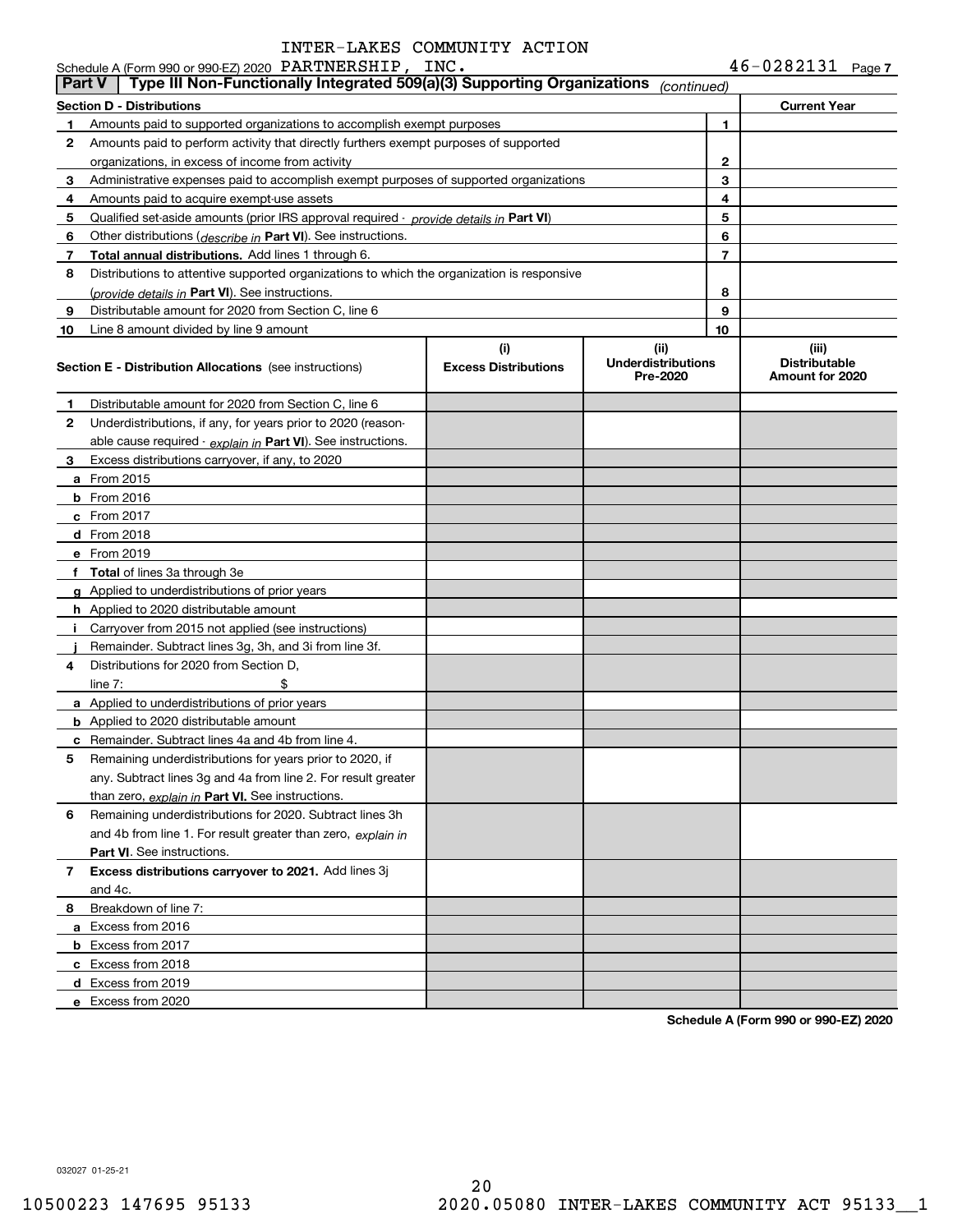|                 |                     | INTER-LAKES COMMUNITY ACTION                           |                                                                                                                                                                                                                                                                  |                                                                                                                                                                                                                                                                                                  |
|-----------------|---------------------|--------------------------------------------------------|------------------------------------------------------------------------------------------------------------------------------------------------------------------------------------------------------------------------------------------------------------------|--------------------------------------------------------------------------------------------------------------------------------------------------------------------------------------------------------------------------------------------------------------------------------------------------|
|                 |                     | Schedule A (Form 990 or 990-EZ) 2020 PARTNERSHIP, INC. |                                                                                                                                                                                                                                                                  | $46 - 0282131$ Page 8                                                                                                                                                                                                                                                                            |
| <b>Part VI</b>  | (See instructions.) |                                                        | Supplemental Information. Provide the explanations required by Part II, line 10; Part II, line 17a or 17b; Part III, line 12;<br>Section D, lines 5, 6, and 8; and Part V, Section E, lines 2, 5, and 6. Also complete this part for any additional information. | Part IV, Section A, lines 1, 2, 3b, 3c, 4b, 4c, 5a, 6, 9a, 9b, 9c, 11a, 11b, and 11c; Part IV, Section B, lines 1 and 2; Part IV, Section C,<br>line 1; Part IV, Section D, lines 2 and 3; Part IV, Section E, lines 1c, 2a, 2b, 3a, and 3b; Part V, line 1; Part V, Section B, line 1e; Part V, |
|                 |                     |                                                        |                                                                                                                                                                                                                                                                  |                                                                                                                                                                                                                                                                                                  |
|                 |                     |                                                        |                                                                                                                                                                                                                                                                  |                                                                                                                                                                                                                                                                                                  |
|                 |                     |                                                        |                                                                                                                                                                                                                                                                  |                                                                                                                                                                                                                                                                                                  |
|                 |                     |                                                        |                                                                                                                                                                                                                                                                  |                                                                                                                                                                                                                                                                                                  |
|                 |                     |                                                        |                                                                                                                                                                                                                                                                  |                                                                                                                                                                                                                                                                                                  |
|                 |                     |                                                        |                                                                                                                                                                                                                                                                  |                                                                                                                                                                                                                                                                                                  |
|                 |                     |                                                        |                                                                                                                                                                                                                                                                  |                                                                                                                                                                                                                                                                                                  |
|                 |                     |                                                        |                                                                                                                                                                                                                                                                  |                                                                                                                                                                                                                                                                                                  |
|                 |                     |                                                        |                                                                                                                                                                                                                                                                  |                                                                                                                                                                                                                                                                                                  |
|                 |                     |                                                        |                                                                                                                                                                                                                                                                  |                                                                                                                                                                                                                                                                                                  |
|                 |                     |                                                        |                                                                                                                                                                                                                                                                  |                                                                                                                                                                                                                                                                                                  |
|                 |                     |                                                        |                                                                                                                                                                                                                                                                  |                                                                                                                                                                                                                                                                                                  |
|                 |                     |                                                        |                                                                                                                                                                                                                                                                  |                                                                                                                                                                                                                                                                                                  |
|                 |                     |                                                        |                                                                                                                                                                                                                                                                  |                                                                                                                                                                                                                                                                                                  |
|                 |                     |                                                        |                                                                                                                                                                                                                                                                  |                                                                                                                                                                                                                                                                                                  |
|                 |                     |                                                        |                                                                                                                                                                                                                                                                  |                                                                                                                                                                                                                                                                                                  |
|                 |                     |                                                        |                                                                                                                                                                                                                                                                  |                                                                                                                                                                                                                                                                                                  |
|                 |                     |                                                        |                                                                                                                                                                                                                                                                  |                                                                                                                                                                                                                                                                                                  |
|                 |                     |                                                        |                                                                                                                                                                                                                                                                  |                                                                                                                                                                                                                                                                                                  |
|                 |                     |                                                        |                                                                                                                                                                                                                                                                  |                                                                                                                                                                                                                                                                                                  |
|                 |                     |                                                        |                                                                                                                                                                                                                                                                  |                                                                                                                                                                                                                                                                                                  |
|                 |                     |                                                        |                                                                                                                                                                                                                                                                  |                                                                                                                                                                                                                                                                                                  |
|                 |                     |                                                        |                                                                                                                                                                                                                                                                  |                                                                                                                                                                                                                                                                                                  |
|                 |                     |                                                        |                                                                                                                                                                                                                                                                  |                                                                                                                                                                                                                                                                                                  |
|                 |                     |                                                        |                                                                                                                                                                                                                                                                  |                                                                                                                                                                                                                                                                                                  |
|                 |                     |                                                        |                                                                                                                                                                                                                                                                  |                                                                                                                                                                                                                                                                                                  |
|                 |                     |                                                        |                                                                                                                                                                                                                                                                  |                                                                                                                                                                                                                                                                                                  |
|                 |                     |                                                        |                                                                                                                                                                                                                                                                  |                                                                                                                                                                                                                                                                                                  |
|                 |                     |                                                        |                                                                                                                                                                                                                                                                  |                                                                                                                                                                                                                                                                                                  |
| 032028 01-25-21 |                     |                                                        | ົາ 1                                                                                                                                                                                                                                                             | Schedule A (Form 990 or 990-EZ) 2020                                                                                                                                                                                                                                                             |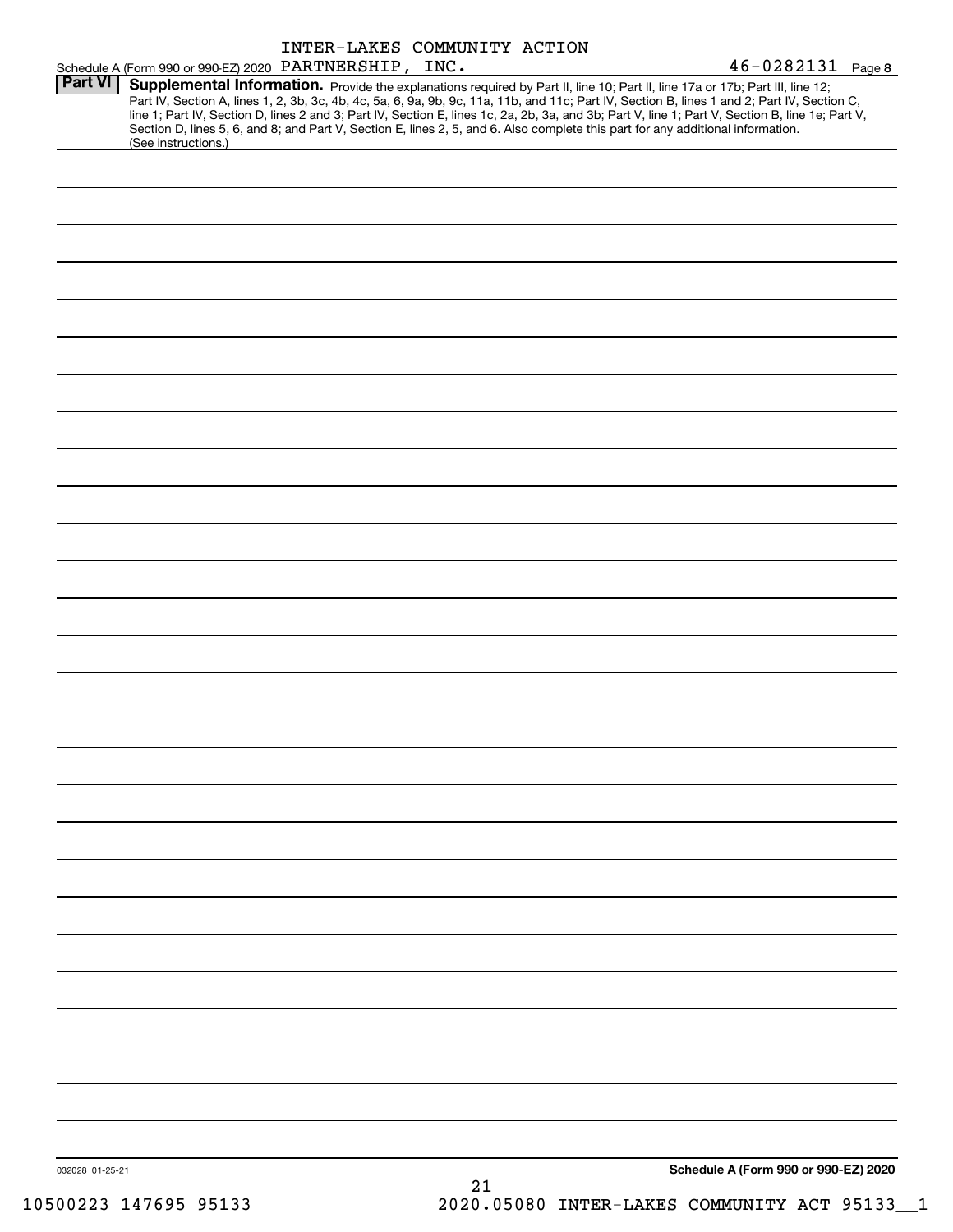Department of the Treasury Internal Revenue Service **(Form 990, 990-EZ, or 990-PF)**

|  | Name of the organization |  |
|--|--------------------------|--|
|  |                          |  |

**Organization type** (check one):

# \*\* PUBLIC DISCLOSURE COPY \*\*

# **Schedule B Schedule of Contributors**

**| Attach to Form 990, Form 990-EZ, or Form 990-PF. | Go to www.irs.gov/Form990 for the latest information.** OMB No. 1545-0047

**2020**

**Employer identification number**

| INTER-LAKES COMMUNITY ACTION |     |  |
|------------------------------|-----|--|
| <b>DARTNER CHTD</b>          | אזד |  |

PARTNERSHIP, INC. 46-0282131

| Filers of:         | Section:                                                                  |
|--------------------|---------------------------------------------------------------------------|
| Form 990 or 990-EZ | $\underline{X}$ 501(c)( 3) (enter number) organization                    |
|                    | 4947(a)(1) nonexempt charitable trust not treated as a private foundation |
|                    | 527 political organization                                                |
| Form 990-PF        | 501(c)(3) exempt private foundation                                       |
|                    | 4947(a)(1) nonexempt charitable trust treated as a private foundation     |
|                    | 501(c)(3) taxable private foundation                                      |

Check if your organization is covered by the **General Rule** or a **Special Rule. Note:**  Only a section 501(c)(7), (8), or (10) organization can check boxes for both the General Rule and a Special Rule. See instructions.

### **General Rule**

 $\mathcal{L}^{\text{max}}$ 

For an organization filing Form 990, 990-EZ, or 990-PF that received, during the year, contributions totaling \$5,000 or more (in money or property) from any one contributor. Complete Parts I and II. See instructions for determining a contributor's total contributions.

#### **Special Rules**

any one contributor, during the year, total contributions of the greater of  $\,$  (1) \$5,000; or **(2)** 2% of the amount on (i) Form 990, Part VIII, line 1h;  $\boxed{\textbf{X}}$  For an organization described in section 501(c)(3) filing Form 990 or 990-EZ that met the 33 1/3% support test of the regulations under sections 509(a)(1) and 170(b)(1)(A)(vi), that checked Schedule A (Form 990 or 990-EZ), Part II, line 13, 16a, or 16b, and that received from or (ii) Form 990-EZ, line 1. Complete Parts I and II.

For an organization described in section 501(c)(7), (8), or (10) filing Form 990 or 990-EZ that received from any one contributor, during the year, total contributions of more than \$1,000 exclusively for religious, charitable, scientific, literary, or educational purposes, or for the prevention of cruelty to children or animals. Complete Parts I (entering "N/A" in column (b) instead of the contributor name and address), II, and III.  $\mathcal{L}^{\text{max}}$ 

purpose. Don't complete any of the parts unless the **General Rule** applies to this organization because it received *nonexclusively* year, contributions <sub>exclusively</sub> for religious, charitable, etc., purposes, but no such contributions totaled more than \$1,000. If this box is checked, enter here the total contributions that were received during the year for an  $\;$ exclusively religious, charitable, etc., For an organization described in section 501(c)(7), (8), or (10) filing Form 990 or 990-EZ that received from any one contributor, during the religious, charitable, etc., contributions totaling \$5,000 or more during the year  $\Box$ — $\Box$   $\Box$  $\mathcal{L}^{\text{max}}$ 

**Caution:**  An organization that isn't covered by the General Rule and/or the Special Rules doesn't file Schedule B (Form 990, 990-EZ, or 990-PF),  **must** but it answer "No" on Part IV, line 2, of its Form 990; or check the box on line H of its Form 990-EZ or on its Form 990-PF, Part I, line 2, to certify that it doesn't meet the filing requirements of Schedule B (Form 990, 990-EZ, or 990-PF).

**For Paperwork Reduction Act Notice, see the instructions for Form 990, 990-EZ, or 990-PF. Schedule B (Form 990, 990-EZ, or 990-PF) (2020)** LHA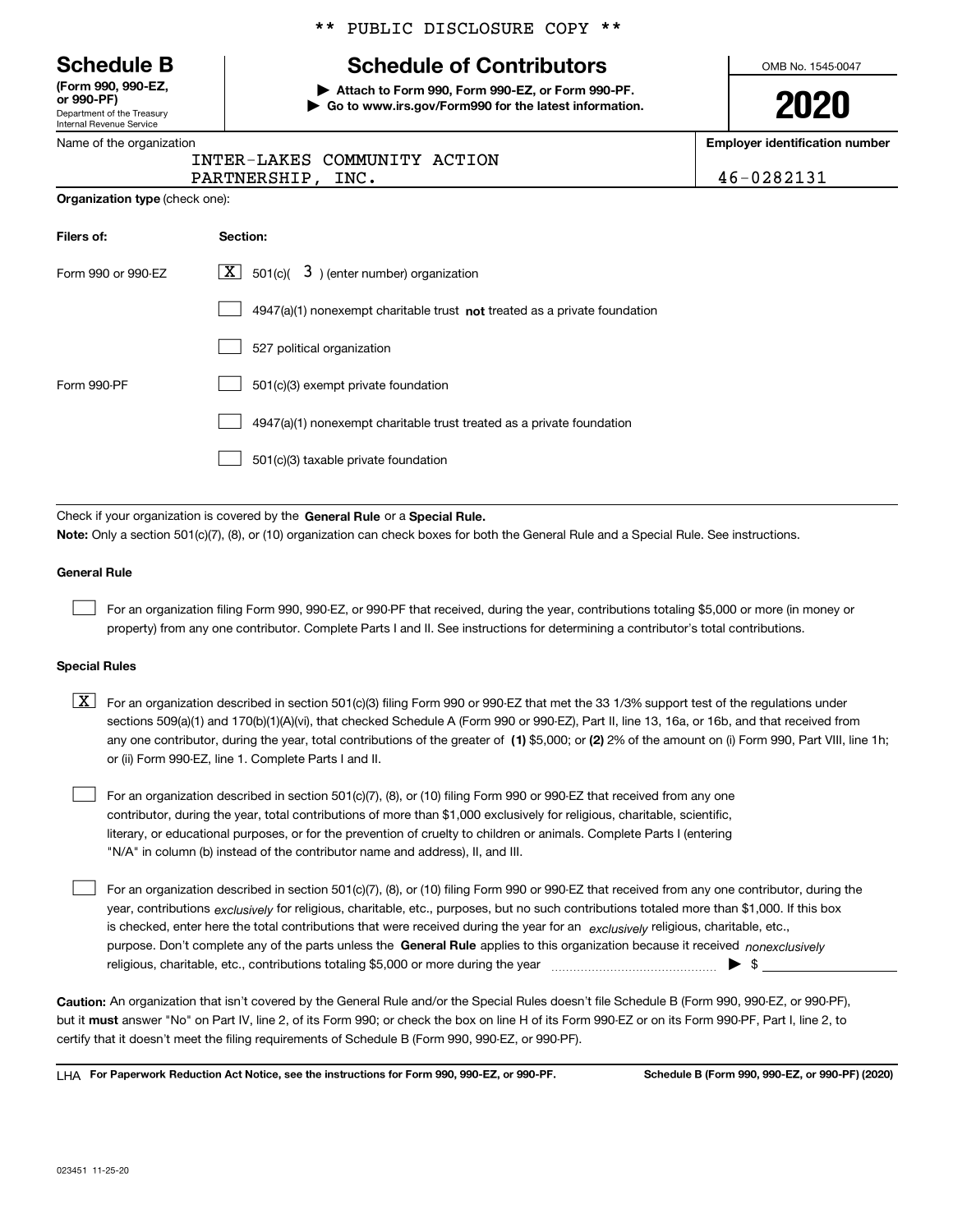|                      | Schedule B (Form 990, 990-EZ, or 990-PF) (2020)                                                |                                              | Page 2                                                                                                                              |
|----------------------|------------------------------------------------------------------------------------------------|----------------------------------------------|-------------------------------------------------------------------------------------------------------------------------------------|
| Name of organization | INTER-LAKES COMMUNITY ACTION                                                                   |                                              | <b>Employer identification number</b>                                                                                               |
|                      | PARTNERSHIP, INC.                                                                              |                                              | 46-0282131                                                                                                                          |
| Part I               | Contributors (see instructions). Use duplicate copies of Part I if additional space is needed. |                                              |                                                                                                                                     |
| (a)<br>No.           | (b)<br>Name, address, and ZIP + 4                                                              | (c)<br><b>Total contributions</b>            | (d)<br>Type of contribution                                                                                                         |
| 1                    |                                                                                                | 7,767,693.<br>$$\mathbb{S}$$                 | Person<br>Payroll<br>Noncash<br>(Complete Part II for<br>noncash contributions.)                                                    |
| (a)<br>No.           | (b)<br>Name, address, and ZIP + 4                                                              | (c)<br><b>Total contributions</b>            | (d)<br>Type of contribution                                                                                                         |
| 2                    |                                                                                                | 2,312,637.<br>$\$$                           | Person<br>Payroll<br>Noncash<br>(Complete Part II for<br>noncash contributions.)                                                    |
| (a)                  | (b)                                                                                            | (c)                                          | (d)                                                                                                                                 |
| No.<br>3             | Name, address, and ZIP + 4                                                                     | <b>Total contributions</b><br>582,559.<br>\$ | Type of contribution<br>Person<br>Payroll<br>$\overline{\mathbf{x}}$<br>Noncash<br>(Complete Part II for<br>noncash contributions.) |
| (a)<br>No.           | (b)<br>Name, address, and ZIP + 4                                                              | (c)<br><b>Total contributions</b>            | (d)<br>Type of contribution                                                                                                         |
| 4                    |                                                                                                | 580,254.<br>\$                               | Х,<br>Person<br>Payroll<br>Noncash<br>(Complete Part II for<br>noncash contributions.)                                              |
| (a)<br>No.           | (b)<br>Name, address, and ZIP + 4                                                              | (c)<br><b>Total contributions</b>            | (d)<br>Type of contribution                                                                                                         |
| 5                    |                                                                                                | 5,558,415.<br>\$                             | X<br>Person<br>Payroll<br><b>Noncash</b><br>(Complete Part II for<br>noncash contributions.)                                        |
| (a)<br>No.           | (b)<br>Name, address, and ZIP + 4                                                              | (c)<br><b>Total contributions</b>            | (d)<br>Type of contribution                                                                                                         |
| 023452 11-25-20      |                                                                                                | \$                                           | Person<br>Payroll<br>Noncash<br>(Complete Part II for<br>noncash contributions.)<br>Schedule B (Form 990, 990-EZ, or 990-PF) (2020) |

23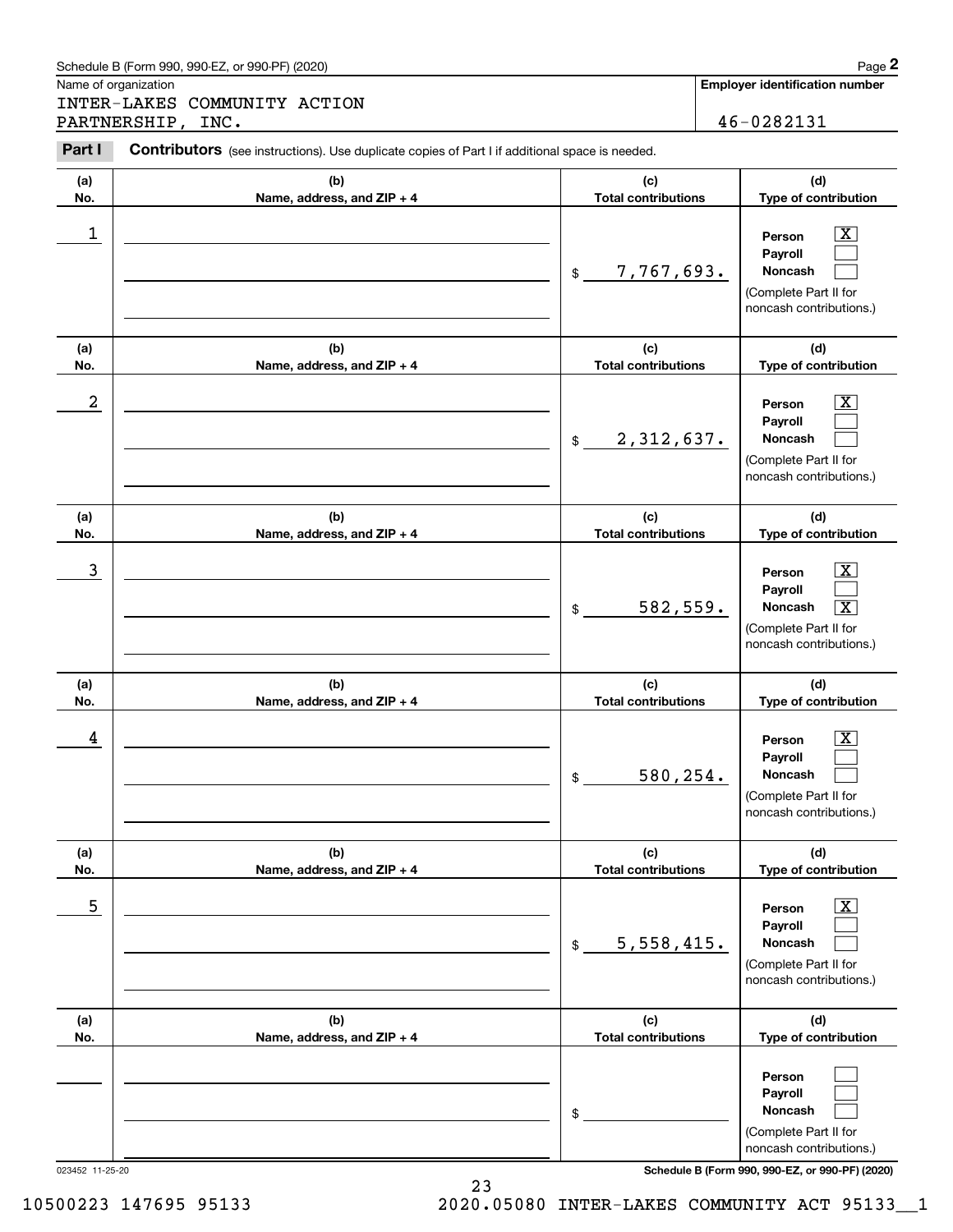|                              | Schedule B (Form 990, 990-EZ, or 990-PF) (2020)                                                     |                                                 | Page 3                                          |
|------------------------------|-----------------------------------------------------------------------------------------------------|-------------------------------------------------|-------------------------------------------------|
|                              | Name of organization                                                                                |                                                 | <b>Employer identification number</b>           |
|                              | INTER-LAKES COMMUNITY ACTION<br>PARTNERSHIP, INC.                                                   |                                                 | 46-0282131                                      |
| Part II                      | Noncash Property (see instructions). Use duplicate copies of Part II if additional space is needed. |                                                 |                                                 |
| (a)<br>No.<br>from<br>Part I | (b)<br>Description of noncash property given                                                        | (c)<br>FMV (or estimate)<br>(See instructions.) | (d)<br>Date received                            |
|                              | FOOD COMMODITIES                                                                                    |                                                 |                                                 |
| 3                            |                                                                                                     |                                                 |                                                 |
|                              |                                                                                                     | 42,316.<br>\$                                   | 09/30/21                                        |
| (a)<br>No.<br>from<br>Part I | (b)<br>Description of noncash property given                                                        | (c)<br>FMV (or estimate)<br>(See instructions.) | (d)<br>Date received                            |
|                              |                                                                                                     |                                                 |                                                 |
|                              |                                                                                                     | \$                                              |                                                 |
| (a)<br>No.<br>from<br>Part I | (b)<br>Description of noncash property given                                                        | (c)<br>FMV (or estimate)<br>(See instructions.) | (d)<br>Date received                            |
|                              |                                                                                                     | \$                                              |                                                 |
| (a)<br>No.<br>from<br>Part I | (b)<br>Description of noncash property given                                                        | (c)<br>FMV (or estimate)<br>(See instructions.) | (d)<br>Date received                            |
|                              |                                                                                                     | \$                                              |                                                 |
| (a)<br>No.<br>from<br>Part I | (b)<br>Description of noncash property given                                                        | (c)<br>FMV (or estimate)<br>(See instructions.) | (d)<br>Date received                            |
|                              |                                                                                                     | \$                                              |                                                 |
| (a)<br>No.<br>from<br>Part I | (b)<br>Description of noncash property given                                                        | (c)<br>FMV (or estimate)<br>(See instructions.) | (d)<br>Date received                            |
|                              |                                                                                                     | \$                                              |                                                 |
| 023453 11-25-20              |                                                                                                     |                                                 | Schedule B (Form 990, 990-EZ, or 990-PF) (2020) |

24

10500223 147695 95133 2020.05080 INTER-LAKES COMMUNITY ACT 95133\_\_1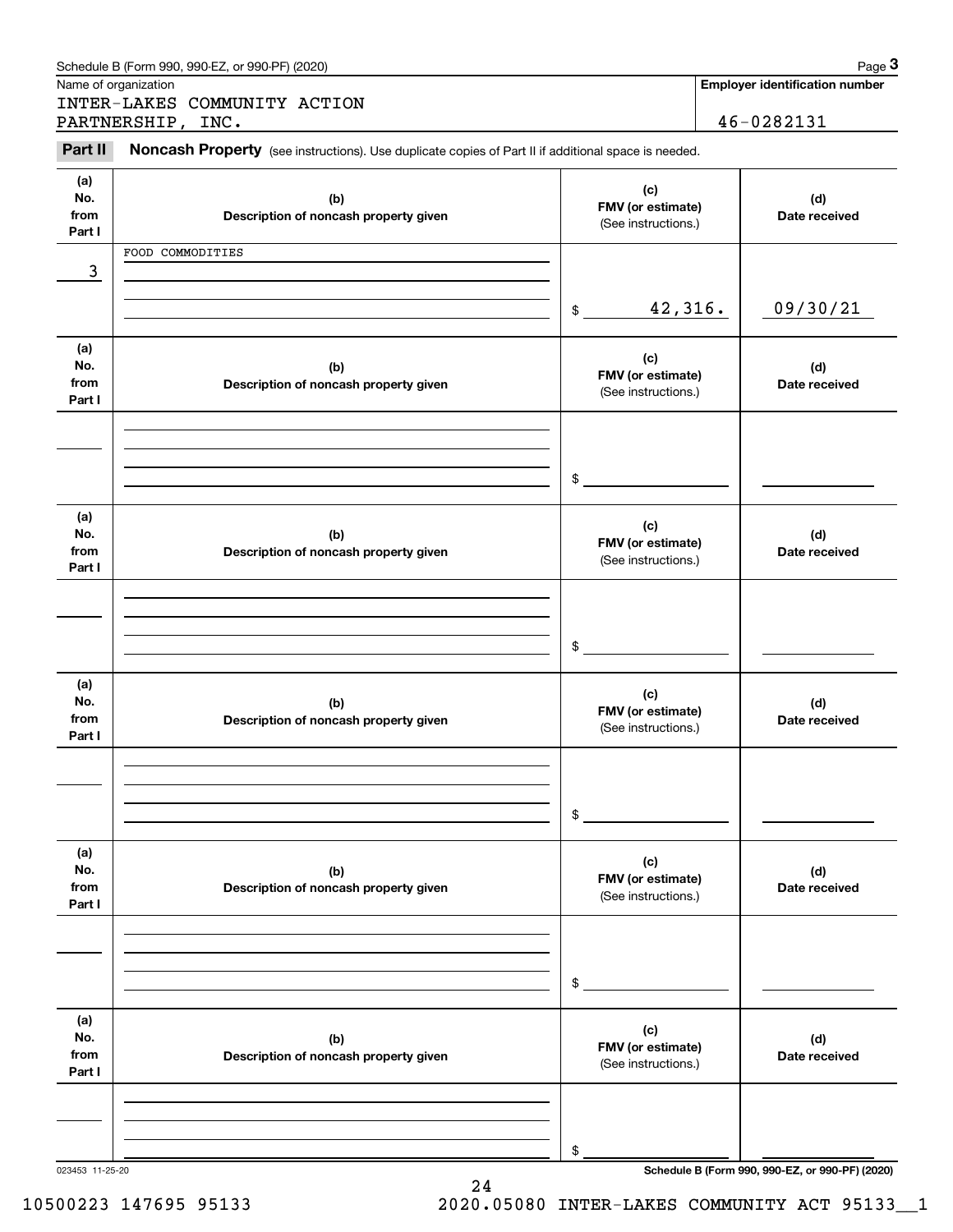|                 | Schedule B (Form 990, 990-EZ, or 990-PF) (2020)                                                                                                                                                                                                                              |                      |                                          |  | Page 4                                   |  |  |  |  |  |  |
|-----------------|------------------------------------------------------------------------------------------------------------------------------------------------------------------------------------------------------------------------------------------------------------------------------|----------------------|------------------------------------------|--|------------------------------------------|--|--|--|--|--|--|
|                 | Name of organization                                                                                                                                                                                                                                                         |                      |                                          |  | <b>Employer identification number</b>    |  |  |  |  |  |  |
|                 | INTER-LAKES COMMUNITY ACTION                                                                                                                                                                                                                                                 |                      |                                          |  |                                          |  |  |  |  |  |  |
|                 | PARTNERSHIP, INC.                                                                                                                                                                                                                                                            |                      |                                          |  | 46-0282131                               |  |  |  |  |  |  |
| Part III        | Exclusively religious, charitable, etc., contributions to organizations described in section 501(c)(7), (8), or (10) that total more than \$1,000 for the year<br>from any one contributor. Complete columns (a) through (e) and the following line entry. For organizations |                      |                                          |  |                                          |  |  |  |  |  |  |
|                 | completing Part III, enter the total of exclusively religious, charitable, etc., contributions of \$1,000 or less for the year. (Enter this info. once.) $\blacktriangleright$ \$                                                                                            |                      |                                          |  |                                          |  |  |  |  |  |  |
|                 | Use duplicate copies of Part III if additional space is needed.                                                                                                                                                                                                              |                      |                                          |  |                                          |  |  |  |  |  |  |
| (a) No.<br>from | (b) Purpose of gift                                                                                                                                                                                                                                                          | (c) Use of gift      |                                          |  | (d) Description of how gift is held      |  |  |  |  |  |  |
| Part I          |                                                                                                                                                                                                                                                                              |                      |                                          |  |                                          |  |  |  |  |  |  |
|                 |                                                                                                                                                                                                                                                                              |                      |                                          |  |                                          |  |  |  |  |  |  |
|                 |                                                                                                                                                                                                                                                                              |                      |                                          |  |                                          |  |  |  |  |  |  |
|                 |                                                                                                                                                                                                                                                                              |                      |                                          |  |                                          |  |  |  |  |  |  |
|                 |                                                                                                                                                                                                                                                                              | (e) Transfer of gift |                                          |  |                                          |  |  |  |  |  |  |
|                 |                                                                                                                                                                                                                                                                              |                      |                                          |  |                                          |  |  |  |  |  |  |
|                 | Transferee's name, address, and ZIP + 4                                                                                                                                                                                                                                      |                      |                                          |  | Relationship of transferor to transferee |  |  |  |  |  |  |
|                 |                                                                                                                                                                                                                                                                              |                      |                                          |  |                                          |  |  |  |  |  |  |
|                 |                                                                                                                                                                                                                                                                              |                      |                                          |  |                                          |  |  |  |  |  |  |
|                 |                                                                                                                                                                                                                                                                              |                      |                                          |  |                                          |  |  |  |  |  |  |
| (a) No.         |                                                                                                                                                                                                                                                                              |                      |                                          |  |                                          |  |  |  |  |  |  |
| from            | (b) Purpose of gift                                                                                                                                                                                                                                                          | (c) Use of gift      |                                          |  | (d) Description of how gift is held      |  |  |  |  |  |  |
| Part I          |                                                                                                                                                                                                                                                                              |                      |                                          |  |                                          |  |  |  |  |  |  |
|                 |                                                                                                                                                                                                                                                                              |                      |                                          |  |                                          |  |  |  |  |  |  |
|                 |                                                                                                                                                                                                                                                                              |                      |                                          |  |                                          |  |  |  |  |  |  |
|                 |                                                                                                                                                                                                                                                                              |                      |                                          |  |                                          |  |  |  |  |  |  |
|                 | (e) Transfer of gift                                                                                                                                                                                                                                                         |                      |                                          |  |                                          |  |  |  |  |  |  |
|                 |                                                                                                                                                                                                                                                                              |                      |                                          |  |                                          |  |  |  |  |  |  |
|                 | Transferee's name, address, and ZIP + 4                                                                                                                                                                                                                                      |                      | Relationship of transferor to transferee |  |                                          |  |  |  |  |  |  |
|                 |                                                                                                                                                                                                                                                                              |                      |                                          |  |                                          |  |  |  |  |  |  |
|                 |                                                                                                                                                                                                                                                                              |                      |                                          |  |                                          |  |  |  |  |  |  |
|                 |                                                                                                                                                                                                                                                                              |                      |                                          |  |                                          |  |  |  |  |  |  |
| (a) No.         |                                                                                                                                                                                                                                                                              |                      |                                          |  |                                          |  |  |  |  |  |  |
| from<br>Part I  | (b) Purpose of gift                                                                                                                                                                                                                                                          | (c) Use of gift      |                                          |  | (d) Description of how gift is held      |  |  |  |  |  |  |
|                 |                                                                                                                                                                                                                                                                              |                      |                                          |  |                                          |  |  |  |  |  |  |
|                 |                                                                                                                                                                                                                                                                              |                      |                                          |  |                                          |  |  |  |  |  |  |
|                 |                                                                                                                                                                                                                                                                              |                      |                                          |  |                                          |  |  |  |  |  |  |
|                 |                                                                                                                                                                                                                                                                              |                      |                                          |  |                                          |  |  |  |  |  |  |
|                 |                                                                                                                                                                                                                                                                              | (e) Transfer of gift |                                          |  |                                          |  |  |  |  |  |  |
|                 |                                                                                                                                                                                                                                                                              |                      |                                          |  |                                          |  |  |  |  |  |  |
|                 | Transferee's name, address, and $ZIP + 4$                                                                                                                                                                                                                                    |                      |                                          |  | Relationship of transferor to transferee |  |  |  |  |  |  |
|                 |                                                                                                                                                                                                                                                                              |                      |                                          |  |                                          |  |  |  |  |  |  |
|                 |                                                                                                                                                                                                                                                                              |                      |                                          |  |                                          |  |  |  |  |  |  |
|                 |                                                                                                                                                                                                                                                                              |                      |                                          |  |                                          |  |  |  |  |  |  |
| (a) No.<br>from |                                                                                                                                                                                                                                                                              |                      |                                          |  |                                          |  |  |  |  |  |  |
| Part I          | (b) Purpose of gift                                                                                                                                                                                                                                                          | (c) Use of gift      |                                          |  | (d) Description of how gift is held      |  |  |  |  |  |  |
|                 |                                                                                                                                                                                                                                                                              |                      |                                          |  |                                          |  |  |  |  |  |  |
|                 |                                                                                                                                                                                                                                                                              |                      |                                          |  |                                          |  |  |  |  |  |  |
|                 |                                                                                                                                                                                                                                                                              |                      |                                          |  |                                          |  |  |  |  |  |  |
|                 |                                                                                                                                                                                                                                                                              |                      |                                          |  |                                          |  |  |  |  |  |  |
|                 |                                                                                                                                                                                                                                                                              | (e) Transfer of gift |                                          |  |                                          |  |  |  |  |  |  |
|                 | Relationship of transferor to transferee                                                                                                                                                                                                                                     |                      |                                          |  |                                          |  |  |  |  |  |  |
|                 | Transferee's name, address, and $ZIP + 4$                                                                                                                                                                                                                                    |                      |                                          |  |                                          |  |  |  |  |  |  |
|                 |                                                                                                                                                                                                                                                                              |                      |                                          |  |                                          |  |  |  |  |  |  |
|                 |                                                                                                                                                                                                                                                                              |                      |                                          |  |                                          |  |  |  |  |  |  |
|                 |                                                                                                                                                                                                                                                                              |                      |                                          |  |                                          |  |  |  |  |  |  |
|                 |                                                                                                                                                                                                                                                                              |                      |                                          |  |                                          |  |  |  |  |  |  |

25

**Schedule B (Form 990, 990-EZ, or 990-PF) (2020)**

10500223 147695 95133 2020.05080 INTER-LAKES COMMUNITY ACT 95133\_\_1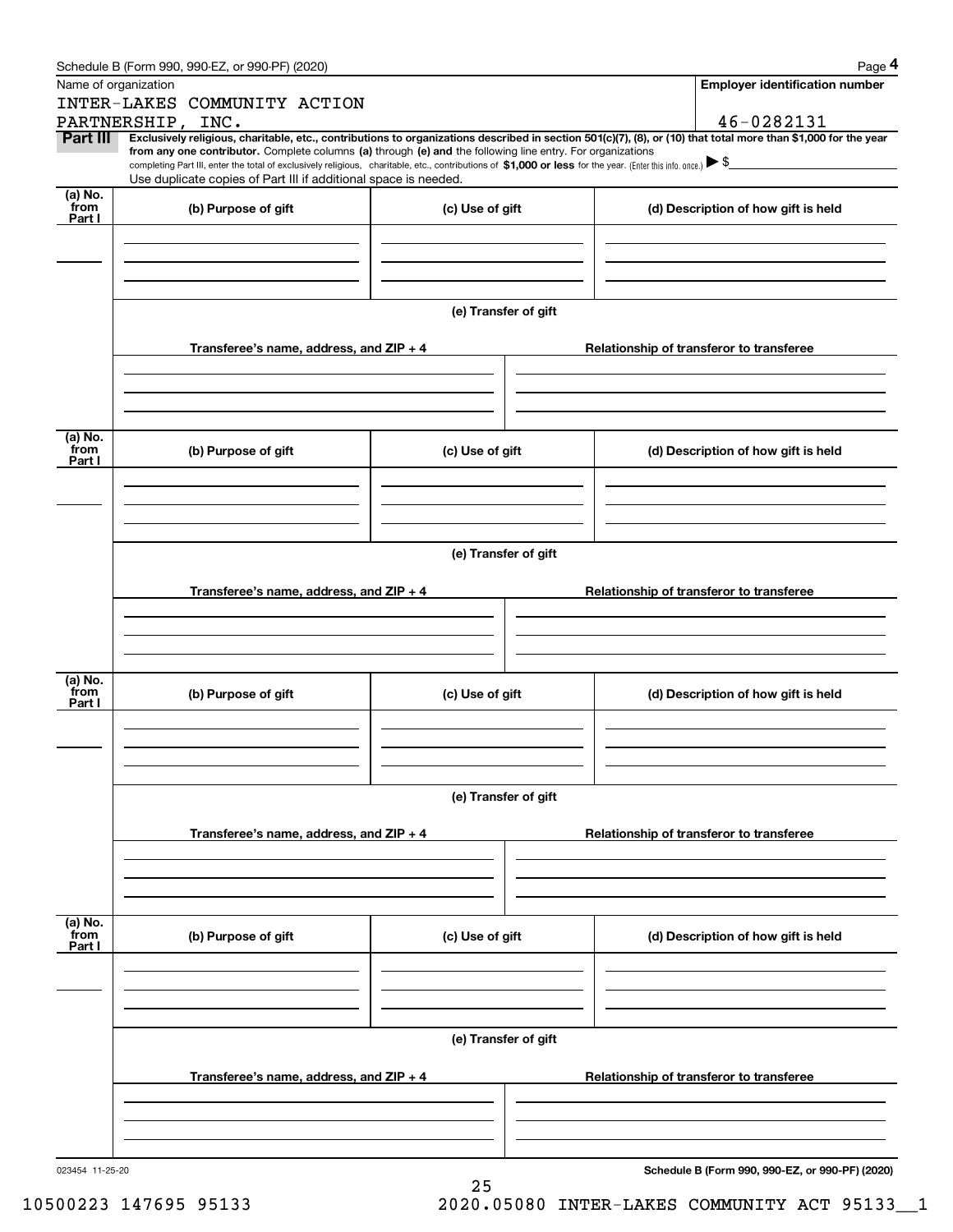|         | <b>SCHEDULE D</b>                                      |                                                                                                        | OMB No. 1545-0047                                                                                                                                                                                                             |                         |                                       |
|---------|--------------------------------------------------------|--------------------------------------------------------------------------------------------------------|-------------------------------------------------------------------------------------------------------------------------------------------------------------------------------------------------------------------------------|-------------------------|---------------------------------------|
|         | (Form 990)                                             |                                                                                                        |                                                                                                                                                                                                                               |                         |                                       |
|         |                                                        |                                                                                                        | <b>Open to Public</b>                                                                                                                                                                                                         |                         |                                       |
|         | Department of the Treasury<br>Internal Revenue Service | Go to www.irs.gov/Form990 for instructions and the latest information.                                 | Inspection                                                                                                                                                                                                                    |                         |                                       |
|         | Name of the organization                               | INTER-LAKES COMMUNITY ACTION                                                                           |                                                                                                                                                                                                                               |                         | <b>Employer identification number</b> |
|         |                                                        | PARTNERSHIP, INC.                                                                                      |                                                                                                                                                                                                                               |                         | 46-0282131                            |
| Part I  |                                                        |                                                                                                        | Organizations Maintaining Donor Advised Funds or Other Similar Funds or Accounts. Complete if the                                                                                                                             |                         |                                       |
|         |                                                        | organization answered "Yes" on Form 990, Part IV, line 6.                                              | (a) Donor advised funds                                                                                                                                                                                                       |                         | (b) Funds and other accounts          |
|         |                                                        |                                                                                                        |                                                                                                                                                                                                                               |                         |                                       |
| 1<br>2  |                                                        |                                                                                                        |                                                                                                                                                                                                                               |                         |                                       |
| з       |                                                        |                                                                                                        |                                                                                                                                                                                                                               |                         |                                       |
| 4       |                                                        |                                                                                                        |                                                                                                                                                                                                                               |                         |                                       |
| 5       |                                                        |                                                                                                        | Did the organization inform all donors and donor advisors in writing that the assets held in donor advised funds                                                                                                              |                         |                                       |
|         |                                                        |                                                                                                        |                                                                                                                                                                                                                               |                         | Yes<br><b>No</b>                      |
| 6       |                                                        |                                                                                                        | Did the organization inform all grantees, donors, and donor advisors in writing that grant funds can be used only                                                                                                             |                         |                                       |
|         |                                                        |                                                                                                        | for charitable purposes and not for the benefit of the donor or donor advisor, or for any other purpose conferring                                                                                                            |                         |                                       |
|         | impermissible private benefit?                         |                                                                                                        |                                                                                                                                                                                                                               |                         | Yes<br>No                             |
| Part II |                                                        |                                                                                                        | Conservation Easements. Complete if the organization answered "Yes" on Form 990, Part IV, line 7.                                                                                                                             |                         |                                       |
| 1       |                                                        | Purpose(s) of conservation easements held by the organization (check all that apply).                  |                                                                                                                                                                                                                               |                         |                                       |
|         |                                                        | Preservation of land for public use (for example, recreation or education)                             | Preservation of a historically important land area                                                                                                                                                                            |                         |                                       |
|         |                                                        | Protection of natural habitat                                                                          | Preservation of a certified historic structure                                                                                                                                                                                |                         |                                       |
|         |                                                        | Preservation of open space                                                                             |                                                                                                                                                                                                                               |                         |                                       |
| 2       |                                                        |                                                                                                        | Complete lines 2a through 2d if the organization held a qualified conservation contribution in the form of a conservation easement on the last                                                                                |                         |                                       |
|         | day of the tax year.                                   |                                                                                                        |                                                                                                                                                                                                                               |                         | Held at the End of the Tax Year       |
|         |                                                        | Total number of conservation easements                                                                 |                                                                                                                                                                                                                               | 2a                      |                                       |
| b       |                                                        | Total acreage restricted by conservation easements                                                     |                                                                                                                                                                                                                               | 2 <sub>b</sub>          |                                       |
|         |                                                        |                                                                                                        |                                                                                                                                                                                                                               | 2c                      |                                       |
| d       |                                                        |                                                                                                        | Number of conservation easements included in (c) acquired after 7/25/06, and not on a historic structure                                                                                                                      |                         |                                       |
|         |                                                        |                                                                                                        |                                                                                                                                                                                                                               | 2d                      |                                       |
| З       |                                                        |                                                                                                        | Number of conservation easements modified, transferred, released, extinguished, or terminated by the organization during the tax                                                                                              |                         |                                       |
|         | $year \blacktriangleright$                             |                                                                                                        |                                                                                                                                                                                                                               |                         |                                       |
| 4       |                                                        | Number of states where property subject to conservation easement is located                            |                                                                                                                                                                                                                               |                         |                                       |
| 5       |                                                        | Does the organization have a written policy regarding the periodic monitoring, inspection, handling of |                                                                                                                                                                                                                               |                         |                                       |
|         |                                                        | violations, and enforcement of the conservation easements it holds?                                    |                                                                                                                                                                                                                               |                         | Yes<br><b>No</b>                      |
| 6       |                                                        |                                                                                                        | Staff and volunteer hours devoted to monitoring, inspecting, handling of violations, and enforcing conservation easements during the year                                                                                     |                         |                                       |
|         |                                                        |                                                                                                        |                                                                                                                                                                                                                               |                         |                                       |
| 7       |                                                        |                                                                                                        | Amount of expenses incurred in monitoring, inspecting, handling of violations, and enforcing conservation easements during the year                                                                                           |                         |                                       |
|         | ▶ \$                                                   |                                                                                                        |                                                                                                                                                                                                                               |                         |                                       |
| 8       |                                                        |                                                                                                        | Does each conservation easement reported on line 2(d) above satisfy the requirements of section 170(h)(4)(B)(i)                                                                                                               |                         |                                       |
|         |                                                        |                                                                                                        |                                                                                                                                                                                                                               |                         | Yes<br>No                             |
| 9       |                                                        |                                                                                                        | In Part XIII, describe how the organization reports conservation easements in its revenue and expense statement and                                                                                                           |                         |                                       |
|         |                                                        |                                                                                                        | balance sheet, and include, if applicable, the text of the footnote to the organization's financial statements that describes the                                                                                             |                         |                                       |
|         | Part III                                               | organization's accounting for conservation easements.                                                  | Organizations Maintaining Collections of Art, Historical Treasures, or Other Similar Assets.                                                                                                                                  |                         |                                       |
|         |                                                        | Complete if the organization answered "Yes" on Form 990, Part IV, line 8.                              |                                                                                                                                                                                                                               |                         |                                       |
|         |                                                        |                                                                                                        | 1a If the organization elected, as permitted under FASB ASC 958, not to report in its revenue statement and balance sheet works                                                                                               |                         |                                       |
|         |                                                        |                                                                                                        | of art, historical treasures, or other similar assets held for public exhibition, education, or research in furtherance of public                                                                                             |                         |                                       |
|         |                                                        |                                                                                                        | service, provide in Part XIII the text of the footnote to its financial statements that describes these items.                                                                                                                |                         |                                       |
| b       |                                                        |                                                                                                        | If the organization elected, as permitted under FASB ASC 958, to report in its revenue statement and balance sheet works of                                                                                                   |                         |                                       |
|         |                                                        |                                                                                                        | art, historical treasures, or other similar assets held for public exhibition, education, or research in furtherance of public service,                                                                                       |                         |                                       |
|         |                                                        | provide the following amounts relating to these items:                                                 |                                                                                                                                                                                                                               |                         |                                       |
|         |                                                        |                                                                                                        |                                                                                                                                                                                                                               |                         |                                       |
|         |                                                        |                                                                                                        | (ii) Assets included in Form 990, Part X [110] [2010] [2010] [2010] [30] Assets included in Form 990, Part X                                                                                                                  |                         |                                       |
| 2       |                                                        |                                                                                                        | If the organization received or held works of art, historical treasures, or other similar assets for financial gain, provide                                                                                                  |                         |                                       |
|         |                                                        | the following amounts required to be reported under FASB ASC 958 relating to these items:              |                                                                                                                                                                                                                               |                         |                                       |
| а       |                                                        |                                                                                                        | Revenue included on Form 990, Part VIII, line 1 [2000] [2000] [2000] [2000] [3000] [3000] [3000] [3000] [3000                                                                                                                 |                         |                                       |
|         |                                                        |                                                                                                        | b Assets included in Form 990, Part X [11] Marten and March 2014 (2016) Assets included in Form 990, Part X [11] Marten and Martin Ann March 2014 (2016) Assets included in Form 990, Part X [11] March 2014 (2016) Ann March | $\blacktriangleright$ s |                                       |
|         |                                                        | LHA For Paperwork Reduction Act Notice, see the Instructions for Form 990.                             |                                                                                                                                                                                                                               |                         | Schedule D (Form 990) 2020            |
|         | 032051 12-01-20                                        |                                                                                                        |                                                                                                                                                                                                                               |                         |                                       |
|         |                                                        |                                                                                                        | 26                                                                                                                                                                                                                            |                         |                                       |

| ∡໐  |              |  |
|-----|--------------|--|
| ח ר | <b>OEOOO</b> |  |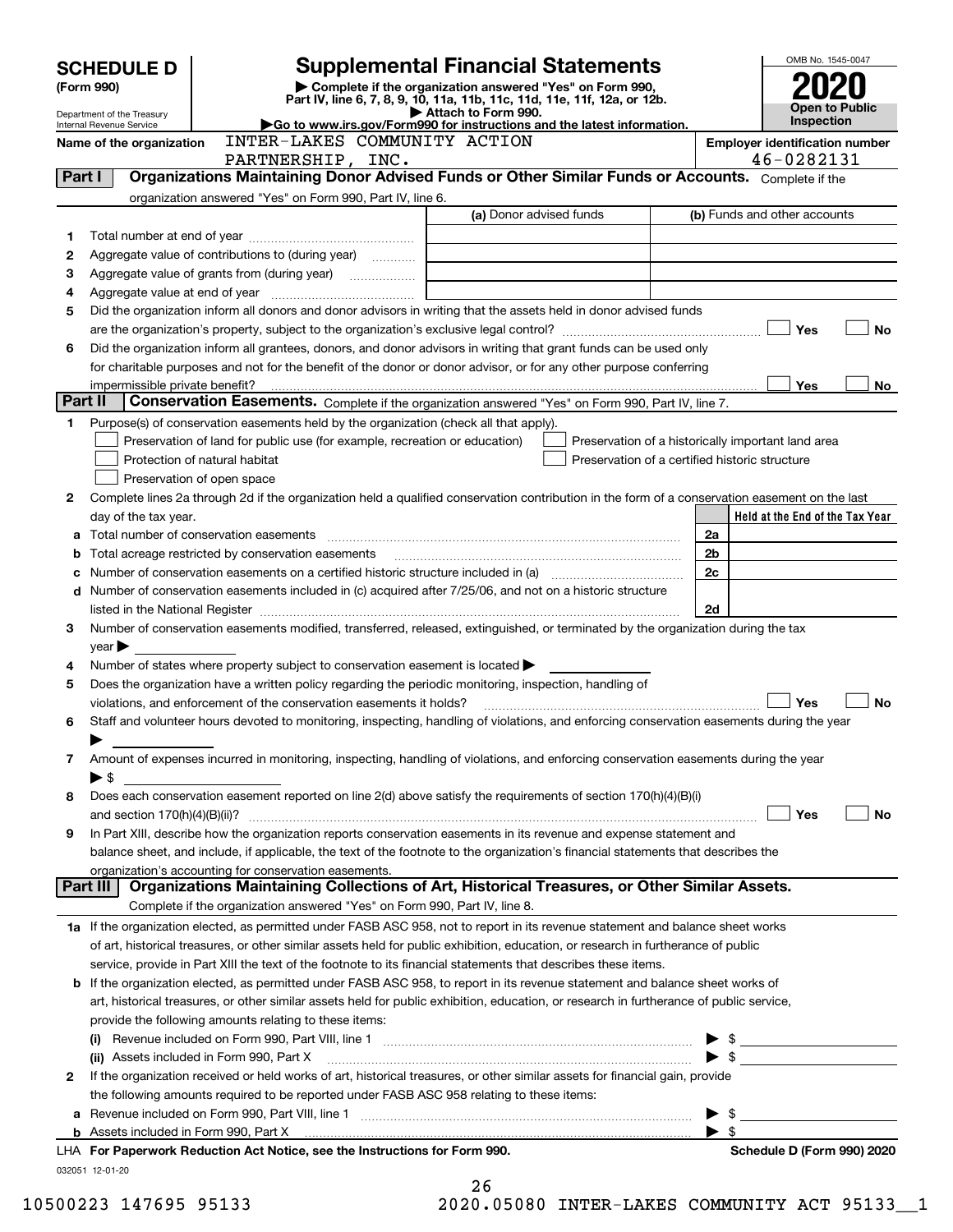|                |                                                                                                                                                                                                                                | INTER-LAKES COMMUNITY ACTION |                |                          |          |                      |                            |                           |                         |                   |
|----------------|--------------------------------------------------------------------------------------------------------------------------------------------------------------------------------------------------------------------------------|------------------------------|----------------|--------------------------|----------|----------------------|----------------------------|---------------------------|-------------------------|-------------------|
|                | Schedule D (Form 990) 2020                                                                                                                                                                                                     | PARTNERSHIP, INC.            |                |                          |          |                      | 46-0282131                 |                           |                         | Page 2            |
|                | Organizations Maintaining Collections of Art, Historical Treasures, or Other Similar Assets (continued)<br>Part III                                                                                                            |                              |                |                          |          |                      |                            |                           |                         |                   |
| 3              | Using the organization's acquisition, accession, and other records, check any of the following that make significant use of its                                                                                                |                              |                |                          |          |                      |                            |                           |                         |                   |
|                | collection items (check all that apply):                                                                                                                                                                                       |                              |                |                          |          |                      |                            |                           |                         |                   |
| a              | Public exhibition                                                                                                                                                                                                              | d                            |                | Loan or exchange program |          |                      |                            |                           |                         |                   |
| b              | Scholarly research                                                                                                                                                                                                             | e                            |                | <b>Other Community</b>   |          |                      |                            |                           |                         |                   |
| c              | Preservation for future generations                                                                                                                                                                                            |                              |                |                          |          |                      |                            |                           |                         |                   |
| 4              | Provide a description of the organization's collections and explain how they further the organization's exempt purpose in Part XIII.                                                                                           |                              |                |                          |          |                      |                            |                           |                         |                   |
| 5              | During the year, did the organization solicit or receive donations of art, historical treasures, or other similar assets                                                                                                       |                              |                |                          |          |                      |                            |                           |                         |                   |
|                | to be sold to raise funds rather than to be maintained as part of the organization's collection?                                                                                                                               |                              |                |                          |          |                      |                            | Yes                       |                         | No                |
|                | Part IV<br>Escrow and Custodial Arrangements. Complete if the organization answered "Yes" on Form 990, Part IV, line 9, or                                                                                                     |                              |                |                          |          |                      |                            |                           |                         |                   |
|                | reported an amount on Form 990, Part X, line 21.                                                                                                                                                                               |                              |                |                          |          |                      |                            |                           |                         |                   |
|                | 1a Is the organization an agent, trustee, custodian or other intermediary for contributions or other assets not included                                                                                                       |                              |                |                          |          |                      |                            |                           |                         |                   |
|                | on Form 990, Part X? [11] matter and the contract of the contract of the contract of the contract of the contract of the contract of the contract of the contract of the contract of the contract of the contract of the contr |                              |                |                          |          |                      |                            | Yes                       |                         | $\overline{X}$ No |
|                | <b>b</b> If "Yes," explain the arrangement in Part XIII and complete the following table:                                                                                                                                      |                              |                |                          |          |                      |                            |                           |                         |                   |
|                |                                                                                                                                                                                                                                |                              |                |                          |          |                      |                            | Amount                    |                         |                   |
| c              | Beginning balance                                                                                                                                                                                                              |                              |                |                          |          | 1c                   |                            |                           |                         |                   |
|                |                                                                                                                                                                                                                                |                              |                |                          |          | 1d                   |                            |                           |                         |                   |
| е              | Distributions during the year manufactured and an account of the year manufactured and the year manufactured and the year manufactured and the year manufactured and the year manufactured and the year manufactured and the y |                              |                |                          |          | 1e                   |                            |                           |                         |                   |
| f              |                                                                                                                                                                                                                                |                              |                |                          |          | 1f                   |                            |                           |                         |                   |
|                | 2a Did the organization include an amount on Form 990, Part X, line 21, for escrow or custodial account liability?                                                                                                             |                              |                |                          |          |                      |                            | $\overline{X}$ Yes        |                         | No                |
|                | b If "Yes," explain the arrangement in Part XIII. Check here if the explanation has been provided on Part XIII                                                                                                                 |                              |                |                          |          |                      |                            |                           | $\overline{\texttt{x}}$ |                   |
| <b>Part V</b>  | Endowment Funds. Complete if the organization answered "Yes" on Form 990, Part IV, line 10.                                                                                                                                    |                              |                |                          |          |                      |                            |                           |                         |                   |
|                |                                                                                                                                                                                                                                | (a) Current year             | (b) Prior year | (c) Two years back       |          | (d) Three years back |                            | (e) Four years back       |                         |                   |
|                | 1a Beginning of year balance                                                                                                                                                                                                   | 397,193.                     | 376,534.       |                          | 384,220. |                      | 376,514.                   |                           | 351,524.                |                   |
| b              |                                                                                                                                                                                                                                |                              |                |                          |          |                      | 1,060.                     |                           |                         |                   |
| c              | Net investment earnings, gains, and losses                                                                                                                                                                                     | 71,995.                      | 38,741.        |                          | 10,130.  |                      | 24,284.                    |                           |                         | 42,151.           |
| d              |                                                                                                                                                                                                                                | 15,921.                      | 15,205.        |                          | 15,006.  |                      | 14,565.                    |                           |                         | 14,292.           |
|                | <b>e</b> Other expenditures for facilities                                                                                                                                                                                     |                              |                |                          |          |                      |                            |                           |                         |                   |
|                | and programs                                                                                                                                                                                                                   |                              |                |                          |          |                      | 156.                       |                           |                         |                   |
| Ť.             | Administrative expenses                                                                                                                                                                                                        | 3,321.                       | 2,877.         |                          | 2,810.   |                      | 2,917.                     |                           |                         | 2,869.            |
| g              | End of year balance                                                                                                                                                                                                            | 449,946.                     | 397,193.       |                          | 376,534. |                      | 384,220.                   |                           | 376,514.                |                   |
| 2              | Provide the estimated percentage of the current year end balance (line 1g, column (a)) held as:                                                                                                                                |                              |                |                          |          |                      |                            |                           |                         |                   |
| a              | Board designated or quasi-endowment                                                                                                                                                                                            | .0000                        | %              |                          |          |                      |                            |                           |                         |                   |
| b              | 100<br>Permanent endowment                                                                                                                                                                                                     | $\%$                         |                |                          |          |                      |                            |                           |                         |                   |
| c              | .0000%<br>Term endowment $\blacktriangleright$                                                                                                                                                                                 |                              |                |                          |          |                      |                            |                           |                         |                   |
|                | The percentages on lines 2a, 2b, and 2c should equal 100%.                                                                                                                                                                     |                              |                |                          |          |                      |                            |                           |                         |                   |
|                | 3a Are there endowment funds not in the possession of the organization that are held and administered for the organization                                                                                                     |                              |                |                          |          |                      |                            |                           |                         |                   |
|                | by:                                                                                                                                                                                                                            |                              |                |                          |          |                      |                            |                           | Yes                     | No                |
|                | (i)<br>Unrelated organizations [111] March 1999, March 1999, March 1999, March 1999, March 1999, March 1999, March 19                                                                                                          |                              |                |                          |          |                      |                            | 3a(i)                     | X                       |                   |
|                | (ii)                                                                                                                                                                                                                           |                              |                |                          |          |                      |                            | 3a(ii)                    |                         | X                 |
|                |                                                                                                                                                                                                                                |                              |                |                          |          |                      |                            | 3b                        |                         |                   |
| 4              | Describe in Part XIII the intended uses of the organization's endowment funds.                                                                                                                                                 |                              |                |                          |          |                      |                            |                           |                         |                   |
| <b>Part VI</b> | Land, Buildings, and Equipment.                                                                                                                                                                                                |                              |                |                          |          |                      |                            |                           |                         |                   |
|                | Complete if the organization answered "Yes" on Form 990, Part IV, line 11a. See Form 990, Part X, line 10.                                                                                                                     |                              |                |                          |          |                      |                            |                           |                         |                   |
|                | Description of property                                                                                                                                                                                                        | (a) Cost or other            |                | (b) Cost or other        |          | (c) Accumulated      |                            | (d) Book value            |                         |                   |
|                |                                                                                                                                                                                                                                | basis (investment)           |                | basis (other)            |          | depreciation         |                            |                           |                         |                   |
|                |                                                                                                                                                                                                                                |                              |                | 311,288.                 |          |                      |                            |                           | 311, 288.               |                   |
|                |                                                                                                                                                                                                                                |                              |                | 2,901,465.               |          | 588,857.             |                            | 2,312,608.                |                         |                   |
|                |                                                                                                                                                                                                                                |                              |                |                          |          |                      |                            |                           |                         |                   |
|                |                                                                                                                                                                                                                                |                              |                | 1,194,065.               |          | 923, 227.            |                            |                           | 270,838.                |                   |
|                |                                                                                                                                                                                                                                |                              |                | 230,699.                 |          |                      |                            |                           | 230,699.                |                   |
|                |                                                                                                                                                                                                                                |                              |                |                          |          |                      |                            | $\overline{3,125}$ , 433. |                         |                   |
|                |                                                                                                                                                                                                                                |                              |                |                          |          |                      | Schedule D (Form 990) 2020 |                           |                         |                   |
|                |                                                                                                                                                                                                                                |                              |                |                          |          |                      |                            |                           |                         |                   |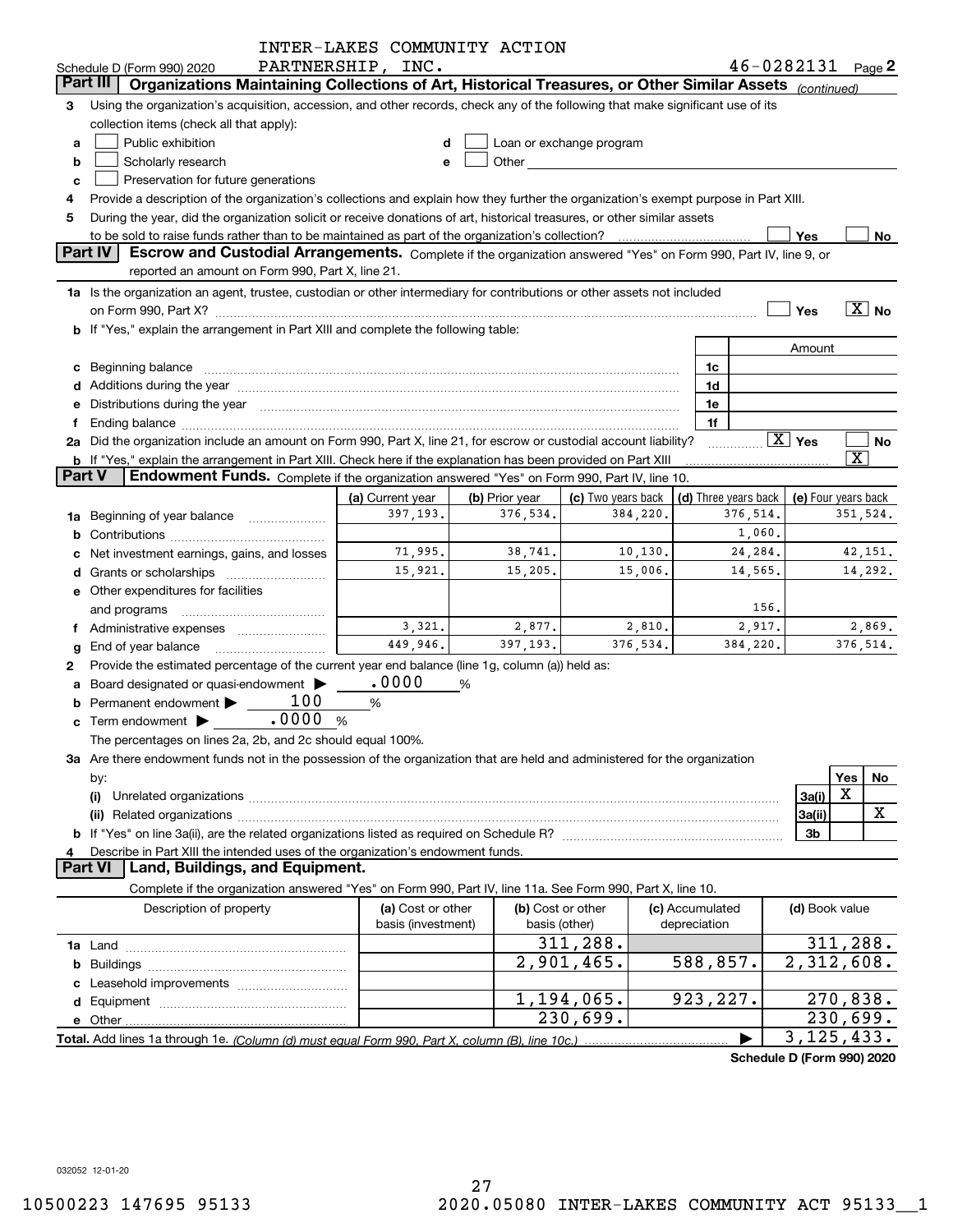| INTER-LAKES COMMUNITY ACTION |  |
|------------------------------|--|
|                              |  |

| PARTNERSHIP, INC.<br>Schedule D (Form 990) 2020                                                                                                      |                 |                                                           | 46-0282131<br>Page $3$ |
|------------------------------------------------------------------------------------------------------------------------------------------------------|-----------------|-----------------------------------------------------------|------------------------|
| <b>Part VII</b> Investments - Other Securities.                                                                                                      |                 |                                                           |                        |
| Complete if the organization answered "Yes" on Form 990, Part IV, line 11b. See Form 990, Part X, line 12.                                           |                 |                                                           |                        |
| (a) Description of security or category (including name of security)                                                                                 | (b) Book value  | (c) Method of valuation: Cost or end-of-year market value |                        |
| (1) Financial derivatives                                                                                                                            |                 |                                                           |                        |
|                                                                                                                                                      |                 |                                                           |                        |
| (3) Other                                                                                                                                            |                 |                                                           |                        |
| (A)                                                                                                                                                  |                 |                                                           |                        |
| (B)                                                                                                                                                  |                 |                                                           |                        |
| (C)                                                                                                                                                  |                 |                                                           |                        |
| (D)                                                                                                                                                  |                 |                                                           |                        |
| (E)                                                                                                                                                  |                 |                                                           |                        |
| (F)                                                                                                                                                  |                 |                                                           |                        |
| (G)                                                                                                                                                  |                 |                                                           |                        |
| (H)                                                                                                                                                  |                 |                                                           |                        |
| Total. (Col. (b) must equal Form 990, Part X, col. (B) line 12.) $\blacktriangleright$                                                               |                 |                                                           |                        |
| Part VIII Investments - Program Related.                                                                                                             |                 |                                                           |                        |
| Complete if the organization answered "Yes" on Form 990, Part IV, line 11c. See Form 990, Part X, line 13.                                           |                 |                                                           |                        |
| (a) Description of investment                                                                                                                        | (b) Book value  | (c) Method of valuation: Cost or end-of-year market value |                        |
| (1)                                                                                                                                                  |                 |                                                           |                        |
| (2)                                                                                                                                                  |                 |                                                           |                        |
| (3)                                                                                                                                                  |                 |                                                           |                        |
| (4)                                                                                                                                                  |                 |                                                           |                        |
| (5)                                                                                                                                                  |                 |                                                           |                        |
| (6)                                                                                                                                                  |                 |                                                           |                        |
| (7)                                                                                                                                                  |                 |                                                           |                        |
| (8)                                                                                                                                                  |                 |                                                           |                        |
| (9)                                                                                                                                                  |                 |                                                           |                        |
| Total. (Col. (b) must equal Form 990, Part X, col. (B) line 13.)                                                                                     |                 |                                                           |                        |
| Part IX<br><b>Other Assets.</b>                                                                                                                      |                 |                                                           |                        |
| Complete if the organization answered "Yes" on Form 990, Part IV, line 11d. See Form 990, Part X, line 15.                                           |                 |                                                           |                        |
|                                                                                                                                                      | (a) Description |                                                           | (b) Book value         |
| INVESTMENT IN AND NOTE RECEIVABLE FROM RELATED PARTY<br>(1)                                                                                          |                 |                                                           | 1,228,044.             |
| DEVELOPER FEE RECEIVABLE<br>(2)                                                                                                                      |                 |                                                           | 303, 199.              |
| <b>INVESTMENT</b><br>IN LIMITED PARTNERSHIP<br>(3)                                                                                                   |                 |                                                           | 192, 782.              |
| (4)                                                                                                                                                  |                 |                                                           |                        |
| (5)                                                                                                                                                  |                 |                                                           |                        |
| (6)                                                                                                                                                  |                 |                                                           |                        |
| (7)                                                                                                                                                  |                 |                                                           |                        |
| (8)                                                                                                                                                  |                 |                                                           |                        |
| (9)                                                                                                                                                  |                 |                                                           |                        |
| <b>Total.</b> (Column (b) must equal Form 990. Part X. col. (B) line 15.) ………………………………………                                                            |                 |                                                           | 1,724,025.             |
| <b>Other Liabilities.</b><br>Part X                                                                                                                  |                 |                                                           |                        |
| Complete if the organization answered "Yes" on Form 990, Part IV, line 11e or 11f. See Form 990, Part X, line 25.                                    |                 |                                                           |                        |
| (a) Description of liability<br>1.                                                                                                                   |                 |                                                           | (b) Book value         |
| (1)<br>Federal income taxes                                                                                                                          |                 |                                                           |                        |
| (2)                                                                                                                                                  |                 |                                                           |                        |
|                                                                                                                                                      |                 |                                                           |                        |
| (3)                                                                                                                                                  |                 |                                                           |                        |
| (4)                                                                                                                                                  |                 |                                                           |                        |
| (5)                                                                                                                                                  |                 |                                                           |                        |
| (6)                                                                                                                                                  |                 |                                                           |                        |
| (7)                                                                                                                                                  |                 |                                                           |                        |
| (8)                                                                                                                                                  |                 |                                                           |                        |
| (9)                                                                                                                                                  |                 |                                                           |                        |
| Total. (Column (b) must equal Form 990, Part X, col. (B) line 25.)                                                                                   |                 |                                                           |                        |
| 2. Liability for uncertain tax positions. In Part XIII, provide the text of the footnote to the organization's financial statements that reports the |                 |                                                           |                        |

organization's liability for uncertain tax positions under FASB ASC 740. Check here if the text of the footnote has been provided in Part XIII  $\,\ldots\,$   $\overline{\rm X}$ 

**Schedule D (Form 990) 2020**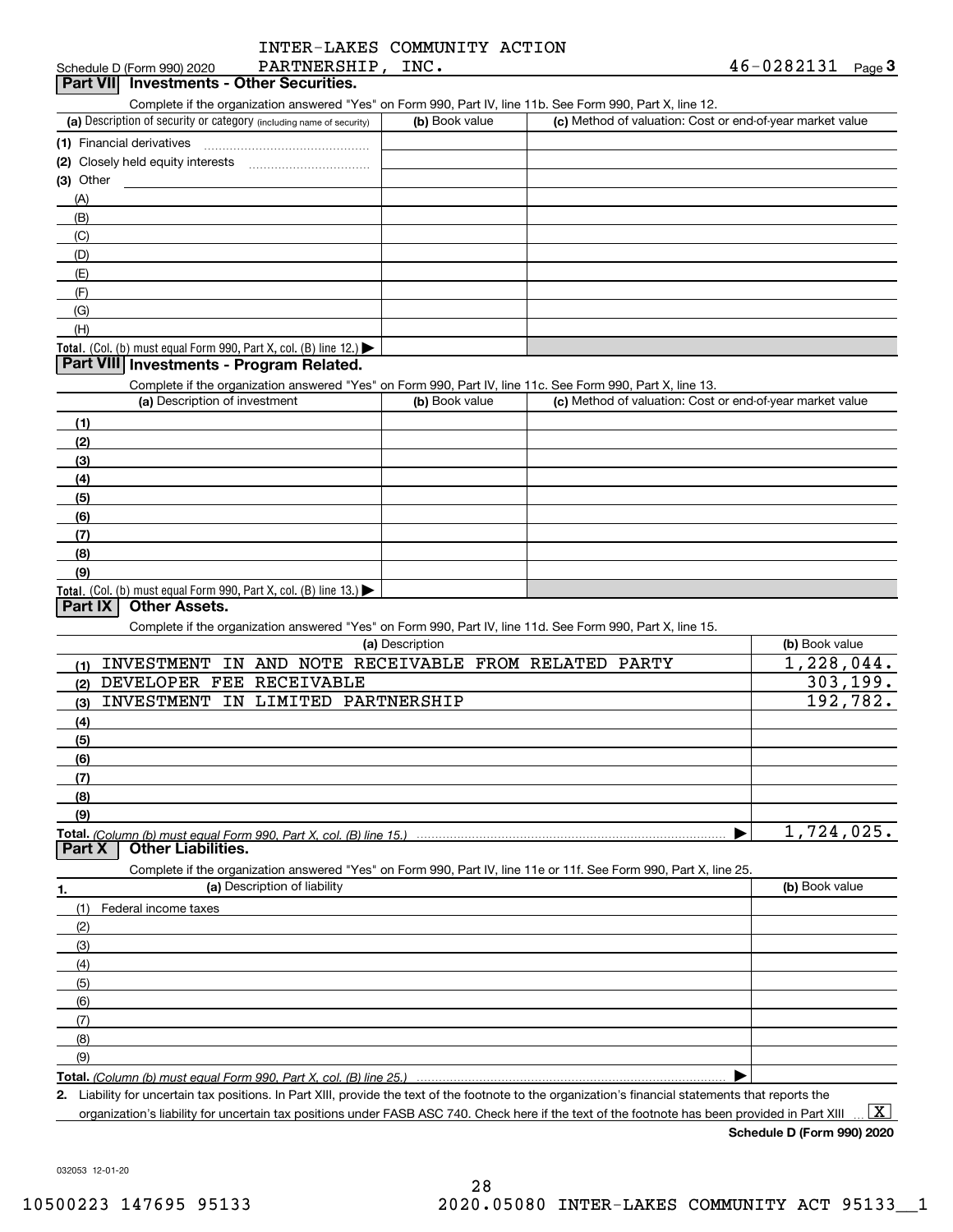|   | INTER-LAKES COMMUNITY ACTION                                                                                                                                                                                                       |                |                       |
|---|------------------------------------------------------------------------------------------------------------------------------------------------------------------------------------------------------------------------------------|----------------|-----------------------|
|   | PARTNERSHIP, INC.<br>Schedule D (Form 990) 2020                                                                                                                                                                                    |                | $46 - 0282131$ Page 4 |
|   | Reconciliation of Revenue per Audited Financial Statements With Revenue per Return.<br><b>Part XI</b>                                                                                                                              |                |                       |
|   | Complete if the organization answered "Yes" on Form 990, Part IV, line 12a.                                                                                                                                                        |                |                       |
| 1 | Total revenue, gains, and other support per audited financial statements                                                                                                                                                           |                | $\mathbf{1}$          |
| 2 | Amounts included on line 1 but not on Form 990, Part VIII, line 12:                                                                                                                                                                |                |                       |
| a |                                                                                                                                                                                                                                    | 2a             |                       |
| b |                                                                                                                                                                                                                                    | 2 <sub>b</sub> |                       |
| c |                                                                                                                                                                                                                                    | 2c             |                       |
|   | Other (Describe in Part XIII.) <b>Construction Construction</b> Chern Construction Chern Chern Chern Chern Chern Chern                                                                                                             | 2d             |                       |
| e | Add lines 2a through 2d <b>manufactures</b> and contained the state of the state of the state of the state of the state of the state of the state of the state of the state of the state of the state of the state of the state of |                | 2e                    |
| З | Subtract line 2e from line 1                                                                                                                                                                                                       |                | 3                     |
| 4 | Amounts included on Form 990, Part VIII, line 12, but not on line 1:                                                                                                                                                               |                |                       |
| a |                                                                                                                                                                                                                                    | 4a l           |                       |
| b | Other (Describe in Part XIII.) <b>Construction Contract Construction</b> Chemistry Chemistry Chemistry Chemistry Chemistry                                                                                                         | 4b.            |                       |
|   | Add lines 4a and 4b                                                                                                                                                                                                                |                | 4c                    |
|   |                                                                                                                                                                                                                                    |                | 5                     |
|   | Part XII   Reconciliation of Expenses per Audited Financial Statements With Expenses per Return.                                                                                                                                   |                |                       |
|   | Complete if the organization answered "Yes" on Form 990, Part IV, line 12a.                                                                                                                                                        |                |                       |
| 1 | Total expenses and losses per audited financial statements [11] [12] contain an according to the statements [11] [12] and the statements [12] and the statements [12] and the statements and the statements and the statements     |                | $\mathbf{1}$          |
| 2 | Amounts included on line 1 but not on Form 990, Part IX, line 25:                                                                                                                                                                  |                |                       |
| a |                                                                                                                                                                                                                                    | 2a             |                       |
|   |                                                                                                                                                                                                                                    | 2 <sub>b</sub> |                       |
|   |                                                                                                                                                                                                                                    | 2c             |                       |
| d |                                                                                                                                                                                                                                    | 2d             |                       |
| e | Add lines 2a through 2d <b>must be a constructed as the constant of the construction</b> and the state of the state of the state of the state of the state of the state of the state of the state of the state of the state of the |                | 2e                    |
| з |                                                                                                                                                                                                                                    |                | 3                     |
| 4 | Amounts included on Form 990, Part IX, line 25, but not on line 1:                                                                                                                                                                 |                |                       |
| a |                                                                                                                                                                                                                                    | 4a             |                       |
|   | Other (Describe in Part XIII.)                                                                                                                                                                                                     | 4 <sub>b</sub> |                       |
|   | c Add lines 4a and 4b                                                                                                                                                                                                              |                | 4c                    |
| 5 |                                                                                                                                                                                                                                    |                | 5                     |
|   | Part XIII Supplemental Information.                                                                                                                                                                                                |                |                       |

ING COLOGIAL SOMEON

Provide the descriptions required for Part II, lines 3, 5, and 9; Part III, lines 1a and 4; Part IV, lines 1b and 2b; Part V, line 4; Part X, line 2; Part XI, lines 2d and 4b; and Part XII, lines 2d and 4b. Also complete this part to provide any additional information.

### PART IV, LINE 2B:

|  | THE ORGANIZATION HOLDS FUNDS IN A CUSTODIAL BANK ACCOUNT FOR THE HOMEOWNER |  |  |  |  |  |  |  |  |  |  |
|--|----------------------------------------------------------------------------|--|--|--|--|--|--|--|--|--|--|
|--|----------------------------------------------------------------------------|--|--|--|--|--|--|--|--|--|--|

AND ISSUES CHECKS ON THE HOMEOWNER'S BEHALF WHEN NEEDED FOR

PRE-CONSTRUCTION AND CONSTRUCTION PAYMENTS.

PART V, LINE 4:

ICAP IS THE BENEFICIARY OF AN ENDOWMENT FUNDS WITH THE SIOUX FALLS AREA

COMMUNITY FOUNDATION ("FOUNDATION") FOR THE PARTNERSHIP TO RAISE COMMUNITY

CAPITAL DRIVE. DONORS HAVE CONTRIBUTED FUNDS TO BE PLACED IN A DESIGNATED

ENDOWMENT IN THE NAME OF HEARTLAND HOUSE, A RAPID RE-HOUSING PROGRAM THAT

29

IS RUN BY ICAP.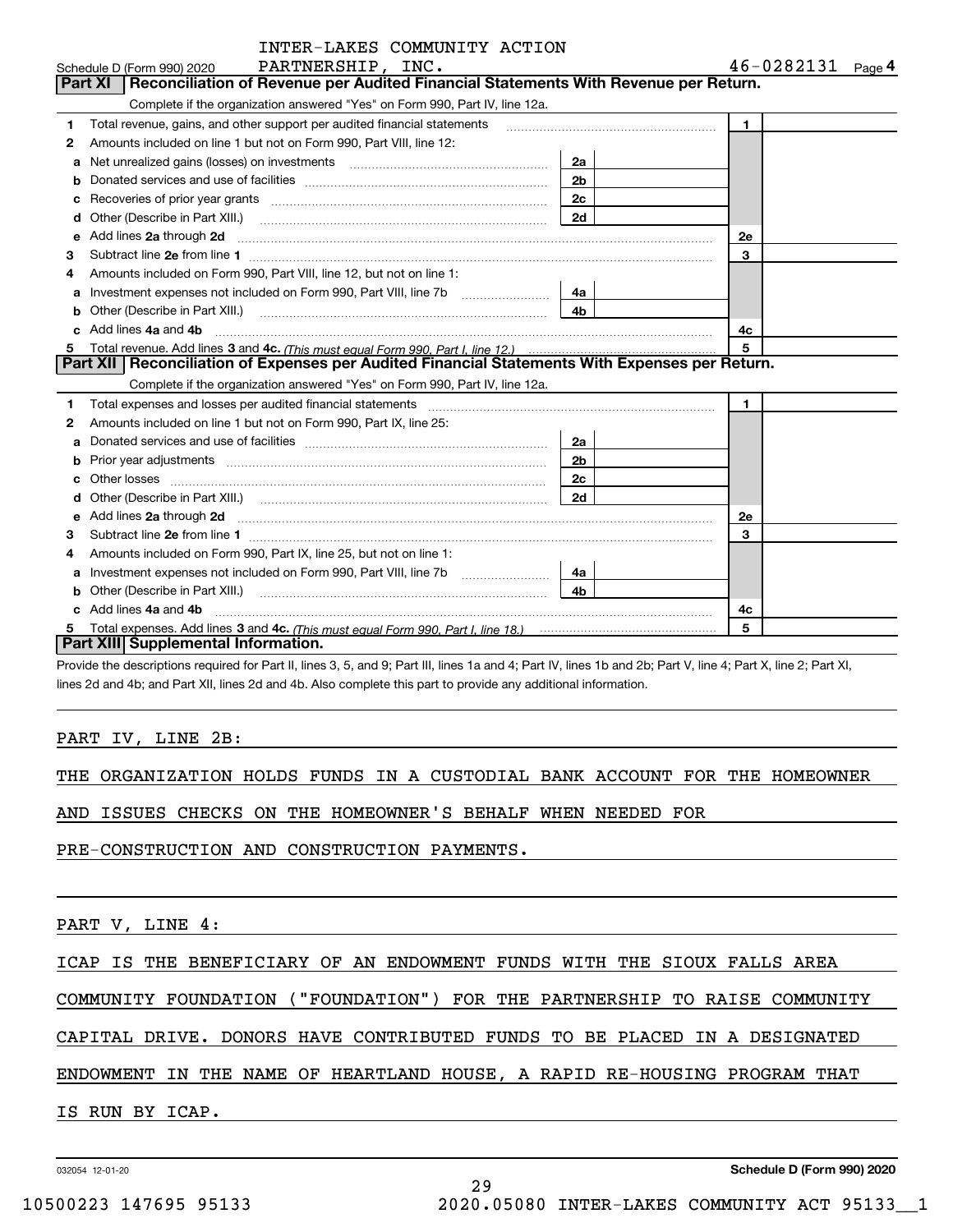*(continued)* **Part XIII Supplemental Information** 

PART X, LINE 2:

THE ORGANIZATIONS ARE REQUIRED TO ASSESS WHETHER THEY ARE

MORE-LIKELY-THAN-NOT THAT A TAX POSITION WILL BE SUSTAINED UPON

EXAMINATION OF THE TECHNICAL MERITS OF THE POSITION, ASSUMING THE TAXING

AUTHORITY HAS FULL KNOWLEDGE OF ALL INFORMATION. IF THE TAX POSITION DOES

NOT MEET THE MORE-LIKELY-THAN-NOT RECOGNITION THRESHOLD, THE BENEFIT OF

THE TAX POSITION IS NOT RECOGNIZED IN THE CONSOLIDATED FINANCIAL

STATEMENTS. THE ORGANIZATIONS RECORDED NO ASSETS OR LIABILITIES FOR

UNCERTAIN TAX POSITIONS OR UNRECOGNIZED TAX BENEFITS.

**Schedule D (Form 990) 2020**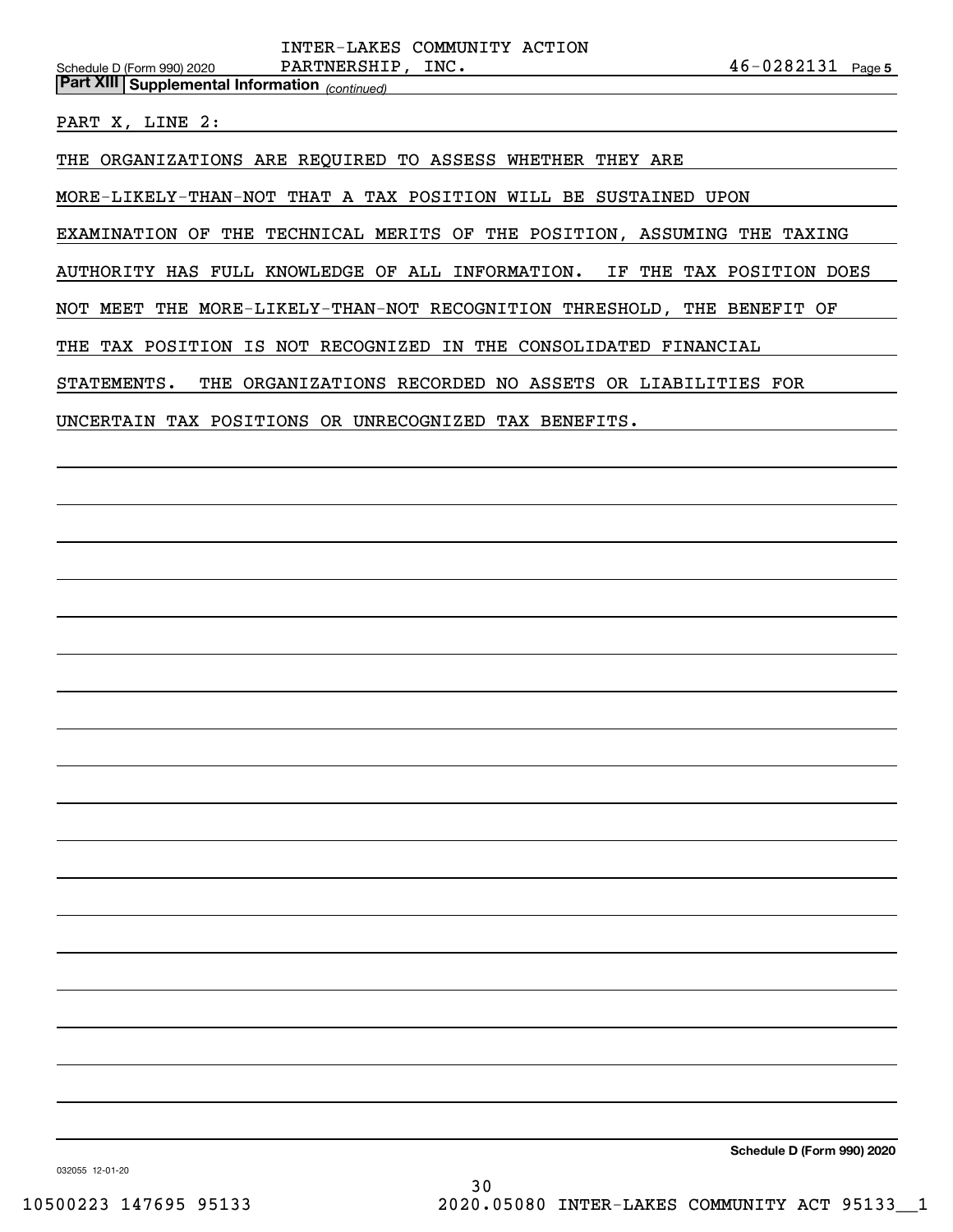| <b>SCHEDULE I</b><br>(Form 990)                                                                                                                                                                                                                                                                                                                                                | <b>Grants and Other Assistance to Organizations,</b><br>Governments, and Individuals in the United States<br>Complete if the organization answered "Yes" on Form 990, Part IV, line 21 or 22. |                                    |                                                                              |                                         |                                                                |                                          |                                                                                                                                                                                                                                                                                                                                          |  |  |  |
|--------------------------------------------------------------------------------------------------------------------------------------------------------------------------------------------------------------------------------------------------------------------------------------------------------------------------------------------------------------------------------|-----------------------------------------------------------------------------------------------------------------------------------------------------------------------------------------------|------------------------------------|------------------------------------------------------------------------------|-----------------------------------------|----------------------------------------------------------------|------------------------------------------|------------------------------------------------------------------------------------------------------------------------------------------------------------------------------------------------------------------------------------------------------------------------------------------------------------------------------------------|--|--|--|
| Department of the Treasury<br>Internal Revenue Service                                                                                                                                                                                                                                                                                                                         |                                                                                                                                                                                               |                                    | Attach to Form 990.<br>Go to www.irs.gov/Form990 for the latest information. |                                         |                                                                |                                          | <b>Open to Public</b><br>Inspection                                                                                                                                                                                                                                                                                                      |  |  |  |
| Name of the organization                                                                                                                                                                                                                                                                                                                                                       | INTER-LAKES COMMUNITY ACTION<br>PARTNERSHIP, INC.                                                                                                                                             |                                    |                                                                              |                                         |                                                                |                                          | <b>Employer identification number</b><br>46-0282131                                                                                                                                                                                                                                                                                      |  |  |  |
| Part I<br><b>General Information on Grants and Assistance</b><br>Does the organization maintain records to substantiate the amount of the grants or assistance, the grantees' eligibility for the grants or assistance, and the selection<br>$\mathbf 1$<br>Describe in Part IV the organization's procedures for monitoring the use of grant funds in the United States.<br>2 |                                                                                                                                                                                               |                                    |                                                                              |                                         |                                                                |                                          | $\boxed{\text{X}}$ Yes<br>⊿ No                                                                                                                                                                                                                                                                                                           |  |  |  |
| Part II<br>Grants and Other Assistance to Domestic Organizations and Domestic Governments. Complete if the organization answered "Yes" on Form 990, Part IV, line 21, for any                                                                                                                                                                                                  |                                                                                                                                                                                               |                                    |                                                                              |                                         |                                                                |                                          |                                                                                                                                                                                                                                                                                                                                          |  |  |  |
| recipient that received more than \$5,000. Part II can be duplicated if additional space is needed.<br>1 (a) Name and address of organization<br>or government                                                                                                                                                                                                                 | $(b)$ EIN                                                                                                                                                                                     | (c) IRC section<br>(if applicable) | (d) Amount of<br>cash grant                                                  | (e) Amount of<br>non-cash<br>assistance | (f) Method of<br>valuation (book,<br>FMV, appraisal,<br>other) | (g) Description of<br>noncash assistance | (h) Purpose of grant<br>or assistance                                                                                                                                                                                                                                                                                                    |  |  |  |
| WESTERN SOUTH DAKOTA COMMUNITY<br>ACTION PROGRAM - 1844 LOMBARDY DR<br>- RAPID CITY, SD 57701                                                                                                                                                                                                                                                                                  | $46 - 0281029$ 501(C)(3)                                                                                                                                                                      |                                    | 7,965.                                                                       | $\mathbf 0$ .                           |                                                                |                                          | VOLUNTEER INCOME TAX<br>ASSISTANCE VITA MATCHING<br>GRANT PROGRAM                                                                                                                                                                                                                                                                        |  |  |  |
|                                                                                                                                                                                                                                                                                                                                                                                |                                                                                                                                                                                               |                                    |                                                                              |                                         |                                                                |                                          |                                                                                                                                                                                                                                                                                                                                          |  |  |  |
|                                                                                                                                                                                                                                                                                                                                                                                |                                                                                                                                                                                               |                                    |                                                                              |                                         |                                                                |                                          |                                                                                                                                                                                                                                                                                                                                          |  |  |  |
|                                                                                                                                                                                                                                                                                                                                                                                |                                                                                                                                                                                               |                                    |                                                                              |                                         |                                                                |                                          |                                                                                                                                                                                                                                                                                                                                          |  |  |  |
|                                                                                                                                                                                                                                                                                                                                                                                |                                                                                                                                                                                               |                                    |                                                                              |                                         |                                                                |                                          |                                                                                                                                                                                                                                                                                                                                          |  |  |  |
|                                                                                                                                                                                                                                                                                                                                                                                |                                                                                                                                                                                               |                                    |                                                                              |                                         |                                                                |                                          |                                                                                                                                                                                                                                                                                                                                          |  |  |  |
| 2<br>3.                                                                                                                                                                                                                                                                                                                                                                        |                                                                                                                                                                                               |                                    |                                                                              |                                         |                                                                |                                          | 1.<br>$\mathbf{r}$ $\mathbf{r}$ $\mathbf{r}$ $\mathbf{r}$ $\mathbf{r}$ $\mathbf{r}$ $\mathbf{r}$ $\mathbf{r}$ $\mathbf{r}$ $\mathbf{r}$ $\mathbf{r}$ $\mathbf{r}$ $\mathbf{r}$ $\mathbf{r}$ $\mathbf{r}$ $\mathbf{r}$ $\mathbf{r}$ $\mathbf{r}$ $\mathbf{r}$ $\mathbf{r}$ $\mathbf{r}$ $\mathbf{r}$ $\mathbf{r}$ $\mathbf{r}$ $\mathbf{$ |  |  |  |

**For Paperwork Reduction Act Notice, see the Instructions for Form 990. Schedule I (Form 990) 2020** LHA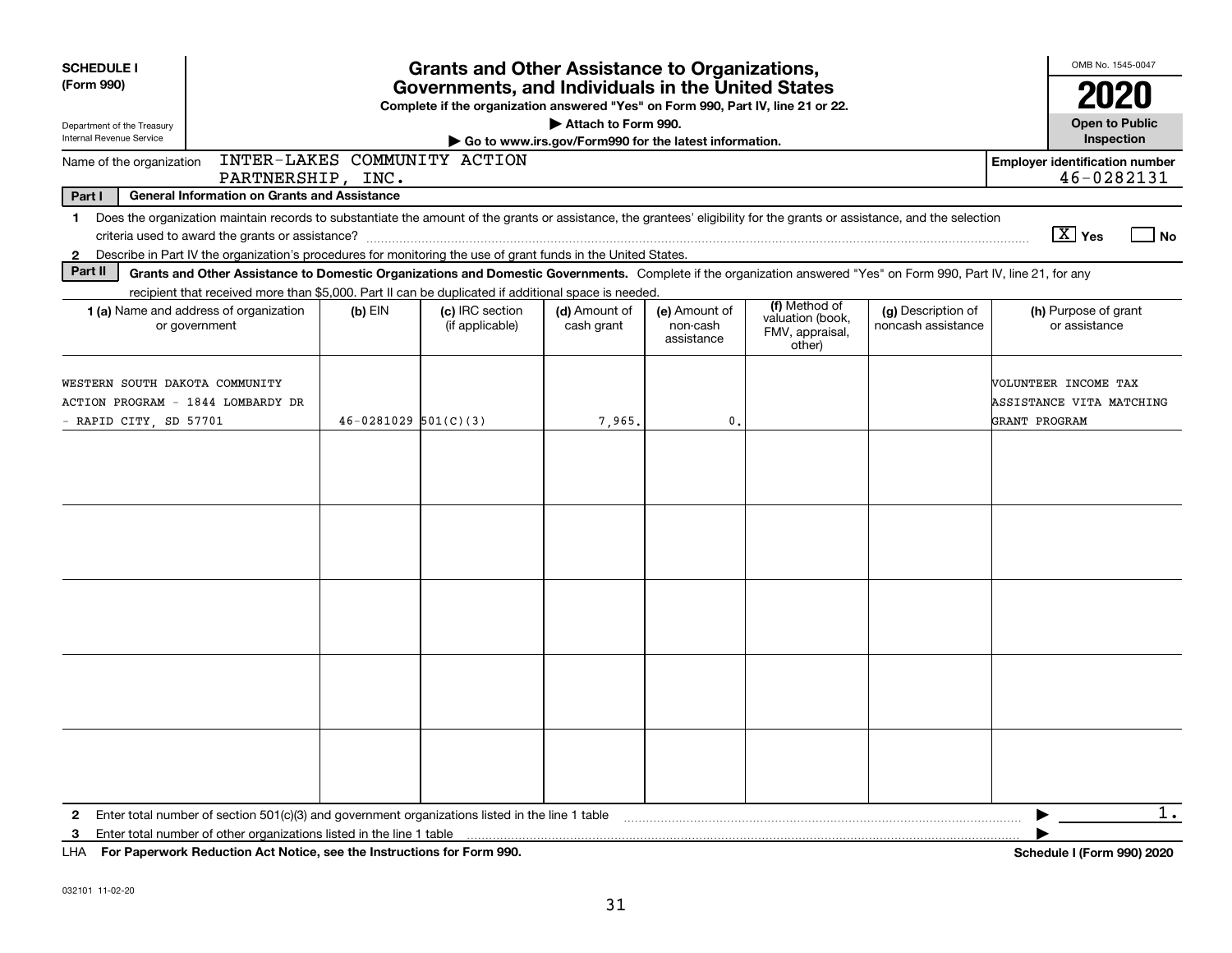**2**Schedule I (Form 990) 2020  $\texttt{PARTNERSHIP}$  ,  $\texttt{INC.}$  and the contract of the contract of the contract of the contract of the contract of the contract of the contract of the contract of the contract of the contract of

**Part III | Grants and Other Assistance to Domestic Individuals. Complete if the organization answered "Yes" on Form 990, Part IV, line 22.** Part III can be duplicated if additional space is needed.

| (a) Type of grant or assistance                                                                                                                      | (b) Number of<br>recipients | (c) Amount of<br>cash grant | (d) Amount of non-<br>cash assistance | (e) Method of valuation<br>(book, FMV, appraisal, other) | (f) Description of noncash assistance |
|------------------------------------------------------------------------------------------------------------------------------------------------------|-----------------------------|-----------------------------|---------------------------------------|----------------------------------------------------------|---------------------------------------|
|                                                                                                                                                      |                             |                             |                                       |                                                          |                                       |
| FOOD ASSISTANCE PROGRAM                                                                                                                              | 3560                        | 1,127,302.                  |                                       | 42,316. CFSP DONOR PROVIDED                              | FOOD CONTRIBUTION                     |
|                                                                                                                                                      |                             |                             |                                       |                                                          |                                       |
| WEATHERIZATION ASSISTANCE                                                                                                                            | 410                         | 524,527.                    | 0.                                    |                                                          |                                       |
|                                                                                                                                                      |                             |                             |                                       |                                                          |                                       |
| HOUSING ASSISTANCE PROGRAMS                                                                                                                          | 94                          | 319,941.                    | 0.                                    |                                                          |                                       |
| HOMELESS ASSISTANCE PROGRAMS                                                                                                                         | 907                         | 993,035.                    | 0.                                    |                                                          |                                       |
|                                                                                                                                                      |                             |                             |                                       |                                                          |                                       |
| COMMUNITY ASSISTANCE SERVICES                                                                                                                        | 3876                        | 208,247.                    | 0.                                    |                                                          |                                       |
| Supplemental Information. Provide the information required in Part I, line 2; Part III, column (b); and any other additional information.<br>Part IV |                             |                             |                                       |                                                          |                                       |
| PART I, LINE 2:                                                                                                                                      |                             |                             |                                       |                                                          |                                       |
| THE ORGANIZATION HAS MANY POLICIES AND PROCEDURES IN PLACE TO MONITOR THE                                                                            |                             |                             |                                       |                                                          |                                       |
| DISTRIBUTION AND USE OF FUNDS. ELIGIBILITY FOR DISTRIBUTION IS DETERMINED                                                                            |                             |                             |                                       |                                                          |                                       |
| THROUGH INTAKE PROCEDURES WHERE INCOME AND NEED IS VERIFIED. REQUIRED                                                                                |                             |                             |                                       |                                                          |                                       |
| DOCUMENTATION IS OBTAINED FOR PAYMENT PROCESSING BY THE COMMUNITY SERVICE                                                                            |                             |                             |                                       |                                                          |                                       |
| WORKER OR CASE WORKER WHO THEN SIGNS THE APPLICATION. THE SUPERVISOR THEN                                                                            |                             |                             |                                       |                                                          |                                       |

APPROVES THE APPLICATION FOR PROCESSING. FOR OTHER PROGRAMS, PURCHASE

ORDERS OR CONTRACTS AND SUPPORTING DOCUMENTATION ARE REQUIRED FOR ALL

### PAYMENTS, WHICH ARE SIGNED BY PROGRAM MANAGERS OR DESIGNEES. ICAP FOLLOWS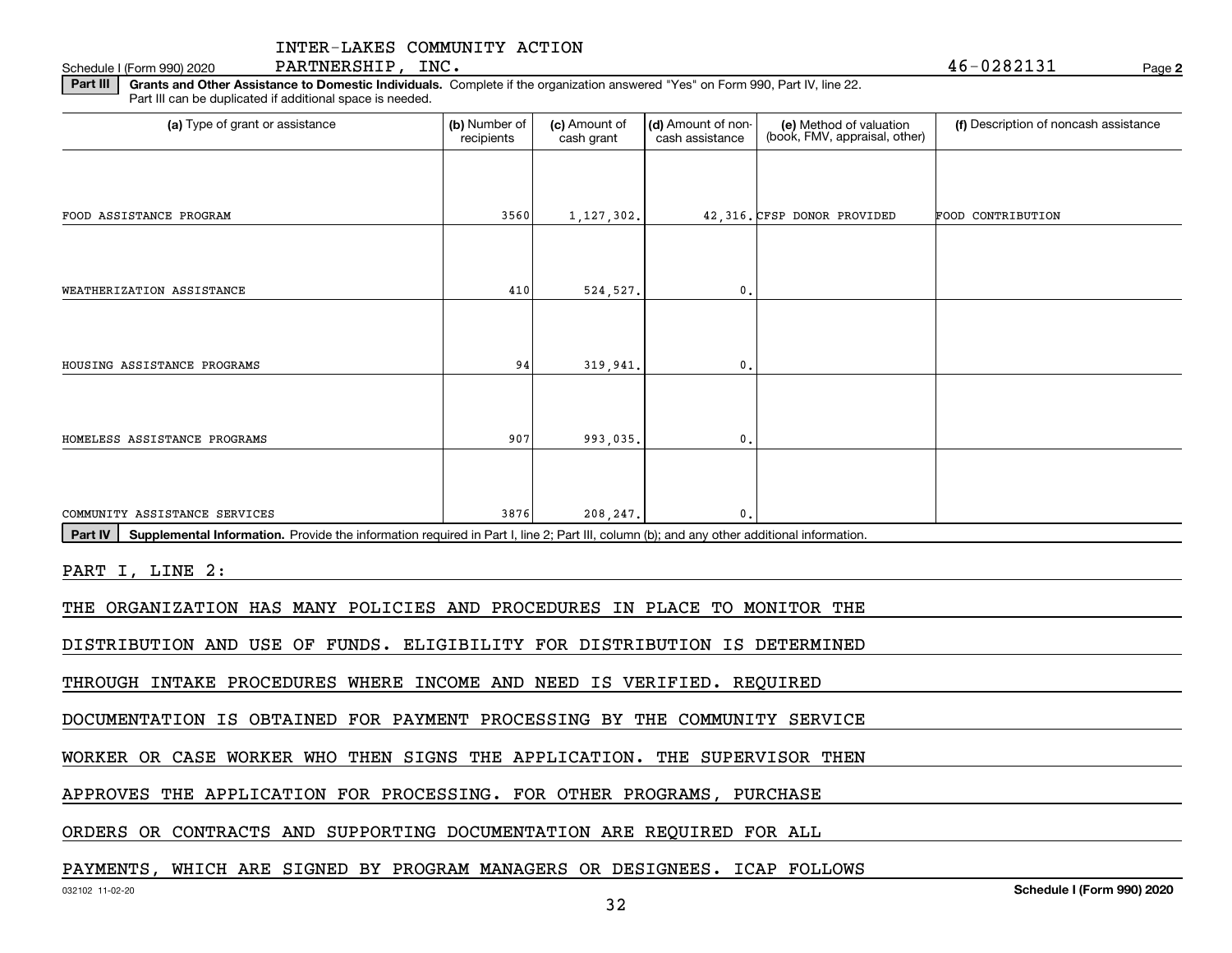| INTER-LAKES COMMUNITY ACTION                                                                                    |                             |                             |                                       |                                                             |                                                     |
|-----------------------------------------------------------------------------------------------------------------|-----------------------------|-----------------------------|---------------------------------------|-------------------------------------------------------------|-----------------------------------------------------|
| PARTNERSHIP, INC.<br>Schedule I (Form 990)                                                                      |                             |                             |                                       |                                                             | 46-0282131<br>Page 2                                |
| Part III Continuation of Grants and Other Assistance to Domestic Individuals (Schedule I (Form 990), Part III.) |                             |                             |                                       |                                                             |                                                     |
| (a) Type of grant or assistance                                                                                 | (b) Number of<br>recipients | (c) Amount of<br>cash grant | (d) Amount of non-<br>cash assistance | (e) Method of<br>valuation (book, FMV,<br>appraisal, other) | (f) Description of noncash assistance               |
| EMERGENCY ASSISTANCE SERVICES                                                                                   | 790.                        | 5,396,884.                  | $\mathfrak o$ .                       |                                                             |                                                     |
|                                                                                                                 |                             |                             |                                       |                                                             |                                                     |
| CHILD EDUCATION ASSISTANCE                                                                                      | 635.                        | 16,787.                     |                                       | 2,439. 25% FOR HS-EHS                                       | FOOD, PHYSICALS, INTERPRETING,<br>DENTAL, CHILDCARE |
| DISCRETIONARY ASSISTANCE                                                                                        | 18.                         | 807.                        | $\mathbf{0}$ .                        |                                                             |                                                     |
|                                                                                                                 |                             |                             |                                       |                                                             |                                                     |
|                                                                                                                 |                             |                             |                                       |                                                             |                                                     |
|                                                                                                                 |                             |                             |                                       |                                                             |                                                     |
|                                                                                                                 |                             |                             |                                       |                                                             |                                                     |
|                                                                                                                 |                             |                             |                                       |                                                             |                                                     |
|                                                                                                                 |                             |                             |                                       |                                                             |                                                     |

**Schedule I (Form 990)**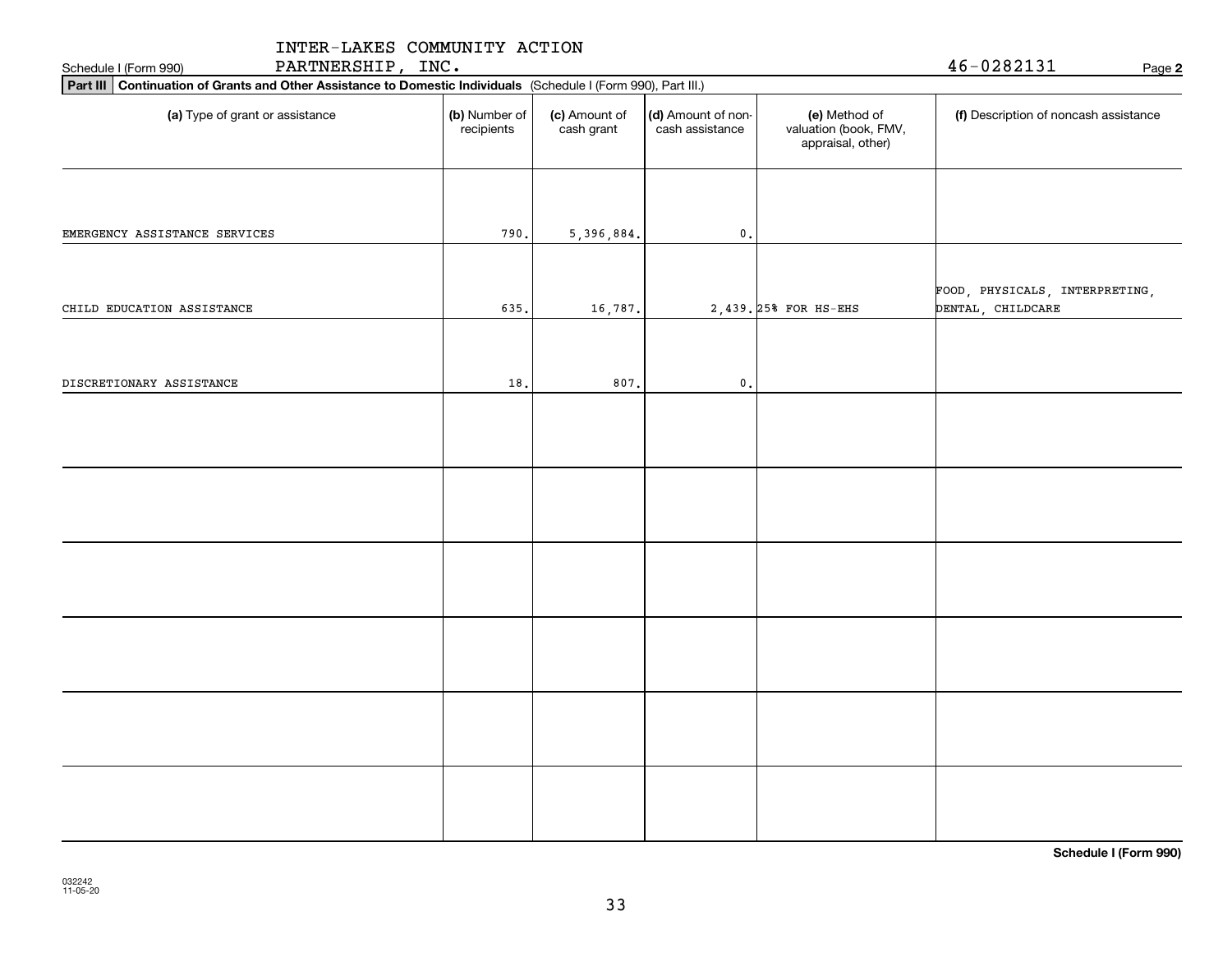**Part IV Supplemental Information**

THE PROCUREMENT STANDARDS PROPOSED BY REGULATIONS.

# IN ADDITION, THE ORGANIZATION HAS ITS PROGRAMS MONITORED BY FUNDING SOURCES

AND ANNUALLY HAS A SINGLE AUDIT (PREVIOUSLY KNOWN AS A-133 AUDIT).

**Schedule I (Form 990)**

032291 04-01-20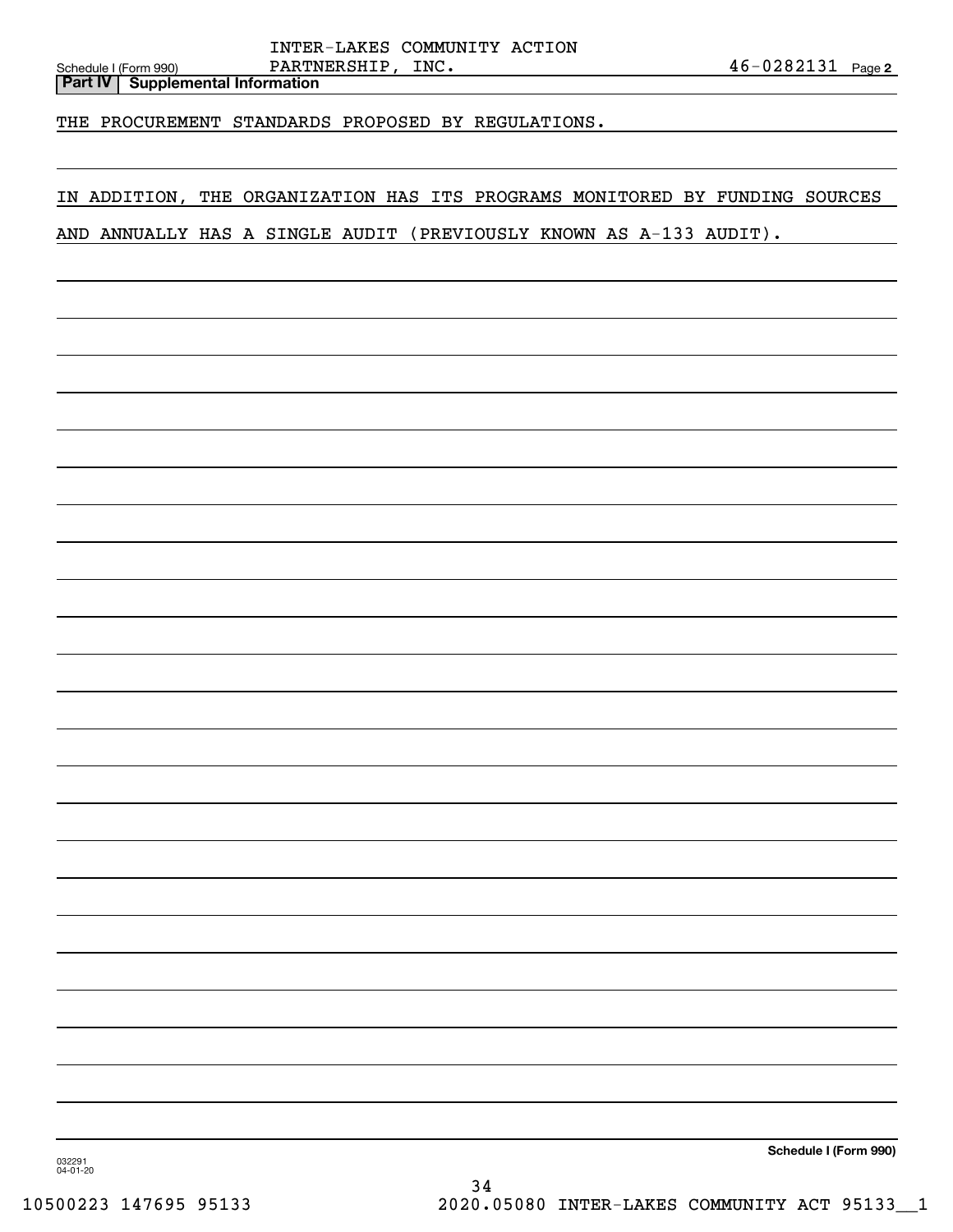|   | <b>SCHEDULE J</b>                       | <b>Compensation Information</b>                                                                                                                                                                                                      | OMB No. 1545-0047                     |     |    |
|---|-----------------------------------------|--------------------------------------------------------------------------------------------------------------------------------------------------------------------------------------------------------------------------------------|---------------------------------------|-----|----|
|   | (Form 990)                              | For certain Officers, Directors, Trustees, Key Employees, and Highest                                                                                                                                                                |                                       |     |    |
|   |                                         | <b>Compensated Employees</b><br>Complete if the organization answered "Yes" on Form 990, Part IV, line 23.                                                                                                                           | 2020                                  |     |    |
|   | Department of the Treasury              | Attach to Form 990.                                                                                                                                                                                                                  | <b>Open to Public</b>                 |     |    |
|   | Internal Revenue Service                | Go to www.irs.gov/Form990 for instructions and the latest information.                                                                                                                                                               | Inspection                            |     |    |
|   | Name of the organization                | INTER-LAKES COMMUNITY ACTION                                                                                                                                                                                                         | <b>Employer identification number</b> |     |    |
|   |                                         | PARTNERSHIP, INC.                                                                                                                                                                                                                    | 46-0282131                            |     |    |
|   | Part I                                  | <b>Questions Regarding Compensation</b>                                                                                                                                                                                              |                                       |     |    |
|   |                                         |                                                                                                                                                                                                                                      |                                       | Yes | No |
|   |                                         | Check the appropriate box(es) if the organization provided any of the following to or for a person listed on Form 990,                                                                                                               |                                       |     |    |
|   |                                         | Part VII, Section A, line 1a. Complete Part III to provide any relevant information regarding these items.                                                                                                                           |                                       |     |    |
|   | First-class or charter travel           | Housing allowance or residence for personal use                                                                                                                                                                                      |                                       |     |    |
|   | Travel for companions                   | Payments for business use of personal residence                                                                                                                                                                                      |                                       |     |    |
|   |                                         | Tax indemnification and gross-up payments<br>Health or social club dues or initiation fees                                                                                                                                           |                                       |     |    |
|   |                                         | Discretionary spending account<br>Personal services (such as maid, chauffeur, chef)                                                                                                                                                  |                                       |     |    |
|   |                                         | <b>b</b> If any of the boxes on line 1a are checked, did the organization follow a written policy regarding payment or                                                                                                               |                                       |     |    |
|   |                                         | reimbursement or provision of all of the expenses described above? If "No," complete Part III to explain                                                                                                                             | 1b                                    |     |    |
| 2 |                                         | Did the organization require substantiation prior to reimbursing or allowing expenses incurred by all directors,                                                                                                                     |                                       |     |    |
|   |                                         |                                                                                                                                                                                                                                      | $\mathbf{2}$                          |     |    |
|   |                                         |                                                                                                                                                                                                                                      |                                       |     |    |
| З |                                         | Indicate which, if any, of the following the organization used to establish the compensation of the organization's                                                                                                                   |                                       |     |    |
|   |                                         | CEO/Executive Director. Check all that apply. Do not check any boxes for methods used by a related organization to                                                                                                                   |                                       |     |    |
|   |                                         | establish compensation of the CEO/Executive Director, but explain in Part III.                                                                                                                                                       |                                       |     |    |
|   | Compensation committee                  | Written employment contract                                                                                                                                                                                                          |                                       |     |    |
|   |                                         | $X$ Compensation survey or study<br>Independent compensation consultant                                                                                                                                                              |                                       |     |    |
|   |                                         | $\overline{\mathbf{X}}$ Approval by the board or compensation committee<br>Form 990 of other organizations                                                                                                                           |                                       |     |    |
|   |                                         |                                                                                                                                                                                                                                      |                                       |     |    |
| 4 |                                         | During the year, did any person listed on Form 990, Part VII, Section A, line 1a, with respect to the filing                                                                                                                         |                                       |     |    |
|   | organization or a related organization: |                                                                                                                                                                                                                                      |                                       |     |    |
| а |                                         | Receive a severance payment or change-of-control payment?                                                                                                                                                                            | 4a                                    |     | х  |
| b |                                         | Participate in or receive payment from a supplemental nonqualified retirement plan?                                                                                                                                                  | 4b                                    |     | X  |
| c |                                         | Participate in or receive payment from an equity-based compensation arrangement?                                                                                                                                                     | 4c                                    |     | X  |
|   |                                         | If "Yes" to any of lines 4a-c, list the persons and provide the applicable amounts for each item in Part III.                                                                                                                        |                                       |     |    |
|   |                                         |                                                                                                                                                                                                                                      |                                       |     |    |
|   |                                         | Only section 501(c)(3), 501(c)(4), and 501(c)(29) organizations must complete lines 5-9.                                                                                                                                             |                                       |     |    |
|   |                                         | For persons listed on Form 990, Part VII, Section A, line 1a, did the organization pay or accrue any compensation                                                                                                                    |                                       |     |    |
|   | contingent on the revenues of:          |                                                                                                                                                                                                                                      |                                       |     |    |
| a |                                         | The organization? <b>With the contract of the contract of the contract of the contract of the contract of the contract of the contract of the contract of the contract of the contract of the contract of the contract of the co</b> | 5a                                    |     | x  |
|   |                                         |                                                                                                                                                                                                                                      | 5b                                    |     | X  |
|   |                                         | If "Yes" on line 5a or 5b, describe in Part III.                                                                                                                                                                                     |                                       |     |    |
|   |                                         | 6 For persons listed on Form 990, Part VII, Section A, line 1a, did the organization pay or accrue any compensation                                                                                                                  |                                       |     |    |
|   | contingent on the net earnings of:      |                                                                                                                                                                                                                                      |                                       |     |    |
| a |                                         |                                                                                                                                                                                                                                      | 6a                                    |     | x  |
|   |                                         |                                                                                                                                                                                                                                      | 6b                                    |     | X  |
|   |                                         | If "Yes" on line 6a or 6b, describe in Part III.                                                                                                                                                                                     |                                       |     |    |
|   |                                         | 7 For persons listed on Form 990, Part VII, Section A, line 1a, did the organization provide any nonfixed payments                                                                                                                   |                                       |     |    |
|   |                                         |                                                                                                                                                                                                                                      | $\overline{7}$                        |     | х  |
|   |                                         | 8 Were any amounts reported on Form 990, Part VII, paid or accrued pursuant to a contract that was subject to the                                                                                                                    |                                       |     |    |
|   |                                         | initial contract exception described in Regulations section 53.4958-4(a)(3)? If "Yes," describe in Part III                                                                                                                          | 8                                     |     | х  |
| 9 |                                         | If "Yes" on line 8, did the organization also follow the rebuttable presumption procedure described in                                                                                                                               |                                       |     |    |
|   | Regulations section 53.4958-6(c)?       |                                                                                                                                                                                                                                      | 9                                     |     |    |
|   |                                         | LHA For Paperwork Reduction Act Notice, see the Instructions for Form 990.                                                                                                                                                           | Schedule J (Form 990) 2020            |     |    |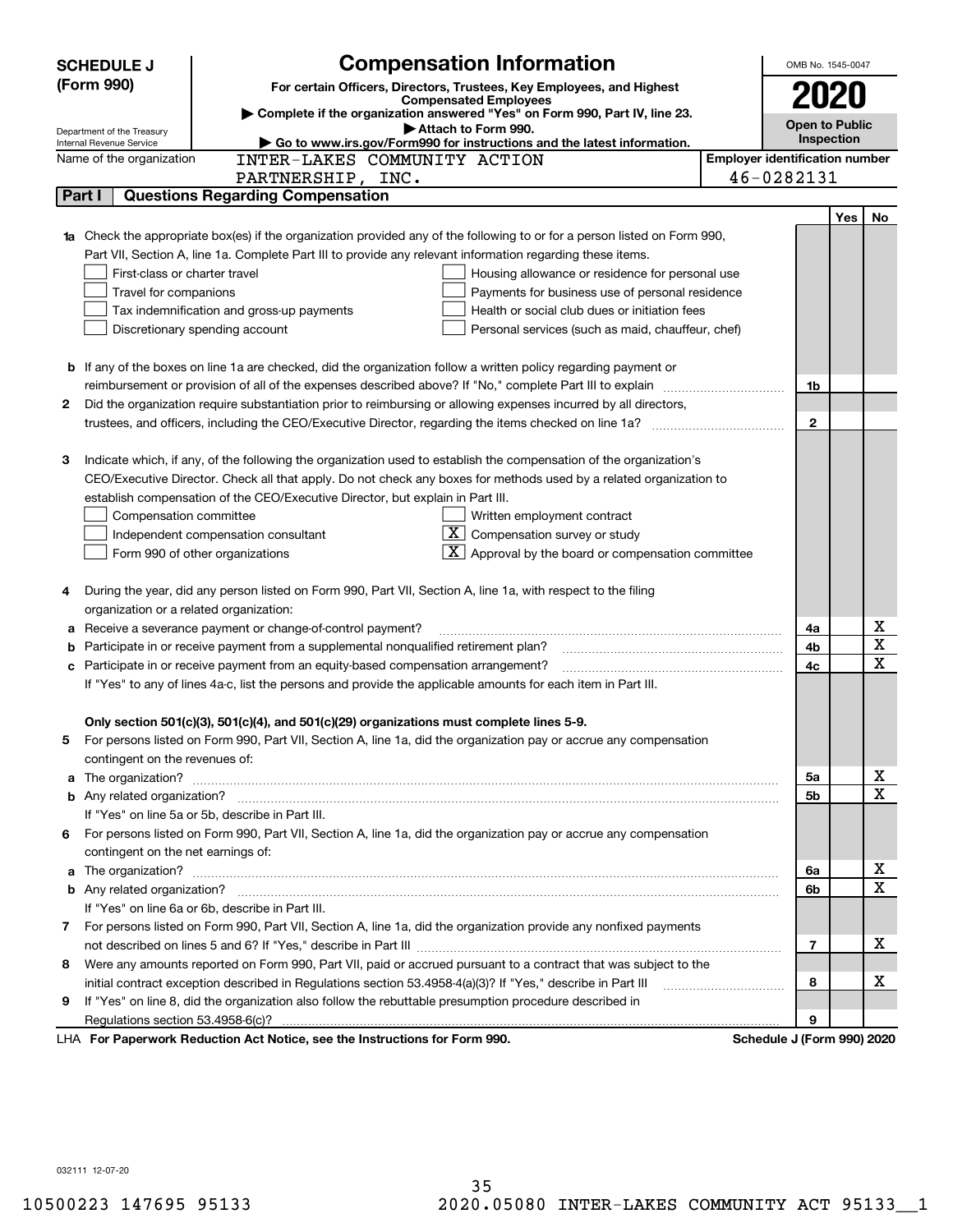PARTNERSHIP, INC.

**Part II Officers, Directors, Trustees, Key Employees, and Highest Compensated Employees.**  Schedule J (Form 990) 2020 Page Use duplicate copies if additional space is needed.

For each individual whose compensation must be reported on Schedule J, report compensation from the organization on row (i) and from related organizations, described in the instructions, on row (ii). Do not list any individuals that aren't listed on Form 990, Part VII.

**Note:**  The sum of columns (B)(i)-(iii) for each listed individual must equal the total amount of Form 990, Part VII, Section A, line 1a, applicable column (D) and (E) amounts for that individual.

| (A) Name and Title         |             |                          | (B) Breakdown of W-2 and/or 1099-MISC compensation |                                           | (C) Retirement and<br>other deferred | (D) Nontaxable<br>benefits | (E) Total of columns<br>$(B)(i)-(D)$ |                                                            |  |
|----------------------------|-------------|--------------------------|----------------------------------------------------|-------------------------------------------|--------------------------------------|----------------------------|--------------------------------------|------------------------------------------------------------|--|
|                            |             | (i) Base<br>compensation | (ii) Bonus &<br>incentive<br>compensation          | (iii) Other<br>reportable<br>compensation | compensation                         |                            |                                      | in column (B)<br>reported as deferred<br>on prior Form 990 |  |
| CYNTHIA DANNENBRING<br>(1) | (i)         | 155, 524.                | $\overline{0}$ .                                   | 229.                                      | 4,673.                               | 8,999.                     | 169, 425.                            | 0.                                                         |  |
| CHIEF EXECUTIVE OFFICER    | (ii)        | $\overline{0}$ .         | $\overline{0}$ .                                   | $\overline{0}$ .                          | $\overline{0}$ .                     | $\overline{0}$ .           | $\overline{0}$ .                     | $\overline{0}$ .                                           |  |
|                            | (i)         |                          |                                                    |                                           |                                      |                            |                                      |                                                            |  |
|                            | (ii)        |                          |                                                    |                                           |                                      |                            |                                      |                                                            |  |
|                            | (i)         |                          |                                                    |                                           |                                      |                            |                                      |                                                            |  |
|                            | (ii)        |                          |                                                    |                                           |                                      |                            |                                      |                                                            |  |
|                            | (i)         |                          |                                                    |                                           |                                      |                            |                                      |                                                            |  |
|                            | (ii)        |                          |                                                    |                                           |                                      |                            |                                      |                                                            |  |
|                            | $(\sf{i})$  |                          |                                                    |                                           |                                      |                            |                                      |                                                            |  |
|                            | (ii)        |                          |                                                    |                                           |                                      |                            |                                      |                                                            |  |
|                            | (i)<br>(ii) |                          |                                                    |                                           |                                      |                            |                                      |                                                            |  |
|                            | (i)         |                          |                                                    |                                           |                                      |                            |                                      |                                                            |  |
|                            | (ii)        |                          |                                                    |                                           |                                      |                            |                                      |                                                            |  |
|                            | (i)         |                          |                                                    |                                           |                                      |                            |                                      |                                                            |  |
|                            | (ii)        |                          |                                                    |                                           |                                      |                            |                                      |                                                            |  |
|                            | (i)         |                          |                                                    |                                           |                                      |                            |                                      |                                                            |  |
|                            | (ii)        |                          |                                                    |                                           |                                      |                            |                                      |                                                            |  |
|                            | (i)         |                          |                                                    |                                           |                                      |                            |                                      |                                                            |  |
|                            | (ii)        |                          |                                                    |                                           |                                      |                            |                                      |                                                            |  |
|                            | (i)         |                          |                                                    |                                           |                                      |                            |                                      |                                                            |  |
|                            | (ii)        |                          |                                                    |                                           |                                      |                            |                                      |                                                            |  |
|                            | (i)         |                          |                                                    |                                           |                                      |                            |                                      |                                                            |  |
|                            | (ii)        |                          |                                                    |                                           |                                      |                            |                                      |                                                            |  |
|                            | (i)         |                          |                                                    |                                           |                                      |                            |                                      |                                                            |  |
|                            | (ii)        |                          |                                                    |                                           |                                      |                            |                                      |                                                            |  |
|                            | (i)<br>(ii) |                          |                                                    |                                           |                                      |                            |                                      |                                                            |  |
|                            | (i)         |                          |                                                    |                                           |                                      |                            |                                      |                                                            |  |
|                            | (ii)        |                          |                                                    |                                           |                                      |                            |                                      |                                                            |  |
|                            | (i)         |                          |                                                    |                                           |                                      |                            |                                      |                                                            |  |
|                            | (ii)        |                          |                                                    |                                           |                                      |                            |                                      |                                                            |  |
|                            |             |                          |                                                    |                                           |                                      |                            |                                      |                                                            |  |

**Schedule J (Form 990) 2020**

**2**

46-0282131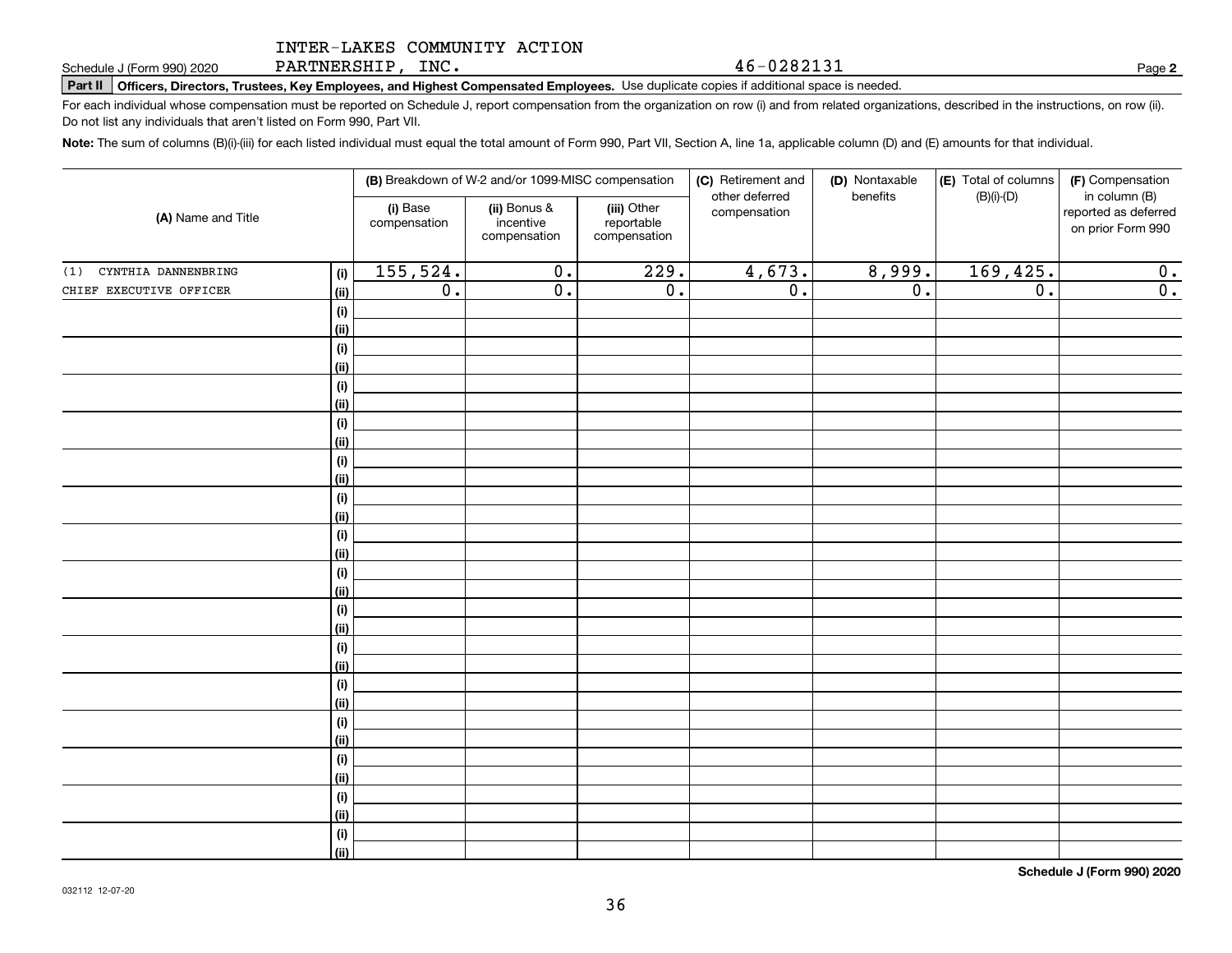### **Part III Supplemental Information**

Schedule J (Form 990) 2020 PARTNERSHIP, INC.<br>Part III Supplemental Information<br>Provide the information, explanation, or descriptions required for Part I, lines 1a, 1b, 3, 4a, 4b, 4c, 5a, 5b, 6a, 6b, 7, and 8, and for Part

#### PART I, LINE 3:

THE BOARD OF DIRECTORS REVIEW AND APPROVE THE EXECUTIVE DIRECTORS

# COMPENSATION IN ADDITION TO THE WAGE SCALE USED FOR ALL STAFF.

**Schedule J (Form 990) 2020**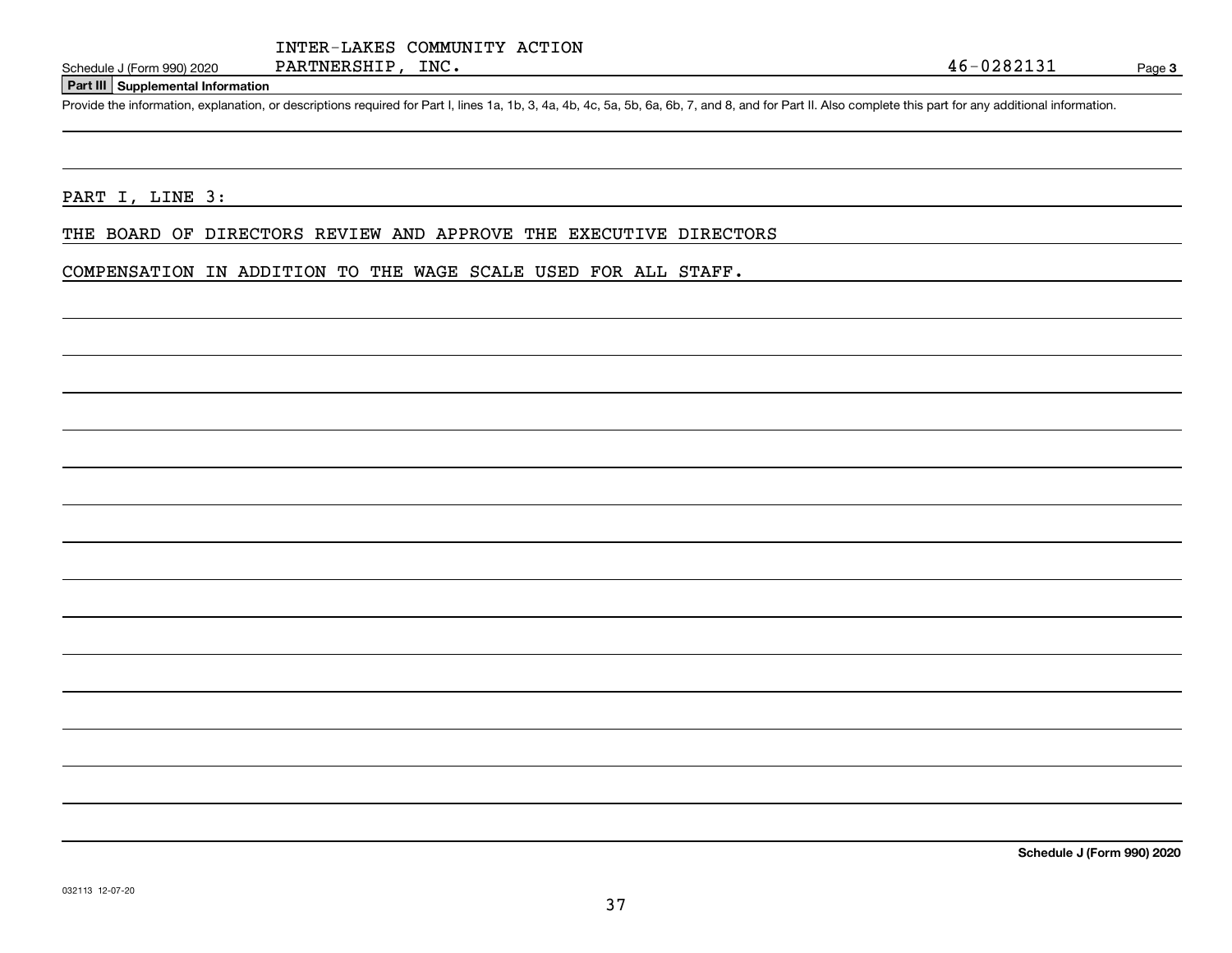|        | <b>SCHEDULE M</b>                                                                                                                                                                                                                                             |                                                                                         |                               | <b>Noncash Contributions</b>         |                                                                                                                                |                        | OMB No. 1545-0047                                            |     |                               |
|--------|---------------------------------------------------------------------------------------------------------------------------------------------------------------------------------------------------------------------------------------------------------------|-----------------------------------------------------------------------------------------|-------------------------------|--------------------------------------|--------------------------------------------------------------------------------------------------------------------------------|------------------------|--------------------------------------------------------------|-----|-------------------------------|
|        | (Form 990)<br>▶ Complete if the organizations answered "Yes" on Form 990, Part IV, lines 29 or 30.<br>Attach to Form 990.<br>Department of the Treasury<br>Internal Revenue Service<br>Go to www.irs.gov/Form990 for instructions and the latest information. |                                                                                         |                               |                                      |                                                                                                                                |                        |                                                              |     | 2020<br><b>Open to Public</b> |
|        | Name of the organization                                                                                                                                                                                                                                      | INTER-LAKES COMMUNITY ACTION                                                            |                               |                                      |                                                                                                                                |                        | <b>Employer identification number</b>                        |     |                               |
|        |                                                                                                                                                                                                                                                               | PARTNERSHIP, INC.                                                                       |                               |                                      |                                                                                                                                |                        | 46-0282131                                                   |     |                               |
| Part I |                                                                                                                                                                                                                                                               | <b>Types of Property</b>                                                                |                               |                                      |                                                                                                                                |                        |                                                              |     |                               |
|        |                                                                                                                                                                                                                                                               |                                                                                         | (a)<br>Check if<br>applicable | (b)<br>Number of<br>contributions or | (c)<br>Noncash contribution<br>amounts reported on<br>items contributed Form 990, Part VIII, line 1g                           |                        | (d)<br>Method of determining<br>noncash contribution amounts |     |                               |
| 1.     |                                                                                                                                                                                                                                                               |                                                                                         |                               |                                      |                                                                                                                                |                        |                                                              |     |                               |
| 2      |                                                                                                                                                                                                                                                               |                                                                                         |                               |                                      |                                                                                                                                |                        |                                                              |     |                               |
| 3      |                                                                                                                                                                                                                                                               |                                                                                         |                               |                                      |                                                                                                                                |                        |                                                              |     |                               |
| 4      |                                                                                                                                                                                                                                                               |                                                                                         |                               |                                      |                                                                                                                                |                        |                                                              |     |                               |
| 5      |                                                                                                                                                                                                                                                               | Clothing and household goods                                                            |                               |                                      |                                                                                                                                |                        |                                                              |     |                               |
| 6      |                                                                                                                                                                                                                                                               |                                                                                         |                               |                                      |                                                                                                                                |                        |                                                              |     |                               |
| 7      |                                                                                                                                                                                                                                                               |                                                                                         |                               |                                      |                                                                                                                                |                        |                                                              |     |                               |
| 8      |                                                                                                                                                                                                                                                               |                                                                                         |                               |                                      |                                                                                                                                |                        |                                                              |     |                               |
| 9      |                                                                                                                                                                                                                                                               |                                                                                         |                               |                                      |                                                                                                                                |                        |                                                              |     |                               |
| 10     |                                                                                                                                                                                                                                                               | Securities - Closely held stock                                                         |                               |                                      |                                                                                                                                |                        |                                                              |     |                               |
| 11     | Securities - Partnership, LLC, or                                                                                                                                                                                                                             |                                                                                         |                               |                                      |                                                                                                                                |                        |                                                              |     |                               |
|        | trust interests                                                                                                                                                                                                                                               |                                                                                         |                               |                                      |                                                                                                                                |                        |                                                              |     |                               |
| 12     |                                                                                                                                                                                                                                                               | Securities - Miscellaneous                                                              |                               |                                      |                                                                                                                                |                        |                                                              |     |                               |
| 13     |                                                                                                                                                                                                                                                               | Qualified conservation contribution -                                                   |                               |                                      |                                                                                                                                |                        |                                                              |     |                               |
|        | Historic structures                                                                                                                                                                                                                                           |                                                                                         |                               |                                      |                                                                                                                                |                        |                                                              |     |                               |
| 14     |                                                                                                                                                                                                                                                               | Qualified conservation contribution - Other                                             |                               |                                      |                                                                                                                                |                        |                                                              |     |                               |
| 15     | Real estate - Residential                                                                                                                                                                                                                                     |                                                                                         |                               |                                      |                                                                                                                                |                        |                                                              |     |                               |
| 16     |                                                                                                                                                                                                                                                               | Real estate - Commercial                                                                |                               |                                      |                                                                                                                                |                        |                                                              |     |                               |
| 17     |                                                                                                                                                                                                                                                               |                                                                                         |                               |                                      |                                                                                                                                |                        |                                                              |     |                               |
| 18     |                                                                                                                                                                                                                                                               |                                                                                         |                               |                                      |                                                                                                                                |                        |                                                              |     |                               |
| 19     |                                                                                                                                                                                                                                                               |                                                                                         | $\mathbf x$                   | 1                                    |                                                                                                                                | 42,316. DONOR PROVIDED |                                                              |     |                               |
| 20     |                                                                                                                                                                                                                                                               | Drugs and medical supplies                                                              |                               |                                      |                                                                                                                                |                        |                                                              |     |                               |
| 21     |                                                                                                                                                                                                                                                               |                                                                                         |                               |                                      |                                                                                                                                |                        |                                                              |     |                               |
| 22     |                                                                                                                                                                                                                                                               |                                                                                         |                               |                                      |                                                                                                                                |                        |                                                              |     |                               |
|        |                                                                                                                                                                                                                                                               |                                                                                         |                               |                                      |                                                                                                                                |                        |                                                              |     |                               |
| 23     |                                                                                                                                                                                                                                                               |                                                                                         |                               |                                      |                                                                                                                                |                        |                                                              |     |                               |
| 24     | Archeological artifacts                                                                                                                                                                                                                                       |                                                                                         | х                             | 1                                    |                                                                                                                                | 2,439. DONOR PROVIDED  |                                                              |     |                               |
| 25     | Other                                                                                                                                                                                                                                                         | SUPPLIES                                                                                |                               |                                      |                                                                                                                                |                        |                                                              |     |                               |
| 26     | Other                                                                                                                                                                                                                                                         |                                                                                         |                               |                                      |                                                                                                                                |                        |                                                              |     |                               |
| 27     | Other                                                                                                                                                                                                                                                         |                                                                                         |                               |                                      |                                                                                                                                |                        |                                                              |     |                               |
| 28     | Other                                                                                                                                                                                                                                                         |                                                                                         |                               |                                      |                                                                                                                                |                        |                                                              |     |                               |
| 29     |                                                                                                                                                                                                                                                               | Number of Forms 8283 received by the organization during the tax year for contributions |                               |                                      |                                                                                                                                |                        |                                                              | 0   |                               |
|        |                                                                                                                                                                                                                                                               | for which the organization completed Form 8283, Part V, Donee Acknowledgement           |                               |                                      | 29                                                                                                                             |                        |                                                              |     |                               |
|        |                                                                                                                                                                                                                                                               |                                                                                         |                               |                                      |                                                                                                                                |                        |                                                              | Yes | No                            |
|        |                                                                                                                                                                                                                                                               |                                                                                         |                               |                                      | 30a During the year, did the organization receive by contribution any property reported in Part I, lines 1 through 28, that it |                        |                                                              |     |                               |
|        |                                                                                                                                                                                                                                                               |                                                                                         |                               |                                      | must hold for at least three years from the date of the initial contribution, and which isn't required to be used for          |                        |                                                              |     |                               |
|        |                                                                                                                                                                                                                                                               | exempt purposes for the entire holding period?                                          |                               |                                      |                                                                                                                                |                        | 30a                                                          |     | х                             |
| b      |                                                                                                                                                                                                                                                               | If "Yes," describe the arrangement in Part II.                                          |                               |                                      |                                                                                                                                |                        |                                                              |     |                               |
| 31     |                                                                                                                                                                                                                                                               |                                                                                         |                               |                                      | Does the organization have a gift acceptance policy that requires the review of any nonstandard contributions?                 |                        | 31                                                           | X   |                               |
| 32a    |                                                                                                                                                                                                                                                               |                                                                                         |                               |                                      | Does the organization hire or use third parties or related organizations to solicit, process, or sell noncash                  |                        |                                                              |     |                               |
|        | contributions?                                                                                                                                                                                                                                                |                                                                                         |                               |                                      |                                                                                                                                |                        | 32a                                                          |     | х                             |
| b      | If "Yes," describe in Part II.                                                                                                                                                                                                                                |                                                                                         |                               |                                      |                                                                                                                                |                        |                                                              |     |                               |
| 33     |                                                                                                                                                                                                                                                               |                                                                                         |                               |                                      | If the organization didn't report an amount in column (c) for a type of property for which column (a) is checked,              |                        |                                                              |     |                               |
|        | describe in Part II.                                                                                                                                                                                                                                          |                                                                                         |                               |                                      |                                                                                                                                |                        |                                                              |     |                               |
| LHA    |                                                                                                                                                                                                                                                               | For Paperwork Reduction Act Notice, see the Instructions for Form 990.                  |                               |                                      |                                                                                                                                |                        | Schedule M (Form 990) 2020                                   |     |                               |

032141 11-23-20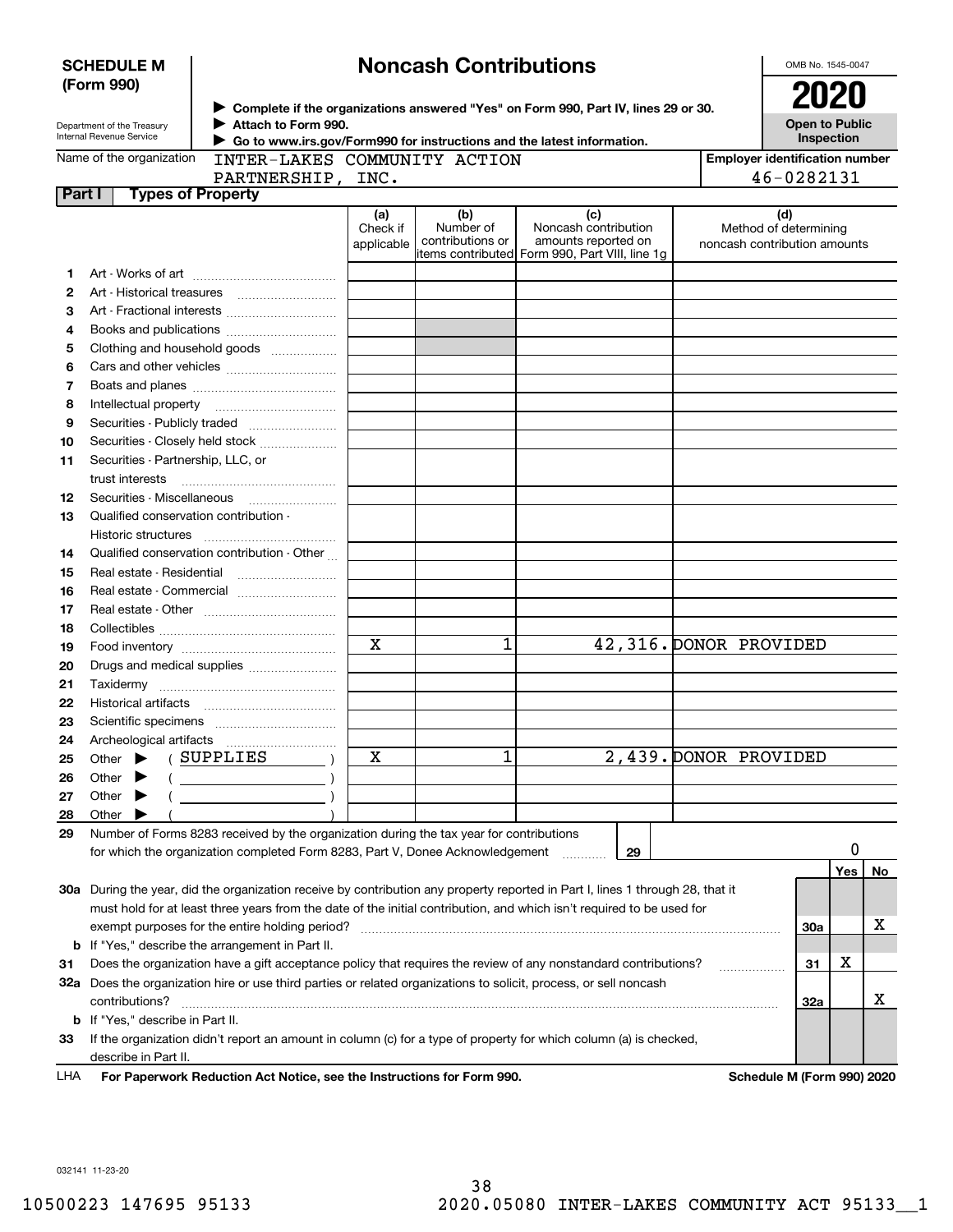# INTER-LAKES COMMUNITY ACTION PARTNERSHIP,

**2**

Schedule M (Form 990) 2020 PARTNERSHIP, INC.<br>**Part II** Supplemental Information. Provide the information required by Part I. lines 30b. 32b. and 33, and whether the organ Part II | Supplemental Information. Provide the information required by Part I, lines 30b, 32b, and 33, and whether the organization is reporting in Part I, column (b), the number of contributions, the number of items received, or a combination of both. Also complete this part for any additional information.

# SCHEDULE M, PART I, COLUMN (B):

# THE ORGANIZAITON KEEPS TRACK OF CONTRIBUTIONS THROUGH FEDERAL GRANT

REPORTING.

**Schedule M (Form 990) 2020**

032142 11-23-20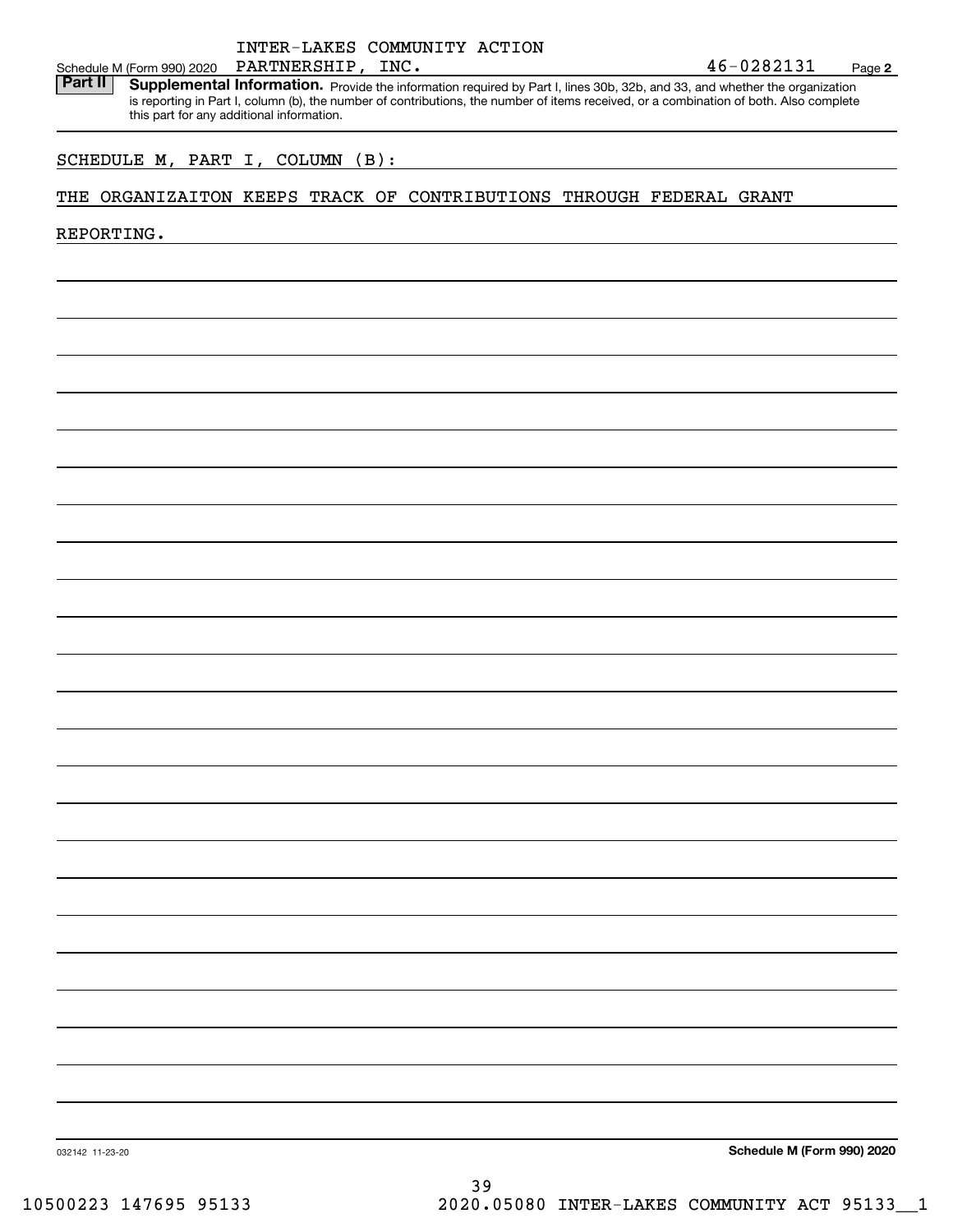**(Form 990 or 990-EZ)**

Department of the Treasury Internal Revenue Service Name of the organization

# **Complete to provide information for responses to specific questions on SCHEDULE O Supplemental Information to Form 990 or 990-EZ**

**Form 990 or 990-EZ or to provide any additional information. | Attach to Form 990 or 990-EZ. | Go to www.irs.gov/Form990 for the latest information.** INTER-LAKES COMMUNITY ACTION

PARTNERSHIP, INC. 1888 1991 1202 131

# FORM 990, PART I, LINE 1, DESCRIPTION OF ORGANIZATION MISSION:

FULL POTENTIAL. OUR VALUES: COMPASSION, DEDICATION, INNOVATION,

INTEGRITY, RELEVANCE. OUR MISSION: EMPOWERING PEOPLE TO EMBRACE THEIR

STRENGTHS AND OPPORTUNITIES.

FORM 990, PART III, LINE 4D, OTHER PROGRAM SERVICES:

COMMUNITY SERVICE:

THE COMMUNITY SERVICE PROGRAMS OFFER PERSONS OF ALL AGES SERVICES TO

MEET THEIR NEEDS, INCLUDING ASSISTANCE WITH MONEY MANAGEMENT, INCOME

TAX ASSISTANCE, SAVING PLANS, NUTRITION, ORAL HEALTH, SAFETY, SCHOOL

SUPPLIES, YOUTH RECREATION, CLOTHING, EMERGENCY SERVICES, AND

HOMELESSNESS. INFORMATION AND REFERRAL SERVICES TO OTHER FEDERAL,

STATE, LOCAL AND PRIVATE PROGRAMS AND SERVICES ARE PROVIDED TO

INDIVIDUALS TO MEET THEIR NEEDS MORE EFFECTIVELY. COMMUNITY SERVICE

PROGRAMS PROMOTE SELF-SUFFICIENCY BY IDENTIFYING THE PARTICIPANTS

GOALS, THE ACTIVITIES AND RESOURCES NEEDED TO REACH THOSE GOALS, AND

THE TIMELINE FOR DOING SO.

EXPENSES \$ 1,433,404. INCLUDING GRANTS OF \$ 216,212. REVENUE \$ 168,748.

# HOMELESS ASSISTANCE PROGRAMS

EXPENSES \$ 1,409,050. INCLUDING GRANTS OF \$ 993,035. REVENUE \$ 0.

# WEATHERIZATION ASSISTANCE

EXPENSES \$ 795,386. INCLUDING GRANTS OF \$ 524,527. REVENUE \$ 2,885.

HOUSING PROGRAMS

OMB No. 1545-0047

**2020**

**Open to Public Inspection**

**Employer identification number**

40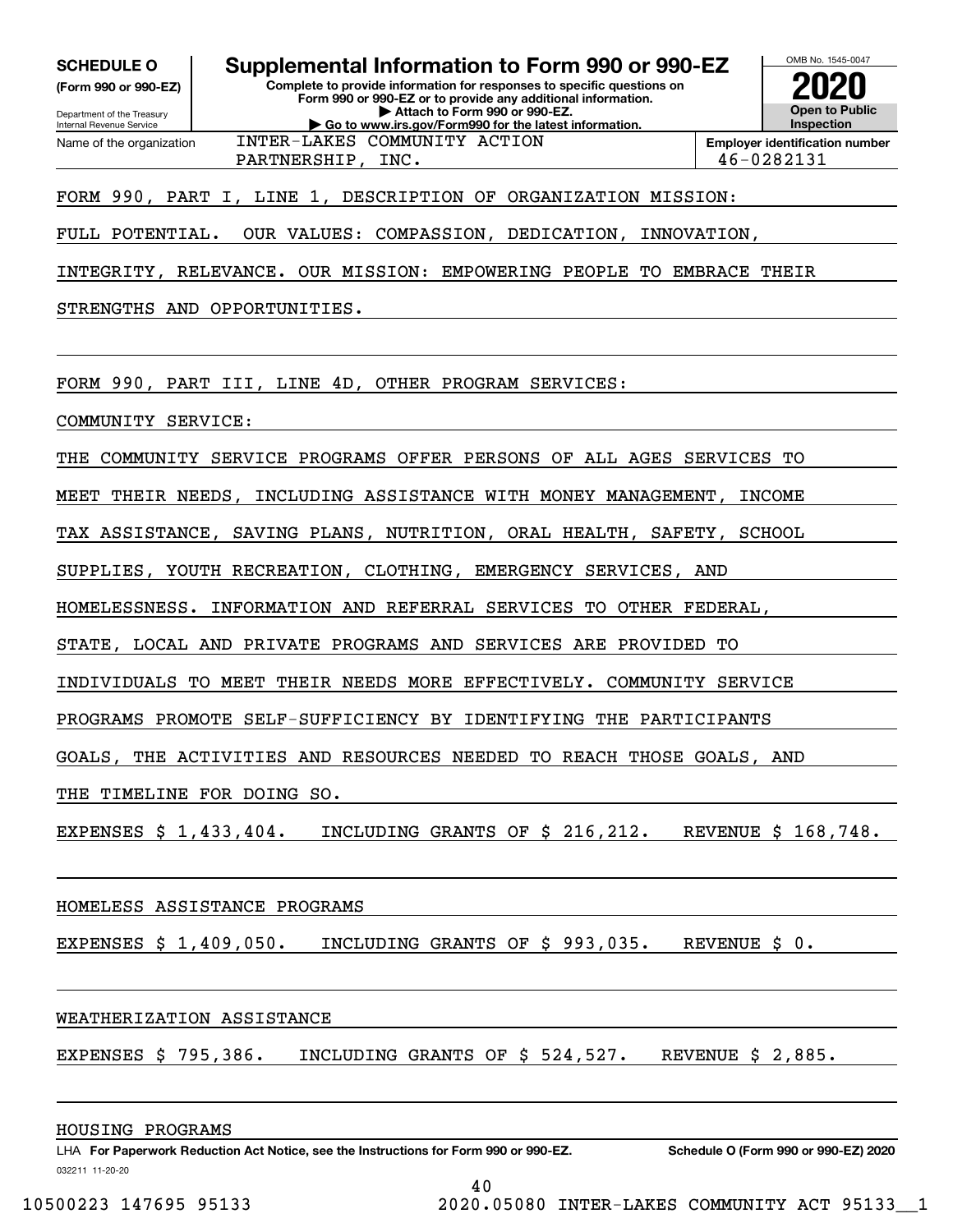| Schedule O (Form 990 or 990-EZ) 2020 |                                                     | Page 2                                              |
|--------------------------------------|-----------------------------------------------------|-----------------------------------------------------|
| Name of the organization             | INTER-LAKES COMMUNITY ACTION<br>INC.<br>PARTNERSHIP | <b>Employer identification number</b><br>46-0282131 |

EXPENSES \$ 574,567. INCLUDING GRANTS OF \$ 319,941. REVENUE \$ 4,062.

#### DISCRETIONARY

EXPENSES \$ 28,823. INCLUDING GRANTS OF \$ 807. REVENUE \$ 33,441.

FORM 990, PART VI, SECTION B, LINE 11B:

THE CHIEF EXECUTIVE OFFICER AND CHIEF FINANCIAL OFFICER REVIEW THE 990 IN DETAIL. AFTER THEIR REVIEW, THE 990 IS PROVIDED TO EACH BOARD MEMBER. THE CHIEF EXECUTIVE OFFICER AND/OR CHIEF FINANCIAL OFFICER WILL ADDRESS ANY QUESTIONS OR CONCERNS FROM BOARD MEMBERS. WHETHER PRESENTED IN A BOARD MEETING OR NOT, THE 990 IS NOT FILED UNTIL EACH BOARD MEMBER HAS BEEN GIVEN A COPY OF IT AND GIVEN AMPLE TIME TO REVIEW IT.

FORM 990, PART VI, SECTION B, LINE 12C:

ALL EMPLOYEES MUST AVOID ACTIVITIES OR RELATIONSHIPS THAT CONFLICT WITH THE ORGANIZATION'S INTERESTS OR ADVERSELY AFFECT THE ORGANIZATION'S REPUTATION. EMPLOYEES MUST DISCLOSE ACTUAL OR POTENTIAL CONFLICTS TO THE CHIEF EXECUTIVE OFFICER AS SOON AS THEY BECOME AWARE OF THEM. FAILURE TO MAKE REQUIRED DISCLOSURES OR RESOLVE CONFLICTS OF INTEREST SATISFACTORILY CAN RESULT IN DISCIPLINE UP TO AND INCLUDING TERMINATION OF EMPLOYMENT. ALL BOARD MEMBERS ARE REQUIRED TO CERTIFY BY SIGNATURE THAT THEY UNDERSTAND AND AGREE TO ABIDE BY THE CONFLICT OF INTEREST POLICY ON AN ANNUAL BASIS. ANY POTENTIAL CONFLICTS ARE TO BE REPORTED TO THE CHIEF OPERATING OFFICER. POTENTIAL CONFLICTS OF INTEREST ARE REVIEWED AT THE BOARD LEVEL. DEPENDING ON THE NATURE AND SEVERITY OF THE CONFLICT, THE BOARD MEMBER WILL EITHER ABSTAIN FROM VOTING ON THE MATTER AT HAND, OR BE DISMISSED FROM THE BOARD.

41

FORM 990, PART VI, SECTION B, LINE 15:

032212 11-20-20

**Schedule O (Form 990 or 990-EZ) 2020**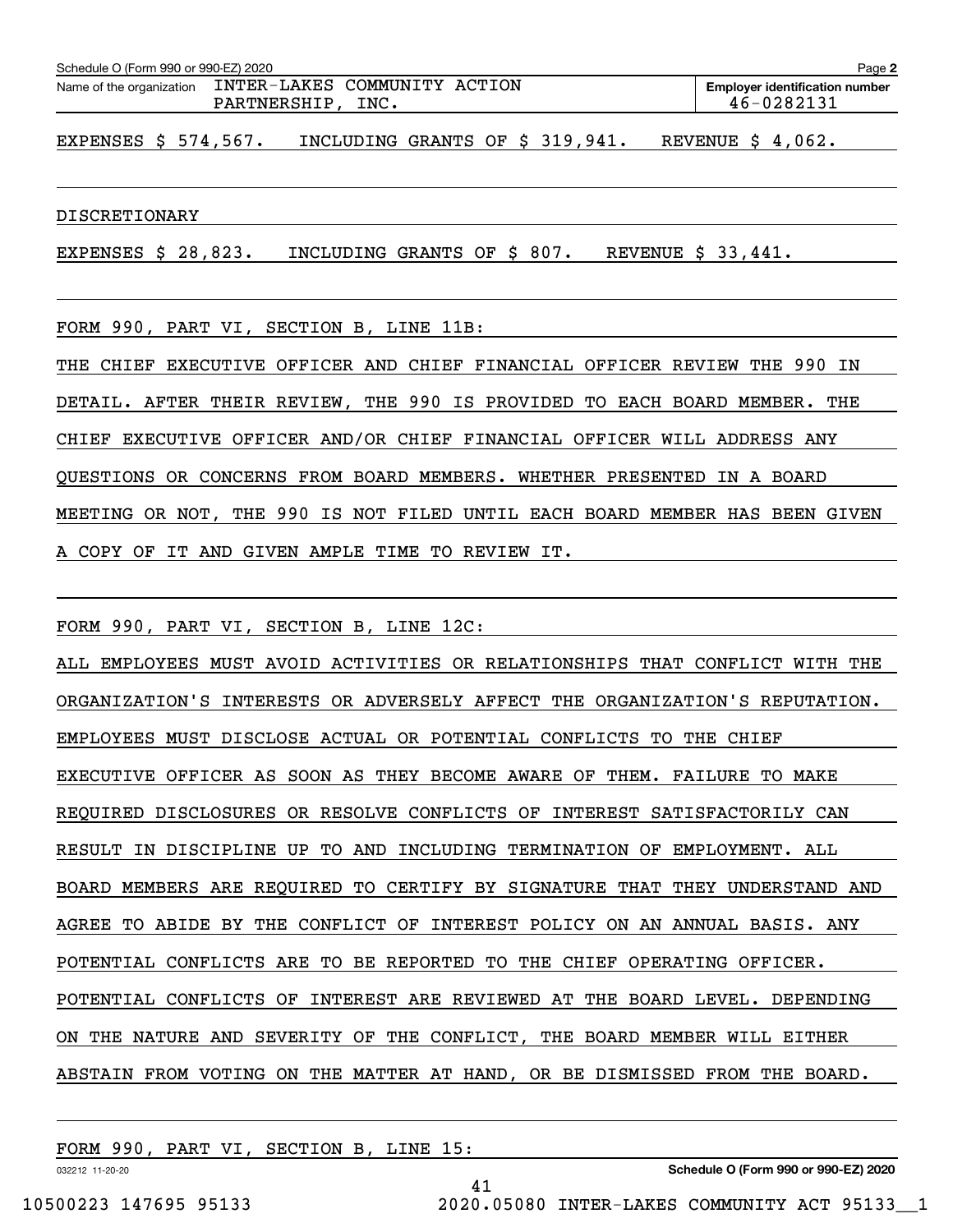| Schedule O (Form 990 or 990-EZ) 2020                                        | Page 2                                              |
|-----------------------------------------------------------------------------|-----------------------------------------------------|
| Name of the organization INTER-LAKES COMMUNITY ACTION<br>PARTNERSHIP, INC.  | <b>Employer identification number</b><br>46-0282131 |
| A WAGE COMPARABILITY STUDY WAS DONE IN 2019 FOR ALL STAFF. A COMPARABILITY  |                                                     |
| STUDY IS DONE EVERY THREE YEARS. ALL STAFF MEMBERS HAVE A PERFORMANCE       |                                                     |
| EVALUATION ANNUALLY. WAGE SCALE ADJUSTMENTS ARE DETERMINED FOR ALL STAFF BY |                                                     |
| THE FULL BOARD. THE BOARD OF DIRECTORS REVIEWS AND APPROVES THE CHIEF       |                                                     |
| EXECUTIVE OFFICER COMPENSATION IN ADDITION TO THE WAGE SCALE USED FOR ALL   |                                                     |
| STAFF.                                                                      |                                                     |
|                                                                             |                                                     |
| FORM 990, PART VI, SECTION C, LINE 19:                                      |                                                     |
| THE AUDIT, 990, AND ANNUAL REPORT ARE POSTED ON OUR WEBSITE.                |                                                     |
|                                                                             |                                                     |
| FORM 990, PART XI, LINE 9, CHANGES IN NET ASSETS:                           |                                                     |
| ACCRUED INTEREST RECEIVABLE                                                 | 19,224.                                             |
|                                                                             |                                                     |
|                                                                             |                                                     |
|                                                                             |                                                     |
|                                                                             |                                                     |
|                                                                             |                                                     |
|                                                                             |                                                     |
|                                                                             |                                                     |
|                                                                             |                                                     |
|                                                                             |                                                     |
|                                                                             |                                                     |
|                                                                             |                                                     |
|                                                                             |                                                     |
|                                                                             |                                                     |
|                                                                             |                                                     |
|                                                                             |                                                     |
|                                                                             |                                                     |
| 032212 11-20-20                                                             | Schedule O (Form 990 or 990-EZ) 2020                |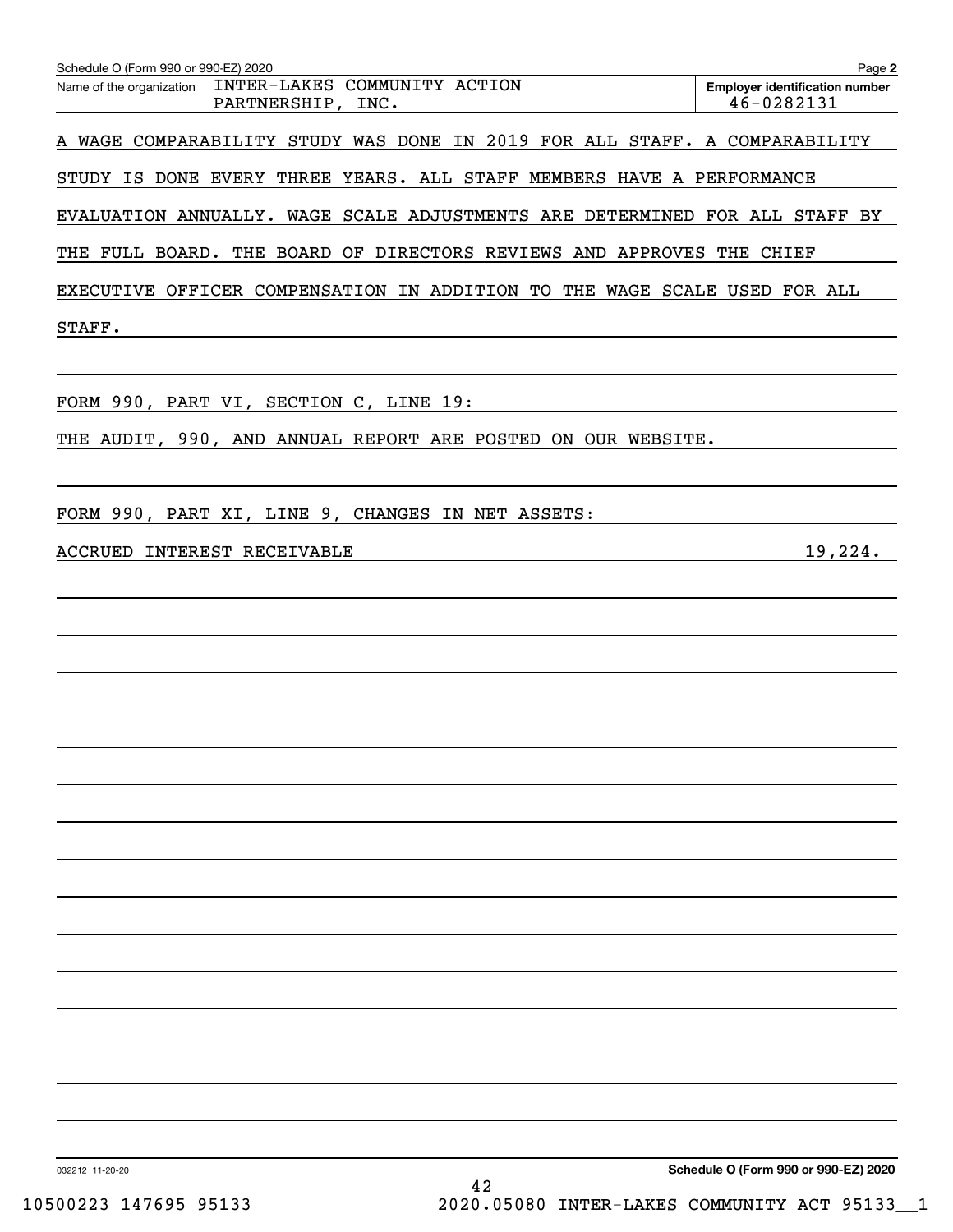Department of the Treasury Internal Revenue Service

Name of the organization

**SCHEDULE R (Form 990)**

| <b>Related Organizations and Unrelated Partnerships</b>                                          |
|--------------------------------------------------------------------------------------------------|
| ► Complete if the organization answered "Yes" on Form 990, Part IV, line 33, 34, 35b, 36, or 37, |
| Attach to Form 990.                                                                              |

**| Go to www.irs.gov/Form990 for instructions and the latest information. Inspection**

**Open to Public**

**Employer identification number** 46-0282131

**Part I Identification of Disregarded Entities.**  Complete if the organization answered "Yes" on Form 990, Part IV, line 33.

INTER-LAKES COMMUNITY ACTION

PARTNERSHIP, INC.

| (a)<br>Name, address, and EIN (if applicable)<br>of disregarded entity | (b)<br>Primary activity  | (c)<br>Legal domicile (state or<br>foreign country) | (d)<br>Total income | (e)<br>End-of-year assets | (f)<br>Direct controlling<br>entity |
|------------------------------------------------------------------------|--------------------------|-----------------------------------------------------|---------------------|---------------------------|-------------------------------------|
| LACEY VILLAGE LLC - 84-4551857                                         |                          |                                                     |                     |                           |                                     |
| 111 N. VAN EPS                                                         |                          |                                                     |                     |                           | INTER-LAKES COMMUNITY               |
| 57042<br>MADISON, SD                                                   | LOW INCOME HOUSING - HUD | SOUTH DAKOTA                                        | 0.                  |                           | 192, 782. ACTION PARTNERSHIP        |
|                                                                        |                          |                                                     |                     |                           |                                     |
|                                                                        |                          |                                                     |                     |                           |                                     |
|                                                                        |                          |                                                     |                     |                           |                                     |

**Identification of Related Tax-Exempt Organizations.** Complete if the organization answered "Yes" on Form 990, Part IV, line 34, because it had one or more related tax-exempt **Part II** organizations during the tax year.

| (a)<br>Name, address, and EIN<br>of related organization | (b)<br>Primary activity | (c)<br>Legal domicile (state or<br>foreign country) | (d)<br>Exempt Code<br>section | (e)<br>Public charity<br>status (if section | (f)<br>Direct controlling<br>entity |     | $(g)$<br>Section 512(b)(13)<br>controlled<br>entity? |
|----------------------------------------------------------|-------------------------|-----------------------------------------------------|-------------------------------|---------------------------------------------|-------------------------------------|-----|------------------------------------------------------|
|                                                          |                         |                                                     |                               | 501(c)(3))                                  |                                     | Yes | No                                                   |
|                                                          |                         |                                                     |                               |                                             |                                     |     |                                                      |
|                                                          |                         |                                                     |                               |                                             |                                     |     |                                                      |
|                                                          |                         |                                                     |                               |                                             |                                     |     |                                                      |
|                                                          |                         |                                                     |                               |                                             |                                     |     |                                                      |
|                                                          |                         |                                                     |                               |                                             |                                     |     |                                                      |
|                                                          |                         |                                                     |                               |                                             |                                     |     |                                                      |
|                                                          |                         |                                                     |                               |                                             |                                     |     |                                                      |
|                                                          |                         |                                                     |                               |                                             |                                     |     |                                                      |
|                                                          |                         |                                                     |                               |                                             |                                     |     |                                                      |
|                                                          |                         |                                                     |                               |                                             |                                     |     |                                                      |
|                                                          |                         |                                                     |                               |                                             |                                     |     |                                                      |
|                                                          |                         |                                                     |                               |                                             |                                     |     |                                                      |

**For Paperwork Reduction Act Notice, see the Instructions for Form 990. Schedule R (Form 990) 2020**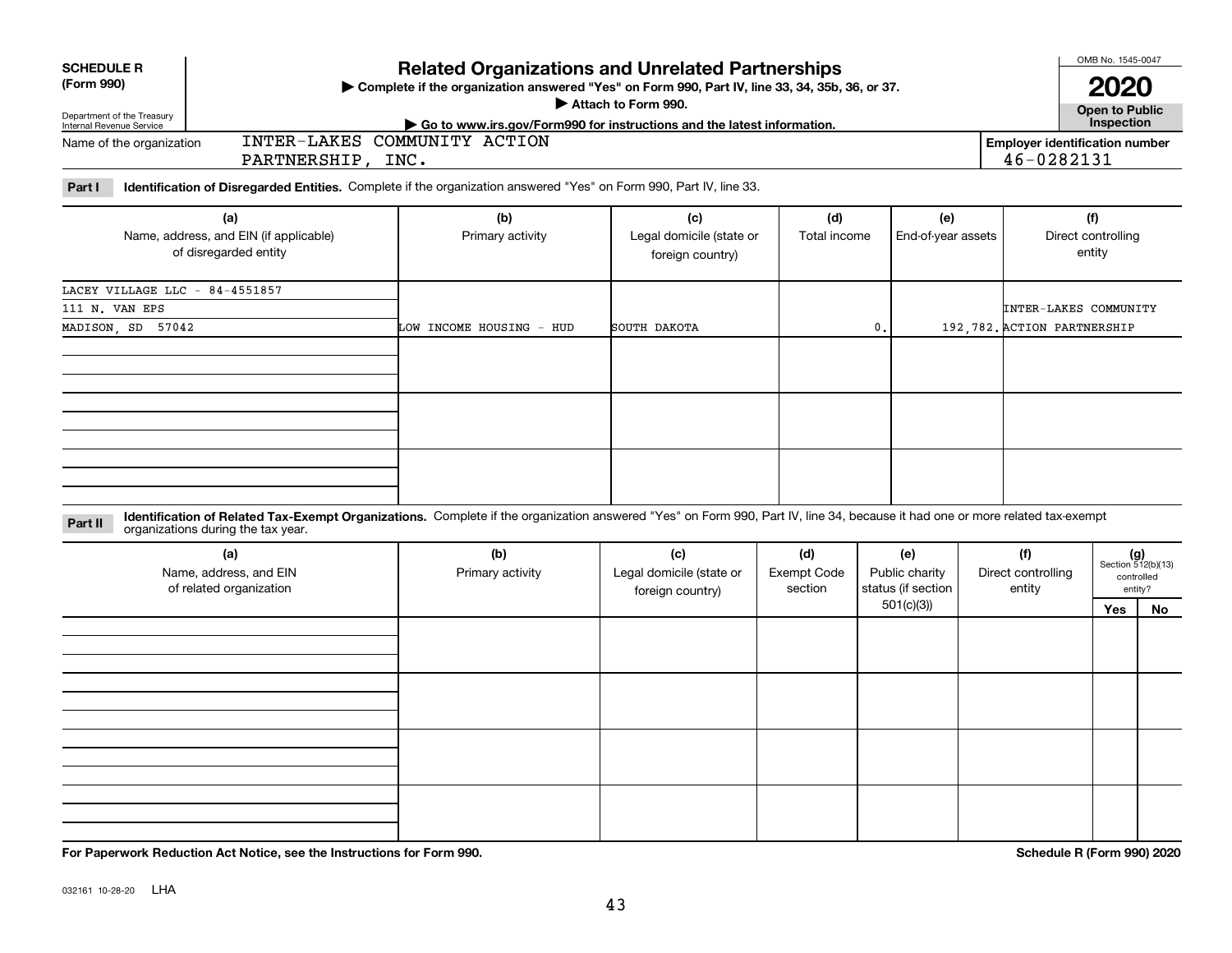#### Schedule R (Form 990) 2020 Page PARTNERSHIP, INC. 46-0282131

**2**

**Identification of Related Organizations Taxable as a Partnership.** Complete if the organization answered "Yes" on Form 990, Part IV, line 34, because it had one or more related **Part III** organizations treated as a partnership during the tax year.

| (a)                                               | (b)              | (c)                                       | (d)                          | (e)                                                                   | (f)                      | (g)                               |     | (h)                              | (i)                                           | (i) | (k)                                         |
|---------------------------------------------------|------------------|-------------------------------------------|------------------------------|-----------------------------------------------------------------------|--------------------------|-----------------------------------|-----|----------------------------------|-----------------------------------------------|-----|---------------------------------------------|
| Name, address, and EIN<br>of related organization | Primary activity | Legal<br>domicile<br>(state or<br>foreign | Direct controlling<br>entity | Predominant income<br>related, unrelated,<br> excluded from tax under | Share of total<br>income | Share of<br>end-of-year<br>assets |     | Disproportionate<br>allocations? | Code V-UBI<br>amount in box<br>20 of Schedule |     | General or Percentage<br>managing ownership |
|                                                   |                  | country)                                  |                              | sections 512-514)                                                     |                          |                                   | Yes | No                               | K-1 (Form 1065) Yes No                        |     |                                             |
| HORIZON PLACE APARTMENTS                          |                  |                                           | <b>INTER-LAKES</b>           |                                                                       |                          |                                   |     |                                  |                                               |     |                                             |
| LIMITED PARTNERSHIP -                             |                  |                                           | COMMUNITY                    |                                                                       |                          |                                   |     |                                  |                                               |     |                                             |
| 38-4026716, 111 N. VAN EPS,                       | LOW INCOME       |                                           | ACTION                       |                                                                       |                          |                                   |     |                                  |                                               |     |                                             |
| MADISON, SD 57042                                 | HOUSING - HUD    | SD                                        | PARTNERSHIP,                 | RELATED                                                               | $-30.$                   | 456,348.                          |     | x                                | N/A                                           | X   | .01%                                        |
| LACEY VILLAGE TOWNHOMES                           |                  |                                           | INTER-LAKES                  |                                                                       |                          |                                   |     |                                  |                                               |     |                                             |
| LIMITED PARTNERSHIP -                             |                  |                                           | COMMUNITY                    |                                                                       |                          |                                   |     |                                  |                                               |     |                                             |
| 84-4466832, 111 N. VAN EPS,                       | LOW INCOME       |                                           | ACTION                       |                                                                       |                          |                                   |     |                                  |                                               |     |                                             |
| MADISON, SD 57042                                 | HOUSING - HUD    | SD                                        | PARTNERSHIP.                 | RELATED                                                               | $\mathbf{0}$ .           | 192,782.                          |     | x                                | N/A                                           | x   | .01%                                        |
|                                                   |                  |                                           |                              |                                                                       |                          |                                   |     |                                  |                                               |     |                                             |
|                                                   |                  |                                           |                              |                                                                       |                          |                                   |     |                                  |                                               |     |                                             |
|                                                   |                  |                                           |                              |                                                                       |                          |                                   |     |                                  |                                               |     |                                             |
|                                                   |                  |                                           |                              |                                                                       |                          |                                   |     |                                  |                                               |     |                                             |
|                                                   |                  |                                           |                              |                                                                       |                          |                                   |     |                                  |                                               |     |                                             |
|                                                   |                  |                                           |                              |                                                                       |                          |                                   |     |                                  |                                               |     |                                             |
|                                                   |                  |                                           |                              |                                                                       |                          |                                   |     |                                  |                                               |     |                                             |
|                                                   |                  |                                           |                              |                                                                       |                          |                                   |     |                                  |                                               |     |                                             |

**Identification of Related Organizations Taxable as a Corporation or Trust.** Complete if the organization answered "Yes" on Form 990, Part IV, line 34, because it had one or more related **Part IV** organizations treated as a corporation or trust during the tax year.

| (a)<br>Name, address, and EIN<br>of related organization | (b)<br>Primary activity | (c)<br>Legal domicile<br>(state or<br>foreign | (d)<br>Direct controlling<br>entity | (e)<br>Type of entity<br>(C corp, S corp,<br>or trust) | (f)<br>Share of total<br>income | (g)<br>Share of<br>end-of-year<br>assets | (h)<br> Percentage <br>ownership | $\begin{array}{c} \textbf{(i)}\\ \text{Section}\\ 512 \text{(b)} \text{(13)}\\ \text{controlled}\\ \text{entity?} \end{array}$ |
|----------------------------------------------------------|-------------------------|-----------------------------------------------|-------------------------------------|--------------------------------------------------------|---------------------------------|------------------------------------------|----------------------------------|--------------------------------------------------------------------------------------------------------------------------------|
|                                                          |                         | country)                                      |                                     |                                                        |                                 |                                          |                                  | Yes No                                                                                                                         |
|                                                          |                         |                                               |                                     |                                                        |                                 |                                          |                                  |                                                                                                                                |
|                                                          |                         |                                               |                                     |                                                        |                                 |                                          |                                  |                                                                                                                                |
|                                                          |                         |                                               |                                     |                                                        |                                 |                                          |                                  |                                                                                                                                |
|                                                          |                         |                                               |                                     |                                                        |                                 |                                          |                                  |                                                                                                                                |
|                                                          |                         |                                               |                                     |                                                        |                                 |                                          |                                  |                                                                                                                                |
|                                                          |                         |                                               |                                     |                                                        |                                 |                                          |                                  |                                                                                                                                |
|                                                          |                         |                                               |                                     |                                                        |                                 |                                          |                                  |                                                                                                                                |
|                                                          |                         |                                               |                                     |                                                        |                                 |                                          |                                  |                                                                                                                                |
|                                                          |                         |                                               |                                     |                                                        |                                 |                                          |                                  |                                                                                                                                |
|                                                          |                         |                                               |                                     |                                                        |                                 |                                          |                                  |                                                                                                                                |
|                                                          |                         |                                               |                                     |                                                        |                                 |                                          |                                  |                                                                                                                                |
|                                                          |                         |                                               |                                     |                                                        |                                 |                                          |                                  |                                                                                                                                |
|                                                          |                         |                                               |                                     |                                                        |                                 |                                          |                                  |                                                                                                                                |
|                                                          |                         |                                               |                                     |                                                        |                                 |                                          |                                  |                                                                                                                                |
|                                                          |                         |                                               |                                     |                                                        |                                 |                                          |                                  |                                                                                                                                |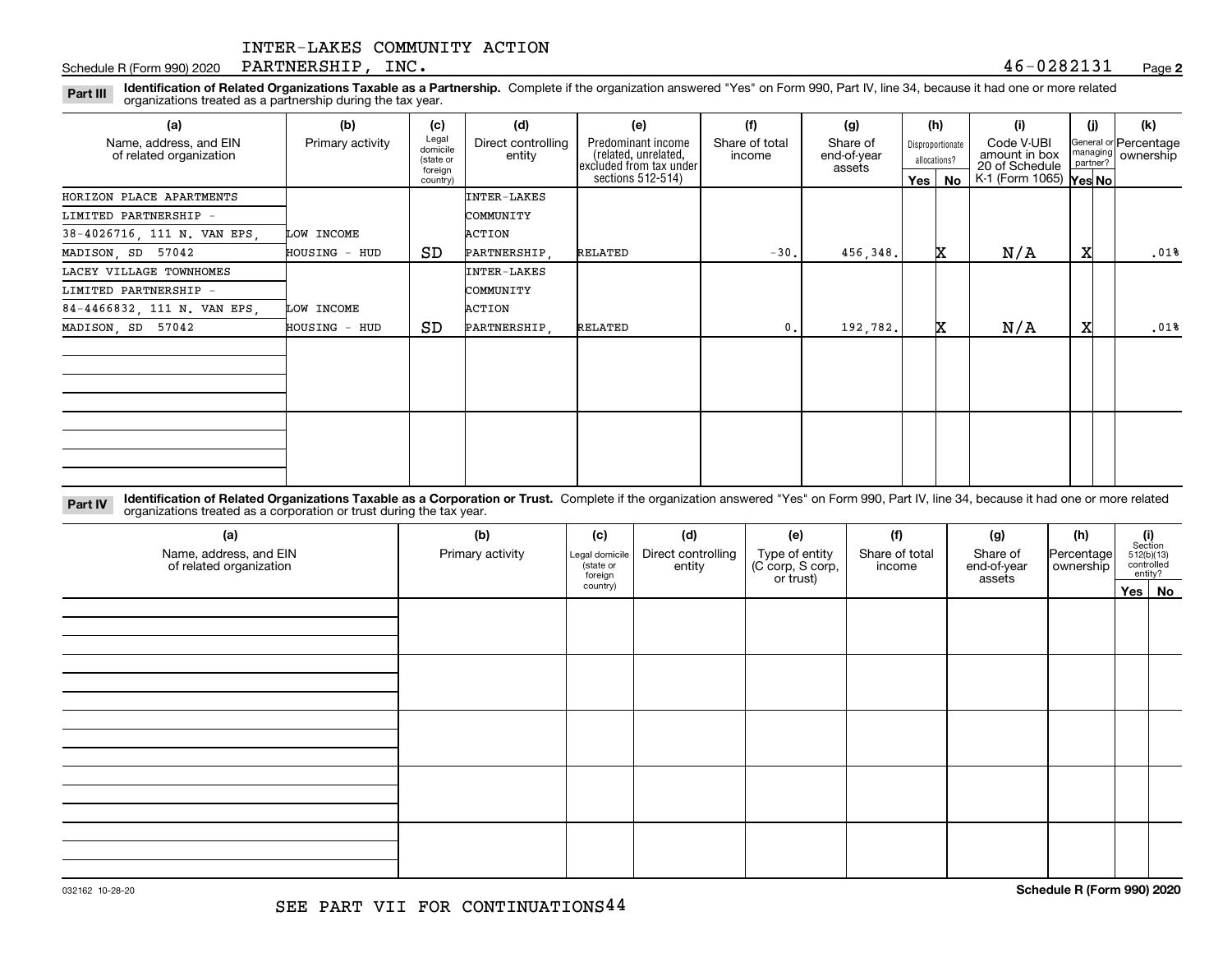Schedule R (Form 990) 2020 Page PARTNERSHIP, INC. 46-0282131

#### **Part V** T**ransactions With Related Organizations.** Complete if the organization answered "Yes" on Form 990, Part IV, line 34, 35b, or 36.

| Note: Complete line 1 if any entity is listed in Parts II, III, or IV of this schedule.                                                                                                                                       |                                                                                                                                                                                                                                |                |   |              |  |  |
|-------------------------------------------------------------------------------------------------------------------------------------------------------------------------------------------------------------------------------|--------------------------------------------------------------------------------------------------------------------------------------------------------------------------------------------------------------------------------|----------------|---|--------------|--|--|
|                                                                                                                                                                                                                               | During the tax year, did the organization engage in any of the following transactions with one or more related organizations listed in Parts II-IV?                                                                            |                |   |              |  |  |
|                                                                                                                                                                                                                               |                                                                                                                                                                                                                                |                |   |              |  |  |
|                                                                                                                                                                                                                               | b Gift, grant, or capital contribution to related organization(s) manufaction contracts and contribution to related organization(s)                                                                                            |                |   |              |  |  |
|                                                                                                                                                                                                                               |                                                                                                                                                                                                                                | 1 <sub>c</sub> |   | $\mathbf{x}$ |  |  |
| d Loans or loan guarantees to or for related organization(s) committion contracts are constructed as a control or contract or contract or contract or contract or contract or contract or contract or contract or contract or |                                                                                                                                                                                                                                |                |   |              |  |  |
|                                                                                                                                                                                                                               |                                                                                                                                                                                                                                |                |   |              |  |  |
|                                                                                                                                                                                                                               |                                                                                                                                                                                                                                |                |   |              |  |  |
|                                                                                                                                                                                                                               | Dividends from related organization(s) manufactured and contract and contract and contract and contract and contract and contract and contract and contract and contract and contract and contract and contract and contract a | 1f             |   | X            |  |  |
|                                                                                                                                                                                                                               | g Sale of assets to related organization(s) www.assetsion.com/www.assetsion.com/www.assetsion.com/www.assetsion.com/www.assetsion.com/www.assetsion.com/www.assetsion.com/www.assetsion.com/www.assetsion.com/www.assetsion.co | 1a             |   | X            |  |  |
|                                                                                                                                                                                                                               | h Purchase of assets from related organization(s) manufactured content to content the content of the content of the content of the content of the content of the content of the content of the content of the content of the c | 1 <sub>h</sub> |   | X            |  |  |
|                                                                                                                                                                                                                               | i Exchange of assets with related organization(s) machinamic material contracts and a set of a set set of an anti-                                                                                                             | 1i             |   | $\mathbf X$  |  |  |
|                                                                                                                                                                                                                               | Lease of facilities, equipment, or other assets to related organization(s) material content and content and content and content and content and content and content and content and content and content and content and conten |                |   |              |  |  |
|                                                                                                                                                                                                                               |                                                                                                                                                                                                                                |                |   |              |  |  |
|                                                                                                                                                                                                                               |                                                                                                                                                                                                                                | 1k             | X |              |  |  |
|                                                                                                                                                                                                                               |                                                                                                                                                                                                                                | 11             |   | X            |  |  |
|                                                                                                                                                                                                                               | m Performance of services or membership or fundraising solicitations by related organization(s)                                                                                                                                | 1 <sub>m</sub> |   | X            |  |  |
|                                                                                                                                                                                                                               |                                                                                                                                                                                                                                | 1n             |   | X            |  |  |
|                                                                                                                                                                                                                               | <b>o</b> Sharing of paid employees with related organization(s)                                                                                                                                                                | 10             |   | X            |  |  |
|                                                                                                                                                                                                                               |                                                                                                                                                                                                                                |                |   |              |  |  |
|                                                                                                                                                                                                                               | p Reimbursement paid to related organization(s) for expenses [1111] and the content of the content of the content of the content of the content of the content of the content of the content of the content of the content of  | 1p             |   | X            |  |  |
|                                                                                                                                                                                                                               |                                                                                                                                                                                                                                | 1 <sub>q</sub> | x |              |  |  |
|                                                                                                                                                                                                                               |                                                                                                                                                                                                                                |                |   |              |  |  |
|                                                                                                                                                                                                                               | Other transfer of cash or property to related organization(s)                                                                                                                                                                  | 1r             |   | X            |  |  |
|                                                                                                                                                                                                                               |                                                                                                                                                                                                                                |                |   | X            |  |  |

**2**If the answer to any of the above is "Yes," see the instructions for information on who must complete this line, including covered relationships and transaction thresholds.

| (a)<br>Name of related organization | (b)<br>Transaction<br>type (a-s) | (c)<br>Amount involved | (d)<br>Method of determining amount involved |
|-------------------------------------|----------------------------------|------------------------|----------------------------------------------|
| HORIZON PLACE APARTMENTS, LIMITED   |                                  |                        |                                              |
| (1) PARTNERSHIP                     | D                                |                        | 1,228,044. END OF YEAR LOAN BALANCE          |
| HORIZON PLACE APARTMENTS, LIMITED   |                                  |                        |                                              |
| (2) PARTNERSHIP                     | D                                |                        | 171,949. DEVELOPMENT FEE RECEIVABLE          |
| LACEY VILLAGE TOWNHOMES LIMITED     |                                  |                        |                                              |
| (3) PARTNERSHIP                     | D                                |                        | 131, 250. DEVELOPMENT FEE RECEIVABLE         |
|                                     |                                  |                        |                                              |
| (4)                                 |                                  |                        |                                              |
|                                     |                                  |                        |                                              |
| (5)                                 |                                  |                        |                                              |
|                                     |                                  |                        |                                              |
| (6)                                 |                                  |                        |                                              |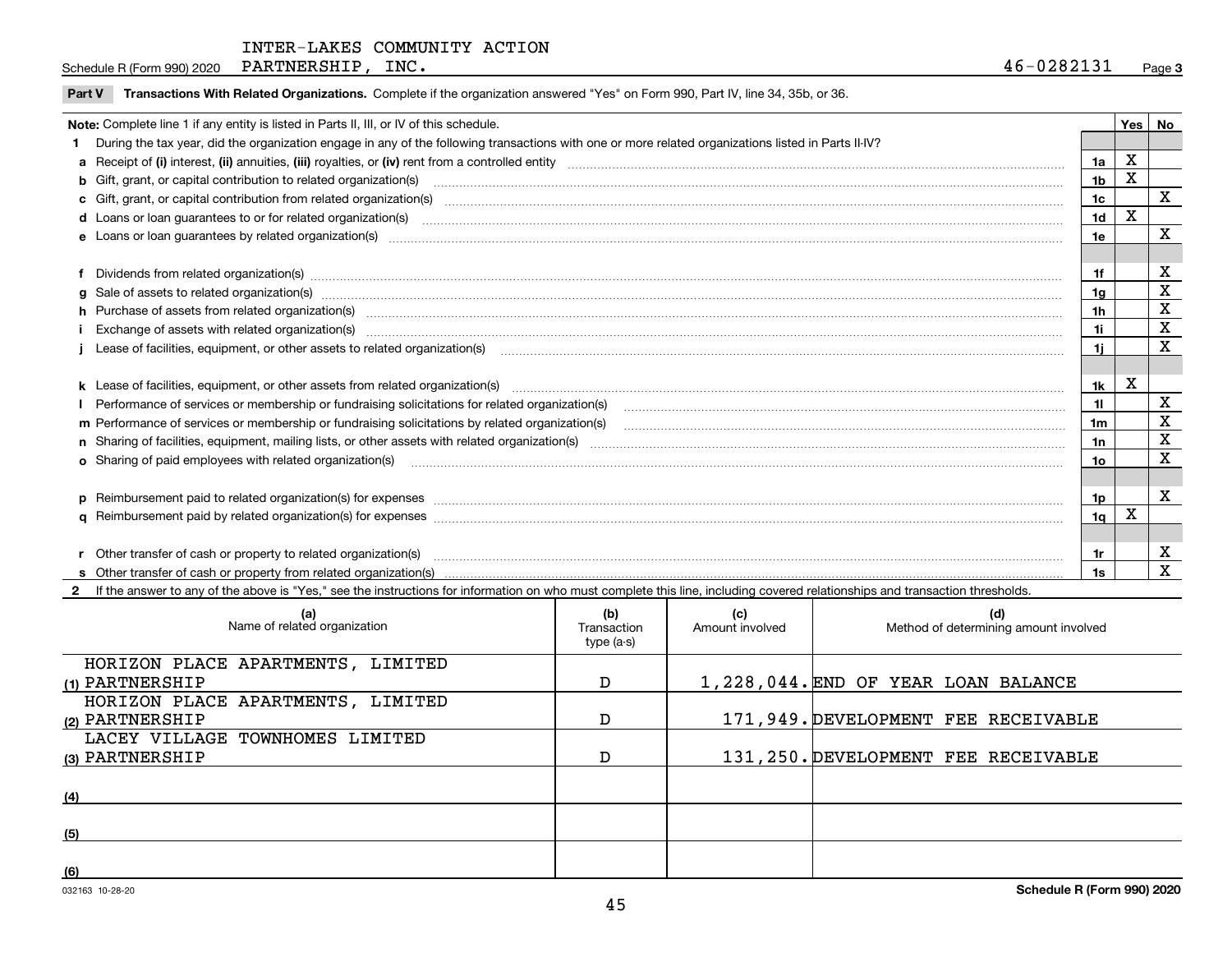Schedule R (Form 990) 2020 Page PARTNERSHIP, INC. 46-0282131

#### **Part VI Unrelated Organizations Taxable as a Partnership. Complete if the organization answered "Yes" on Form 990, Part IV, line 37.**

Provide the following information for each entity taxed as a partnership through which the organization conducted more than five percent of its activities (measured by total assets or gross revenue) that was not a related organization. See instructions regarding exclusion for certain investment partnerships.

| ັ<br>(a)<br>Name, address, and EIN<br>of entity | ັ<br>ັ<br>(b)<br>Primary activity | (c)<br>Legal domicile<br>(state or foreign<br>country) | (d)<br>Predominant income<br>(related, unrelated,<br>excluded from tax under<br>sections 512-514) | (e)<br>Are all<br>$\begin{array}{c}\n\text{partners} \sec.\n\\ \n501(c)(3)\n\\ \n0rgs.?\n\end{array}$<br>Yes No | (f)<br>Share of<br>total<br>income | (g)<br>Share of<br>end-of-year<br>assets | (h)<br>Dispropor-<br>tionate<br>allocations?<br>Yes No | (i)<br>Code V-UBI<br>amount in box 20 managing<br>of Schedule K-1<br>(Form 1065)<br>$\overline{Yes}$ No | (i)<br>Yes No | (k) |
|-------------------------------------------------|-----------------------------------|--------------------------------------------------------|---------------------------------------------------------------------------------------------------|-----------------------------------------------------------------------------------------------------------------|------------------------------------|------------------------------------------|--------------------------------------------------------|---------------------------------------------------------------------------------------------------------|---------------|-----|
|                                                 |                                   |                                                        |                                                                                                   |                                                                                                                 |                                    |                                          |                                                        |                                                                                                         |               |     |
|                                                 |                                   |                                                        |                                                                                                   |                                                                                                                 |                                    |                                          |                                                        |                                                                                                         |               |     |
|                                                 |                                   |                                                        |                                                                                                   |                                                                                                                 |                                    |                                          |                                                        |                                                                                                         |               |     |
|                                                 |                                   |                                                        |                                                                                                   |                                                                                                                 |                                    |                                          |                                                        |                                                                                                         |               |     |
|                                                 |                                   |                                                        |                                                                                                   |                                                                                                                 |                                    |                                          |                                                        |                                                                                                         |               |     |
|                                                 |                                   |                                                        |                                                                                                   |                                                                                                                 |                                    |                                          |                                                        |                                                                                                         |               |     |
|                                                 |                                   |                                                        |                                                                                                   |                                                                                                                 |                                    |                                          |                                                        |                                                                                                         |               |     |
|                                                 |                                   |                                                        |                                                                                                   |                                                                                                                 |                                    |                                          |                                                        |                                                                                                         |               |     |

**Schedule R (Form 990) 2020**